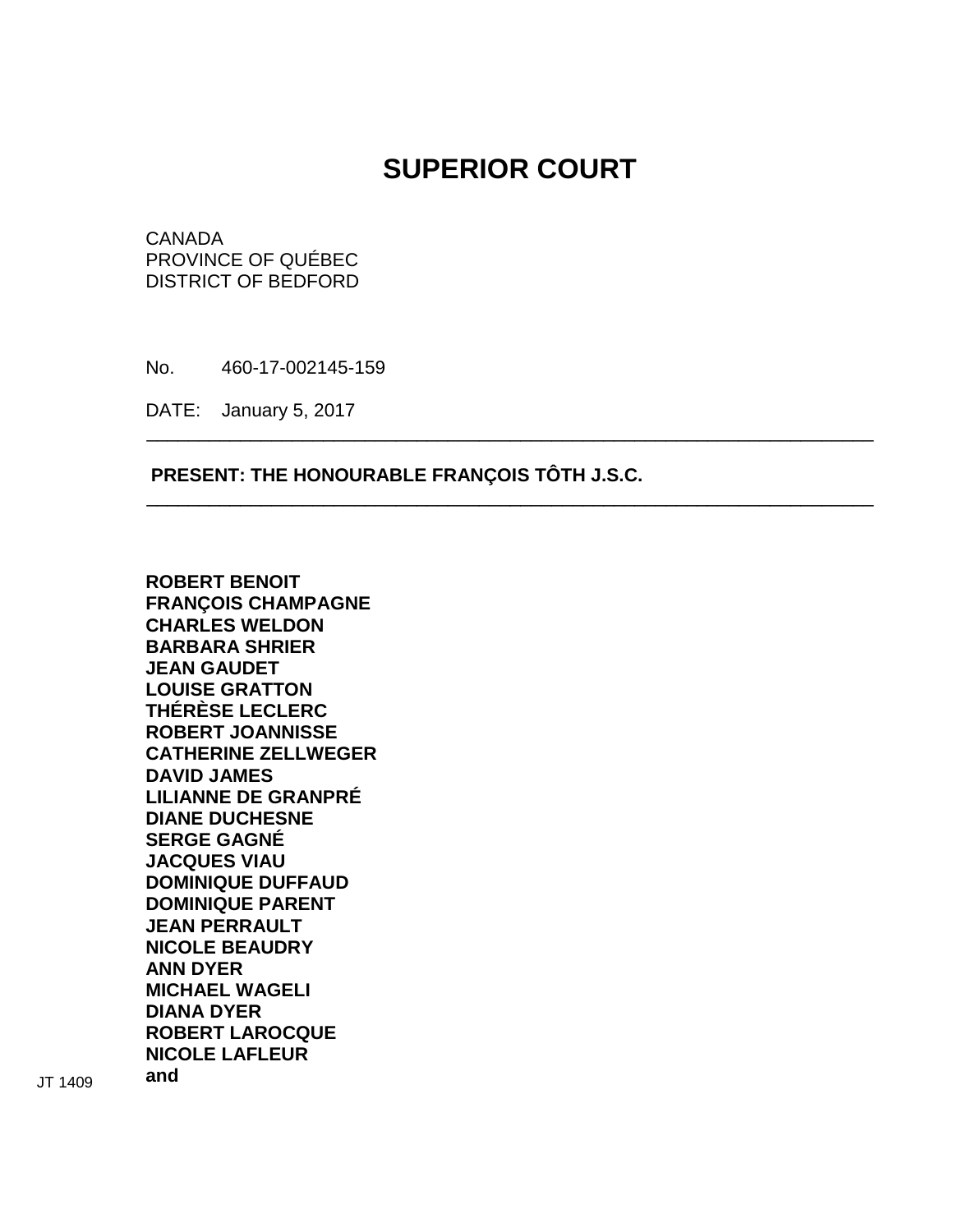**ÉRIC PINEAULT**  Plaintiffs, v. **TOWN OF SUTTON Defendant** 

# **JUDGMENT**  \_\_\_\_\_\_\_\_\_\_\_\_\_\_\_\_\_\_\_\_\_\_\_\_\_\_\_\_\_\_\_\_\_\_\_\_\_\_\_\_\_\_\_\_\_\_\_\_\_\_\_\_\_\_\_\_\_\_\_\_\_\_\_\_\_\_\_\_\_\_

\_\_\_\_\_\_\_\_\_\_\_\_\_\_\_\_\_\_\_\_\_\_\_\_\_\_\_\_\_\_\_\_\_\_\_\_\_\_\_\_\_\_\_\_\_\_\_\_\_\_\_\_\_\_\_\_\_\_\_\_\_\_\_\_\_\_\_\_\_\_

[1] A group of 24 citizens (the plaintiffs) of the town of Sutton (the "Town" or "Sutton") applied for zoning by-law 254 (RZ 254) and subdivision by-law 256 (RL 256), adopted by Sutton on June 15, 2015, as well as a large number (around 50) of other by-laws adopted in the wake of the referendum approval process of RZ 254 and RL 256, to be quashed and rendered null.

[2] According to the plaintiffs, the by-laws in question were [TRANSLATION] "replacement by-laws" of existing by-laws, and there should have been a revision of the municipality's urban planning program first. They claimed that there were irregularities in the procedure by which the by-laws were adopted, and that those irregularities were fatal defects.

[3] Sutton held the opposite opinion and argued that it had fully complied with the legal procedure for amending its urban planning by-laws.

\* \* \* \* \*

# **BACKGROUND**

[4] Sutton is a small municipality of 4000 inhabitants located 40 kilometres to the south of Granby, close to the United States border. It is part of the RCM of Brome-Missisquoi and the administrative region of Montérégie.

[5] The land in Sutton has an unusual topography owing to the Sutton mountain range,<sup>1</sup> large wooded zones (covering over 80% of the area), agricultural zones, a village core, the Mont Sutton ski resort and the fact that there are secondary homes ("vacation homes") located across the entire area. More than 50% of the population of Sutton is seasonal.<sup>2</sup> Recreation and eco-tourism are dominant.<sup>3</sup>

<u>.</u>

<sup>1</sup> The Sutton mountain range is the principal special physical feature in the area: Exhibit P-1 at 8.

<sup>2</sup> Exhibit P-1 at 10.

<sup>3</sup> Exhibit P-1 at 4.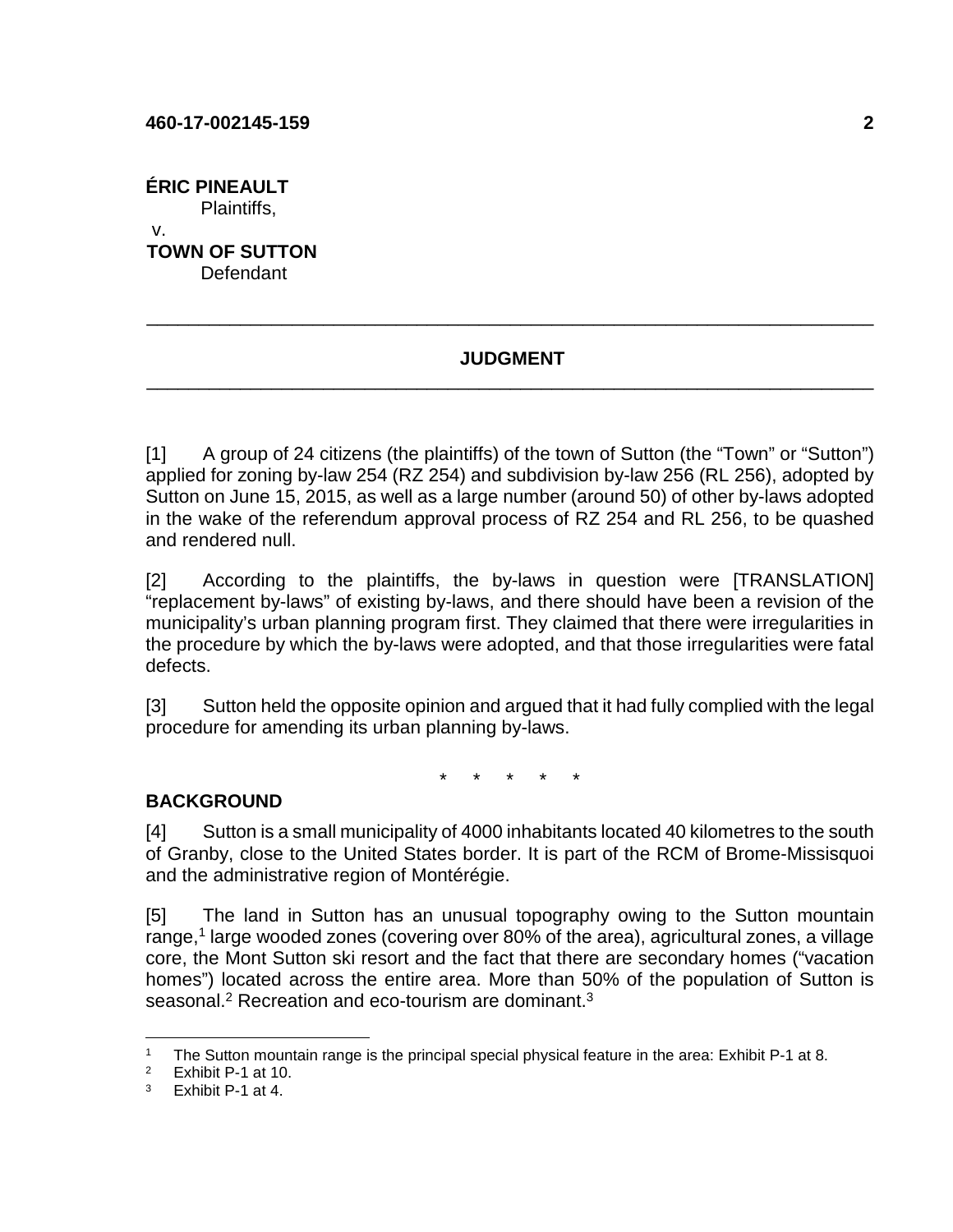[6] Sutton is the regional centre of tourism of the RCM of Brome-Missisquoi.

# **Sutton's urban planning program**

[7] Sutton has an urban planning program, which contains the following: [TRANSLATION]

The urban planning program is a legally required guidance document designed to meet the requirements of the Act respecting land use planning and development  $(R.S.Q. c. A-19-1),<sup>4</sup>$  and to give the town of Sutton a shared vision enabling it to pursue urban planning policies and development plans set out in a municipal management document in service to the community.<sup>5</sup>

The urban planning program is a document that guides the development and land use of an area over a 15- to 20-year period. It is:

- a planning tool to provide a framework for development;
- a management tool that affects citizens' lifestyles;
- a promotional tool for projects with promise for the future;
- an intervention tool for implementing projects for the benefit of future generations.<sup>6</sup>
- [8] In order to understand the origins of the dispute, we must go back in time.

# **Revision of the urban planning program**

[9] In 2002, Sutton and its township were merged. Consequently, the urban planning program had to be revised, especially since it would have to be in conformity with the RCM's development plan, which would come into effect in 2008.

[10] Sutton wrote:

[TRANSLATION]

<sup>&</sup>lt;u>.</u> 4 Hereinafter "LAU".

<sup>5</sup> Exhibit P-1 at 3.

<sup>6</sup> Exhibit P-1 at 1.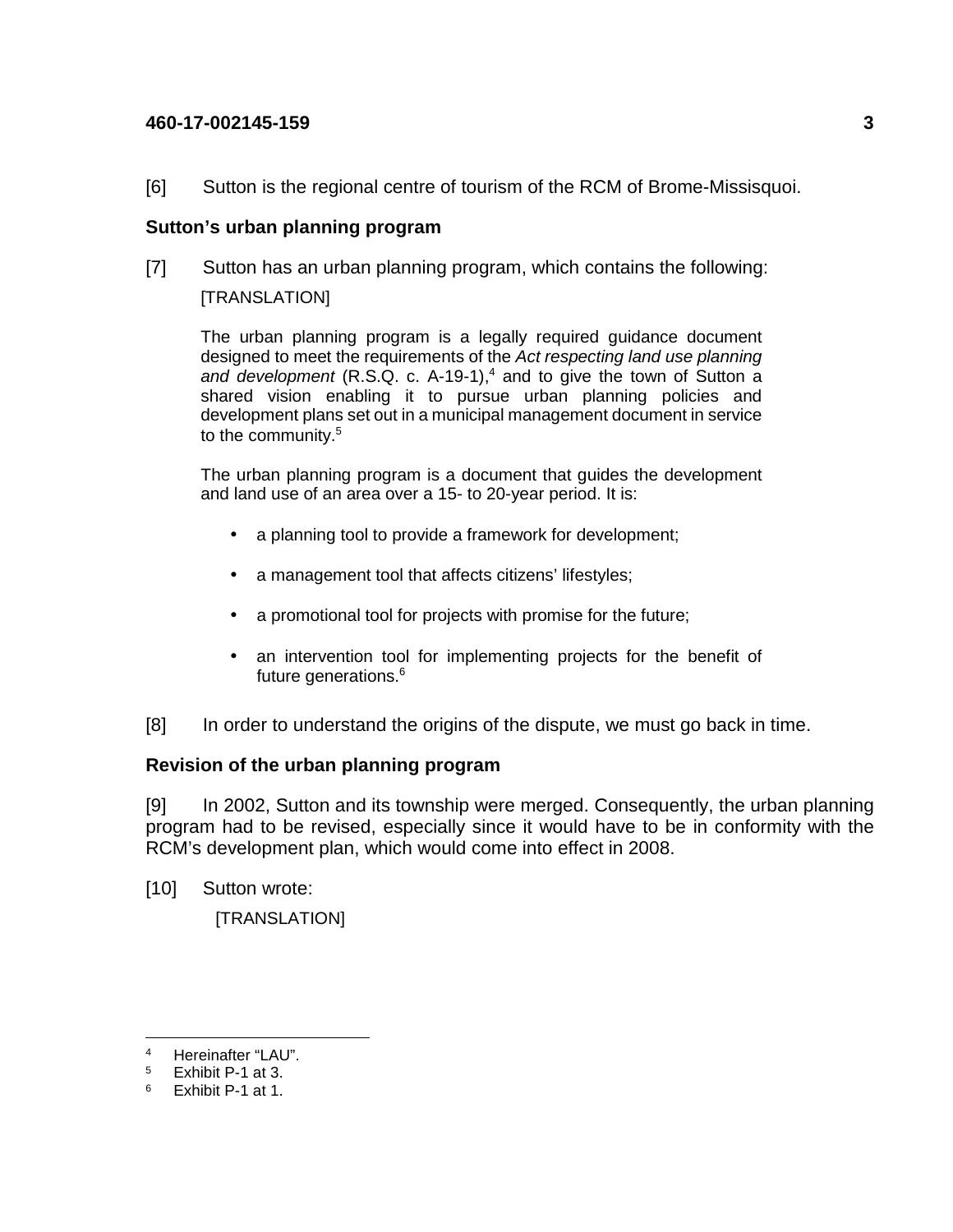The revision was an opportunity for citizens and government to reflect on Sutton's future development as a town, and in particular as a setting for social, economic, cultural and environmental life.<sup>7</sup>

[11] Everything began in January 2005, with the proposal of a public consultation process. Following many working sessions, a draft urban planning program (draft 114) and draft urban planning by-laws were filed in November 2007. These documents were presented at a public consultation meeting. The program and by-laws were adopted by the Council in January 2008. A register was opened. Over 880 names were registered, forcing a referendum to be held. Draft 114 was abandoned. The Council decided to employ a mediator specializing in urban planning (Bruno Bergeron) to reconcile the different visions of development and urban planning, with respect to both the urban planning program and urban planning by-laws.

[12] The mediation process with the citizens began in the fall of 2008. It included many consultations, public meetings, filing of briefs, workshops, filing of drafts and public presentations, as well as the use of the Internet to gather comments from citizens.<sup>8</sup> Over 100 volunteers participated in the process.<sup>9</sup>

[13] The mediator, Bruno Bergeron, submitted his recommendations in April 2009, and revised versions of the urban planning program and by-laws were prepared.

[14] In 2010, the legal process for adopting the program and by-laws was set in motion. Urban planning program **114-1**, zoning by-law **RZ 115-2**<sup>10</sup> and subdivision by-law **RL 116-** 1<sup>11</sup> were adopted by the Council. There was no request for a referendum or for an assessment of conformity from citizens.<sup>12</sup>

[15] Urban planning program 114-1 came into force on **March 8, 2011** as did, concurrently, RZ 115-2 and RL 116-1, after 30 months of consultative work.

[16] This urban planning program was innovative and introduced new notions, such as the mountainside protected area (PAM), of which there will be much discussion hereinafter.

<sup>7</sup> Exhibit P-1 at 1.

<sup>8</sup> Exhibit P-1 at 2.

<sup>9</sup> Exhibit P-1 at v.

<sup>10</sup> Exhibit P-2.

<sup>11</sup> Exhibit P-3.

<sup>12</sup> LAU, s. 103.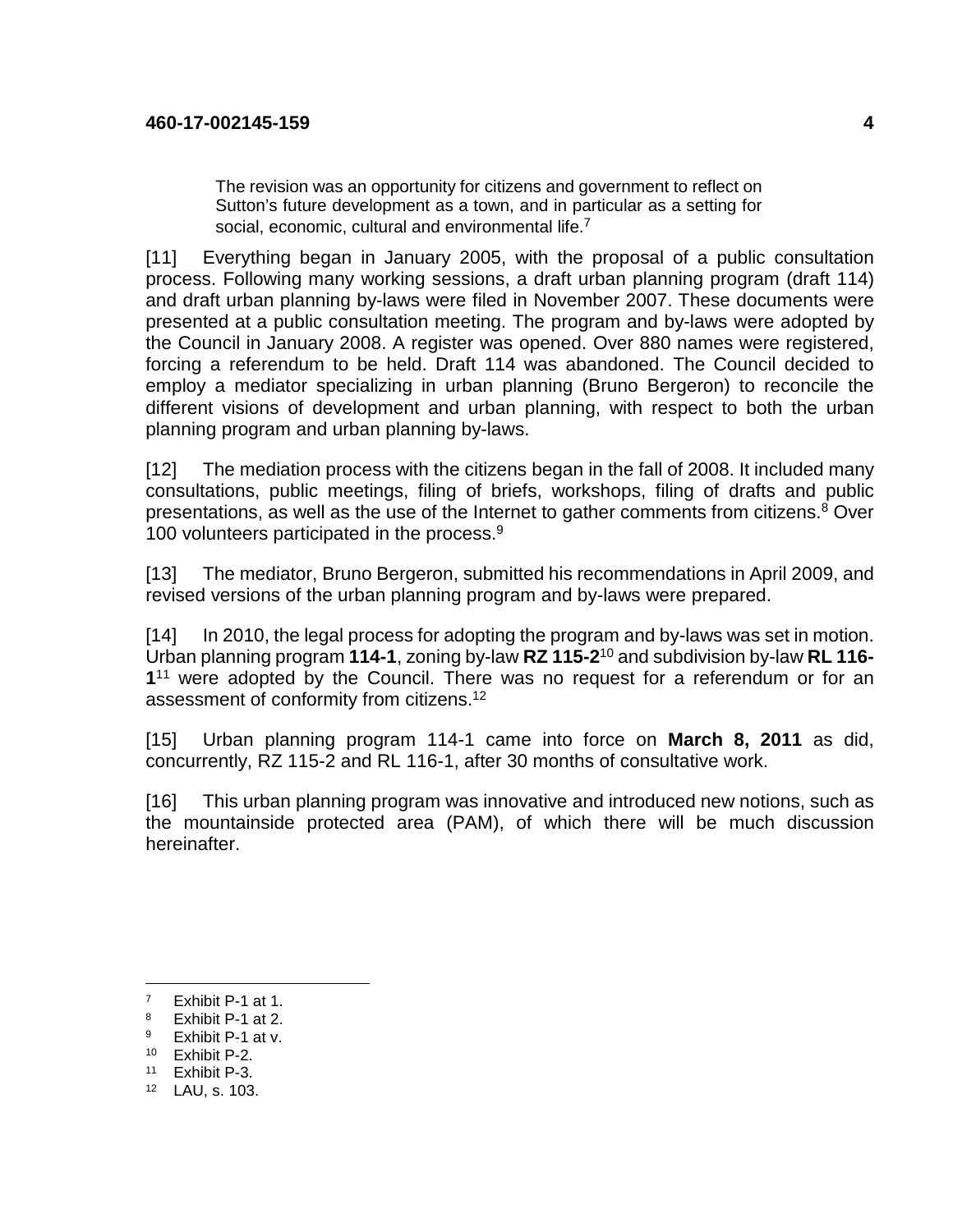## **Content of Sutton's urban planning program**

[17] A strategic vision of conservation, urban planning and development was drawn up when the urban planning program was revised. That vision, spanning 20 years, was stated as follows:

[TRANSLATION]

In 2029, Sutton will be a rural territory with a welcoming multicultural population, known for its dynamic agricultural, recreational, tourism and socio-cultural sectors. The foundation of this will be the inhabitants' participation in the sustainable development of their area.

Residents and visitors will be attracted by its conservation areas, landscapes, public spaces, farmland and a range of cultural, artistic and sports activities in a healthy environment that is accessible to all age groups.<sup>13</sup>

[18] One of the principles flowing from the development vision was the creation of highaltitude protected or conservation areas, and mountainside protected areas. This is how the urban planning program defines these areas:

[TRANSLATION]

• High-altitude conservation area

. . . The high-altitude conservation areas are the areas located at over 550 metres in altitude, and are intended to maintain the landscape and protect the headwater streams of the Sutton, Yamaska Sud-Est and Missisquoi rivers. In addition to including the highest peaks of the Mont Sutton mountain range (Sommet Rond, Mont Gagnon, the Dos d'Orignal, mounts Écho, Brock and Brûlé), these high-altitude conservation areas include a very high proportion of 30% to 50% slopes, and the majority of areas with slopes over 50% in the Sutton area. They also encompass the habitats of the spring salamander, northern dusky salamander and Bicknell's thrush, three threatened or vulnerable species in Canada and Québec.<sup>14</sup>

• Mountainside protected area (PAM)

<sup>13</sup> Exhibit P-1 at 54.

<sup>14</sup> Exhibit P-1 at 55.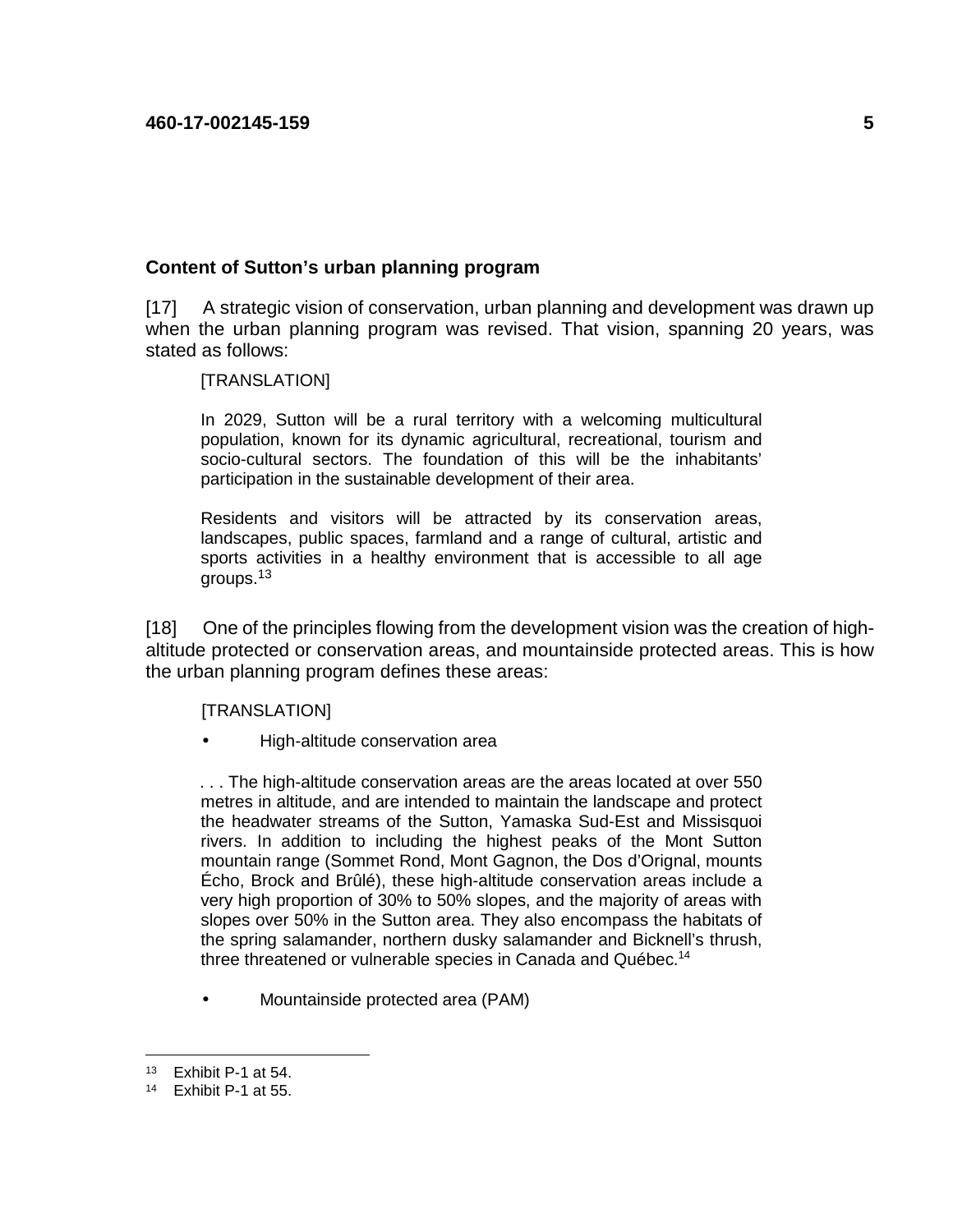The mountainside protected areas are the areas between 350 and 550 metres in altitude to which regulatory measures will apply so as to preserve the landscape and protect the headwater streams of the Sutton, Yamaska Sud-Est and Missisquoi rivers. In addition to including a few peaks of the Mont Sutton mountain range, these medium-altitude zones encompass a large proportion of 30% to 50% slopes, as well as habitats of the spring salamander and the northern dusky salamander, two threatened or vulnerable species in Canada and Québec.<sup>15</sup>

## **The broad lines concerning land use in the urban planning program**

[19] We will quote the urban planning program on this:

## [TRANSLATION]

The broad lines concerning land use in the area convey the town of Sutton's vision of conservation, land use and development in its territory over a period of twenty (20) years, and are accompanied by means of action to translate these policies into urban planning by-laws.

Once they come into effect, these broad lines will make it possible to validate the expediency of requests for changes to urban planning by-laws and to evaluate municipal and private plans that are subject to special provisions.

**The following broad lines concerning land use are proposed:** 

- **Consolidate existing development zones while ensuring development is consistent with the environment's capacity to accommodate it;**
- **Protect and promote Sutton's heritage in terms of buildings, nature and landscapes, in particular in conservation areas;**
- **Support the development of recreational tourism, ecotourism, artistic and cultural activities, and related land use, for a sustainable, dynamic economy;**
- **Develop services and equipment adapted to the needs of Sutton's residents and vacationers (residences, businesses, artistic, cultural and sports activities, etc.);**

<sup>15</sup> Exhibit P-1 at 55-56.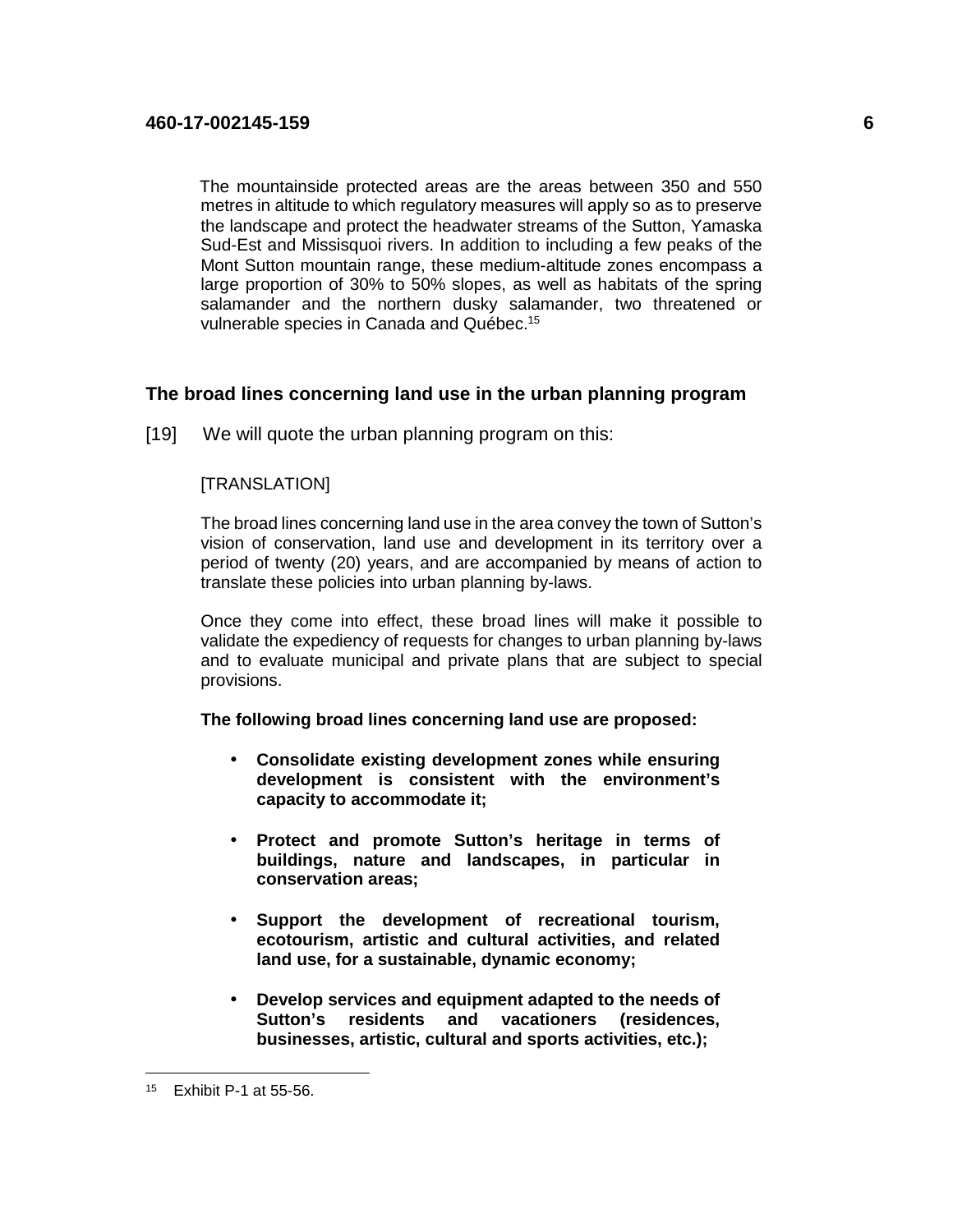- **Revitalize the village core by creating an atmosphere suited to the rural nature of Sutton;**
- **Protect, promote and favour the development and diversification of agricultural activities and production methods;**
- **Improve the local and regional transportation network.**

Other proposed policies do not flow from the urban planning program or bylaws:

- Improve families' quality of life in all spheres of their daily activities;
- Establish an environment that favours qualitative development of enterprises and attracts self-employed workers;
- Set up tools for informing and consulting inhabitants in an ongoing manner.

The urban planning program, by-laws and all interventions in the Sutton area must comply with the principles of sustainable development.<sup>16</sup>

[Bold in the original.]

 $[20]$  Avenues of action were identified to implement these broad lines,<sup>17</sup> for example:

#### [TRANSLATION]

. . .

. . . The town of Sutton thus expresses its wish to implement the means that were identified in the context of determining the land use policies.

1.1.4. Restrict real estate development in conservation zones and their protection areas.<sup>18</sup>

<sup>16</sup> Exhibit P-1 at 59-60.

<sup>17</sup> Exhibit P-1 at 62.

<sup>&</sup>lt;sup>18</sup> Exhibit P-1 at 63. See Map 10 of P-1 (Conservation plan), which identifies the conservation zones, including high-altitude conservation zones and PAMs.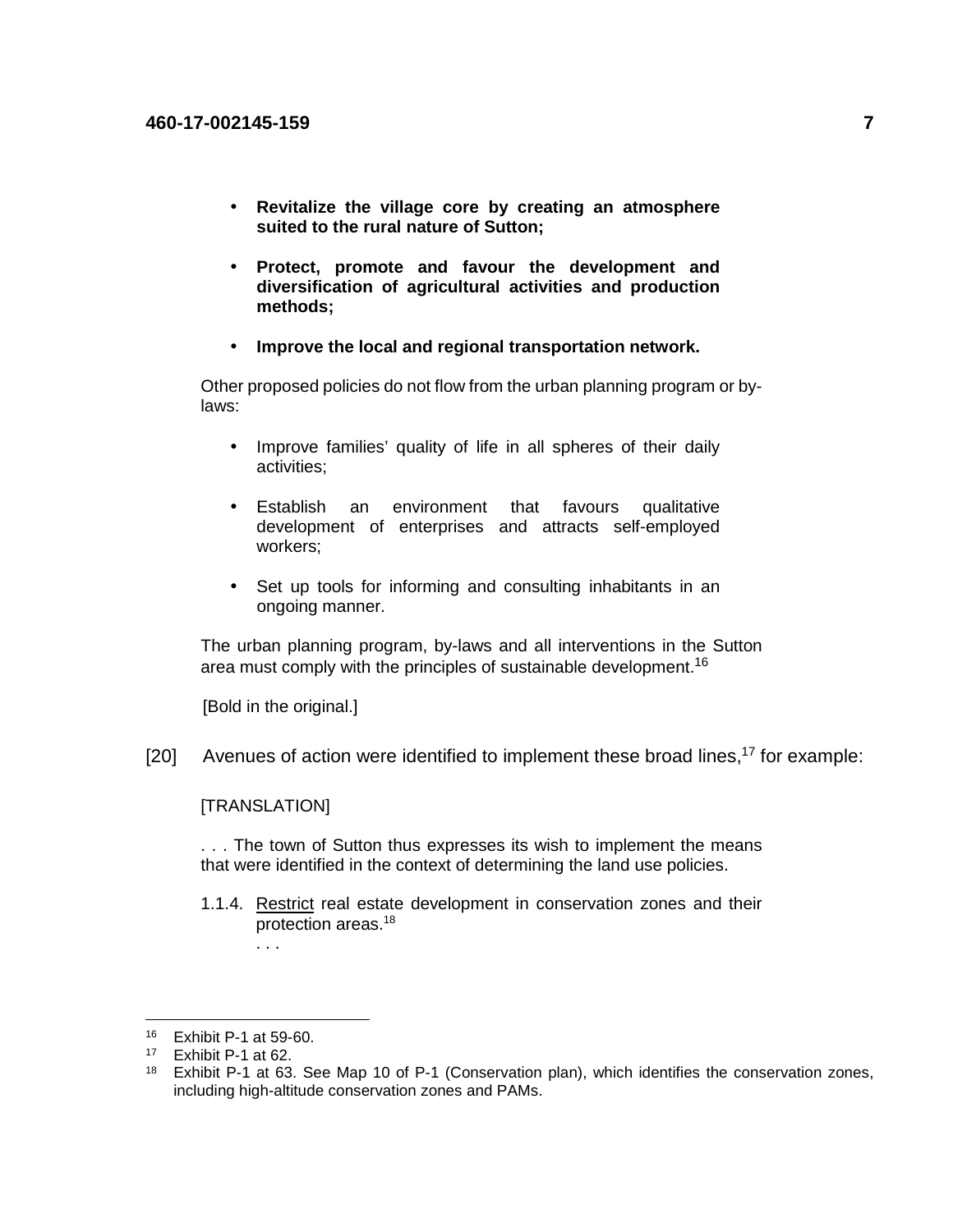- 2.9 Integrate buildings into the natural landscape in a harmonious manner. . . .
- 2.9.2 Regulate the construction of buildings in areas with steep slopes (30% and over).
	- . . .
- 2.9.3 Limit real estate development in areas that are over 350 metres in altitude and over 550 metres in altitude through qualitative and normative provisions. .

. . .

2.9.4 Maintain the prohibition of construction at altitudes over 600 metres. 19

. . .

[Our emphasis.]

[21] The urban planning program defined twelve broad land uses, including the [TRANSLATION] "mountainside protected area" PAM 1:<sup>20</sup>

[TRANSLATION]

The mountainside protected area (PAM 1) zone covers areas where there is little human activity or development, and its purpose is to showcase highquality natural areas while authorizing some compatible uses, such as:

 $\bullet$  low-density residential use.<sup>21</sup>

[Our emphasis.]

[22] In PAM 1, the land occupancy density was set at a maximum of two dwellings per hectare<sup>22</sup> (one dwelling/5000 m<sup>2</sup>), according to the urban planning program.<sup>23</sup>

<sup>19</sup> Exhibit P-1 at 67-68.

<sup>20</sup> Exhibit P-1 at 76 and the map in Annex 3.

<sup>21</sup> Exhibit P-1 at 82.

<sup>&</sup>lt;sup>22</sup> One hectare = 10 000 m<sup>2</sup>, in other words, 100 m x 100 m. One hectare = 2.47 acres.

<sup>23</sup> P-1 at 84.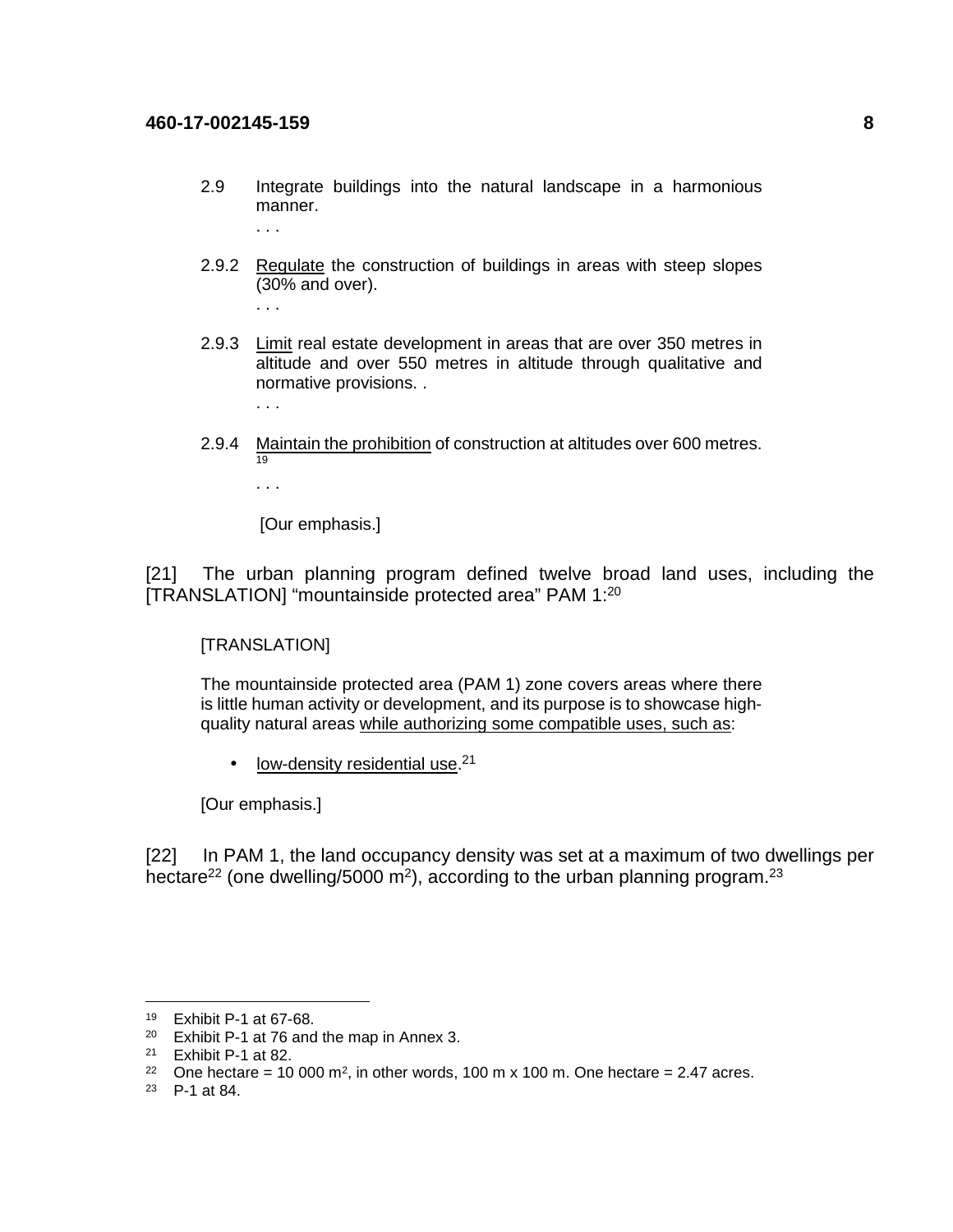[23] On Plan A of Annex 3 of the urban planning program, we find that PAM 1 is on the border of conservation area C-1. This is easy to understand: C-1 is a high-altitude area  $(C-1 > 550$  m) and PAM 1 is a medium-altitude area (350 m < PAM 1 < 550 m).<sup>24</sup>

# **Changes to RZ 115-2 and RL 116-1**

[24] In November 2013, Louis Dandenault was elected Mayor of Sutton. He was concerned about young families' access to home ownership and the survival of the village school.

[25] At the beginning of 2014, the Council and public servants in the urban planning department began studying the urban planning by-laws.

[26] In October 2014, the Mayor held a closed meeting with councillors Kenneth Hill<sup>25</sup> and John Hawler, the municipal inspector, a real estate broker, three excavation contractors, two property developers, a land surveyor, a landscaping contractor and a construction contractor. They wanted to know about the concerns of people in the construction and property development industries, and find out what were the obstacles to real estate development in Sutton<sup>26</sup>.

[27] Following that meeting, the urban planning department redoubled its efforts to make the changes desired by the Council.

[28] At the beginning of 2015, the town of Sutton sped up its legal steps to amend RZ 115-2 and RL 116-1. The changes took into account the topics and complaints of the participants in the October 2014 meeting.<sup>27</sup> The evidence is preponderant that the purpose of the changes was to facilitate and stimulate residential construction, in particular in PAM areas.

[29] On February 2, 2015, during the regular meeting of the Sutton municipal Council, a notice of motion was filed. It was to the effect that by-law 254, entitled [TRANSLATION] "Zoning By-Law," would be tabled for adoption. According to the notice of motion, the object of the by-law was to replace town of Sutton zoning by-law No. 115-2, as

<sup>&</sup>lt;sup>24</sup> See Map 10 in annex to Exhibit P-1.<br><sup>25</sup> Mayor of Sutton from 2005 to 2009

<sup>&</sup>lt;sup>25</sup> Mayor of Sutton from 2005 to 2009.<br><sup>26</sup> This meeting was made public in Ju

This meeting was made public in July 2015 by the daily newspaper La Voix de L'Est, Exhibits P-4 and P-5.

<sup>&</sup>lt;sup>27</sup> Document Exhibit D-12 is an accurate summary of the topics discussed at the meeting of October 9, 2014.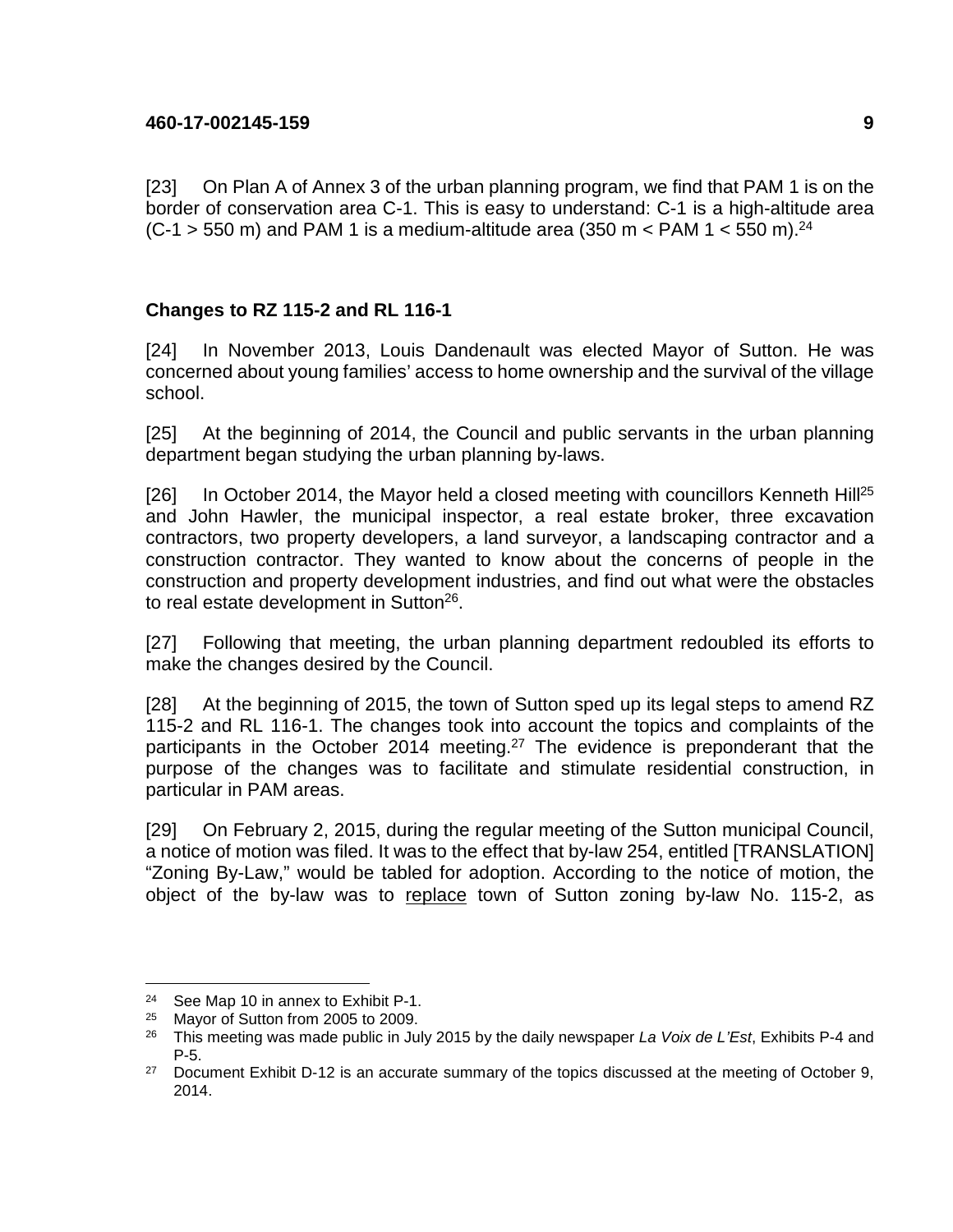amended.<sup>28</sup> At the same meeting, a notice of motion was filed; it was to the effect that bylaw 256 would replace subdivision by-law RL-116-1.<sup>29</sup>

[30] The notice to citizens dated February 1, 2015 provided that [TRANSLATION] "a notice of motion was filed with a view to replacing the zoning and subdivision by-laws."<sup>30</sup>

[31] On March 2, 2015, the Council adopted the first draft of 254, entitled [TRANSLATION] "Zoning By-Law" (RZ 254), and, on the same day, adopted the first draft of by-law 256, entitled [TRANSLATION] "Subdivision By-Law" (RL 256).<sup>31</sup>

[32] The Council held an information session on February 21, 2015 in the context of the [TRANSLATION] "replacement of zoning and subdivision by-laws".<sup>32</sup> Citizens could come to the session and consult a summary of the proposed amendments to the bylaws.<sup>33</sup> Around 30 people showed up. Maps of municipal areas were displayed on the walls. The Director of Urban Planning, Réal Girard, gave an impromptu presentation. It was acknowledged that this was not the public consultation meeting required under the LAU.

[33] Next, the Council gave notice that there would be a public consultation meeting on this topic on March 11, 2015. $34$  That public notice referred to the repeal of by-laws RZ 115-2 and RL 116-1 by by-laws RZ 254 and RL 256, respectively.

[34] On March 21, 2015, over 200 citizens came to the public consultation meeting in the municipal Council room, which exceeded the capacity of the room. The consultation was rescheduled so that it could be held in a place able to receive more people.

[35] A new public notice was published for a public consultation meeting on April 11, 2014, at the Saint-André church in Sutton.<sup>35</sup>

[36] On April 11, 2014, there was a crowd at the Saint-André church. It was estimated at 350 citizens. Even the rood screen had to be opened. That had not been seen for ages.

[37] In the morning, the director of urban planning, Mr. Girard, gave a presentation lasting an hour and a half using a "PowerPoint"-style visual aid. $36$  In the afternoon, citizens submitted briefs (in particular, against the drafts), and asked questions.

<u>.</u>

<sup>28</sup> Exhibit P-19.

<sup>29</sup> Ibid.

 $30$  Exhibit D-9.<br> $31$  Exhibit D-20

 $31$  Exhibit P-20.<br> $32$  Exhibit D-7

Exhibit D-7.

<sup>33</sup> Exhibit P-21, a three-page document.

<sup>34</sup> Exhibit P-6.

<sup>35</sup> Exhibit P-7.

<sup>36</sup> Exhibit P-8.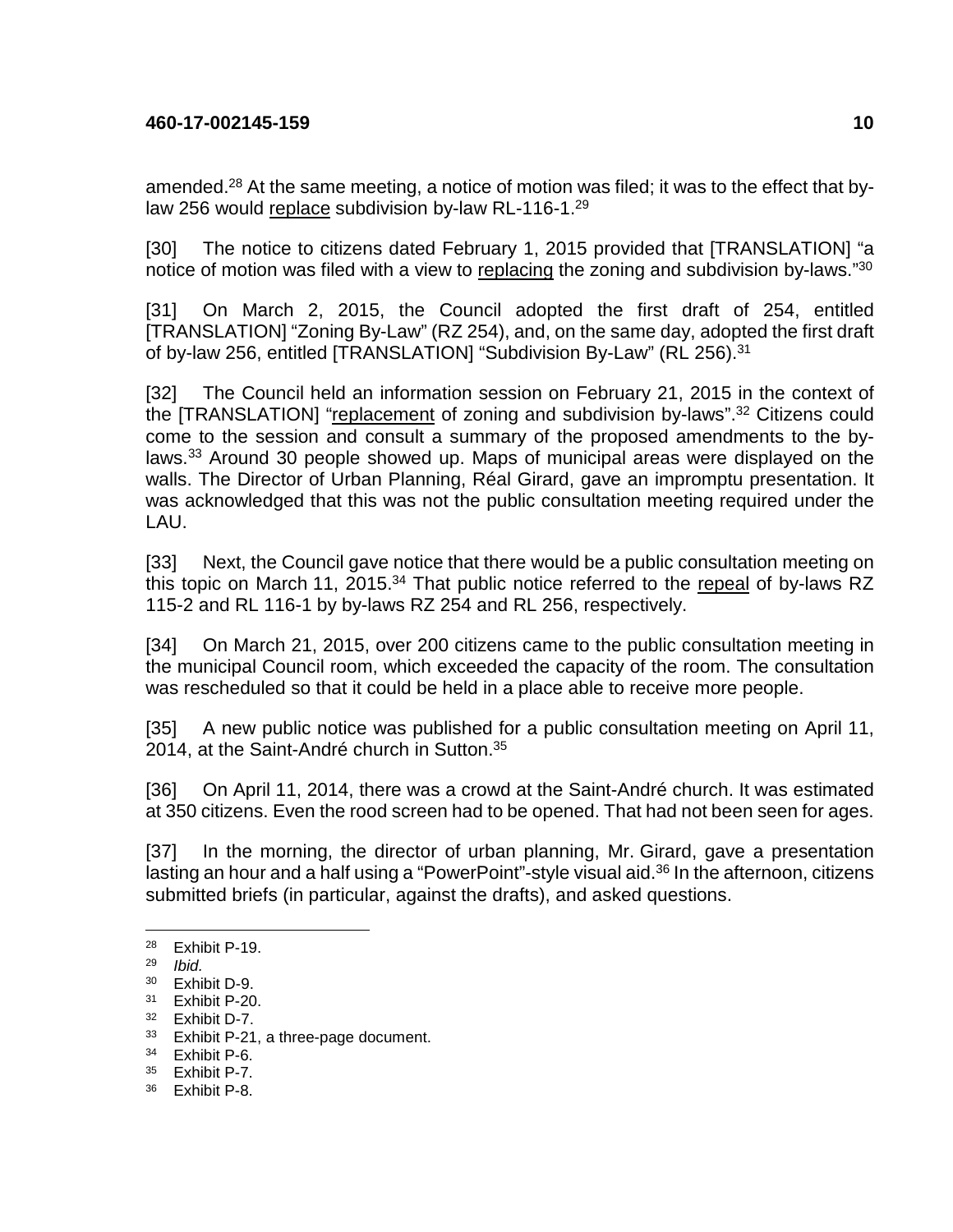[38] The evidence is preponderant that Mr. Girard did not identify the by-law provisions that could be subject to approval by way of referendum, contrary to what was announced in the agenda<sup>37</sup> and what is required under section 127 LAU. Since there are over 123 zones in Sutton and given the number of proposed amendments, some of which targeted all zones, the number of requests for approval by way of referendum could easily exceed a thousand, or even several thousand.

[39] The first time the [TRANSLATION] "by-law modifying and consolidating zoning bylaw 115-2" was discussed was at the municipal Council meeting on June 1, 2015, as was subdivision by-law 116-1<sup>38</sup>.

[40] On June 15, 2015, Sutton Council adopted<sup>39</sup> the second draft by-law 254,  $ITRANSLATION$  "Zoning By-Law" ("RZ 254/2")<sup>40</sup> and the second draft by-law 256, [TRANSLATION] "Subdivision By-Law" (RL 256/2).<sup>41</sup>

[41] Section 305 of RZ 254/2 provides:

[TRANSLATION]

# **Repeal**

The present by-law amends, for all legal purposes, zoning by-law No. 115- 2 in accordance with the table of amending amendments in annex to and forming an integral part of the present by-law.<sup>42</sup>

[42] Since these by-laws could be submitted for approval by way of referendum, Sutton issued a public notice on July 22, 2015, in compliance with section 132 LAU. The public notice referred to RZ 254/2, entitled "By-law modifying and consolidating the zoning bylaw 115-2".<sup>43</sup>

[43] The notice began by stating that a summary of the second drafts could be obtained free of charge, and that it was also available on the Town's website. It informed citizens that the second drafts contained provisions concerning which interested parties in the zones in question or contiguous with those zones could request that the by-laws be submitted for approval by way of referendum. Citizens could sign a request so that those in the zone concerned or a contiguous zone could put their name in a register so that the provision in question would be subject to approval by way of referendum if the required

<sup>1</sup> <sup>37</sup> Exhibit P-8 at 2.

<sup>38</sup> Exhibit P-22.

<sup>39</sup> Exhibit P-23.

<sup>40</sup> Certified copy, Exhibit P-10.

<sup>41</sup> Certified copy, Exhibit P-11.

<sup>42</sup> Exhibit P-10.

<sup>&</sup>lt;sup>43</sup> Exhibit P-12; a public notice of the same sort was issued regarding RL 256/2.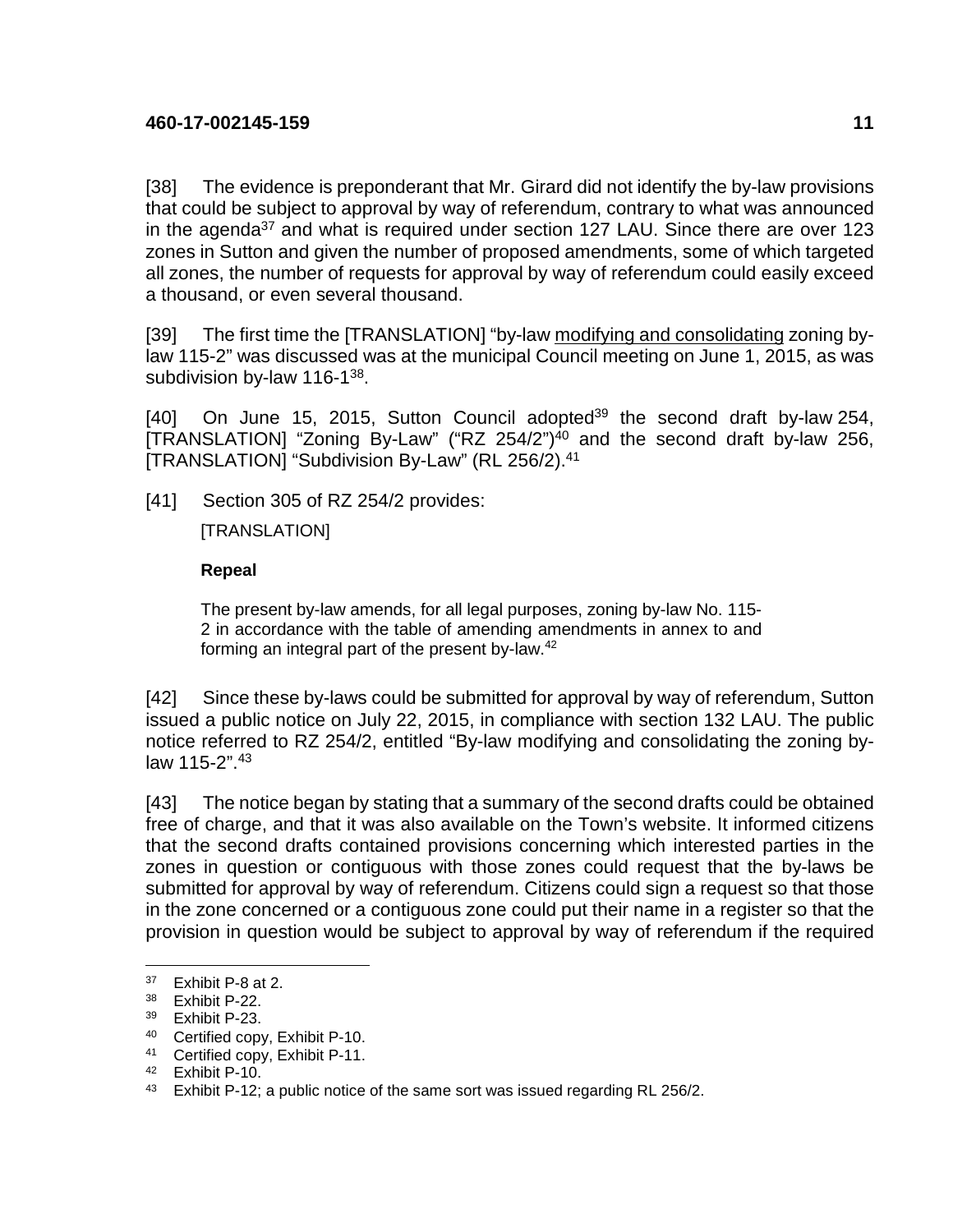number of signatures was reached. The witnesses spoke of this procedure as a [TRANSLATION] "request to open a register," which is the expression we will use from now on.

[44] From July 22 to 30, 2015, requests to open registers were made by citizens. According to the December 1, 2015 affidavit by Town urban planner, Réal Girard, 51 valid requests were received.

\* \* \* \* \*

# **THE DISPUTE**

[45] On August 20, 2015, the plaintiffs instituted an application for declaratory judgment to quash and render null municipal by-laws and for an interlocutory injunction against the Town.

[46] On November 2, 2015, the Council adopted [TRANSLATION] "residual by-laws" RZ 254 and RL 256, in other words, provisions of RZ 254 and RL 256 for which there was no request to open a register.

[47] On November 17, 2015, residual by-laws RZ 254 and RL 256 came into force after having received the legally required approvals and the certificates of conformity from the regional county municipality (RCM).

[48] On November 27, 2015, the plaintiffs amended their application to obtain a provisional injunction to suspend the effects of by-laws RZ 254 and RL 256 for 10 days

[49] The application for a provisional injunction was heard on December 2, 2015. At the judge's suggestion, the parties decided to go directly to the merits and to skip the interlocutory injunction stage.

[50] On December 3, 2015, Ouellet J. dismissed the application for a provisional injunction.<sup>44</sup>

[51] On January 18, 2016, the Town submitted for adoption 50 by-laws amending RZ 254/2 and RL 256/2. The 50 by-laws were in response to the July 2015 requests to open registers.<sup>45</sup> They also show that the Town wanted to adopt RZ 254/2 and RL 256/2 as presented.

<sup>44</sup> 2015 QCCS 5709.

<sup>45</sup> Exhibit P-32.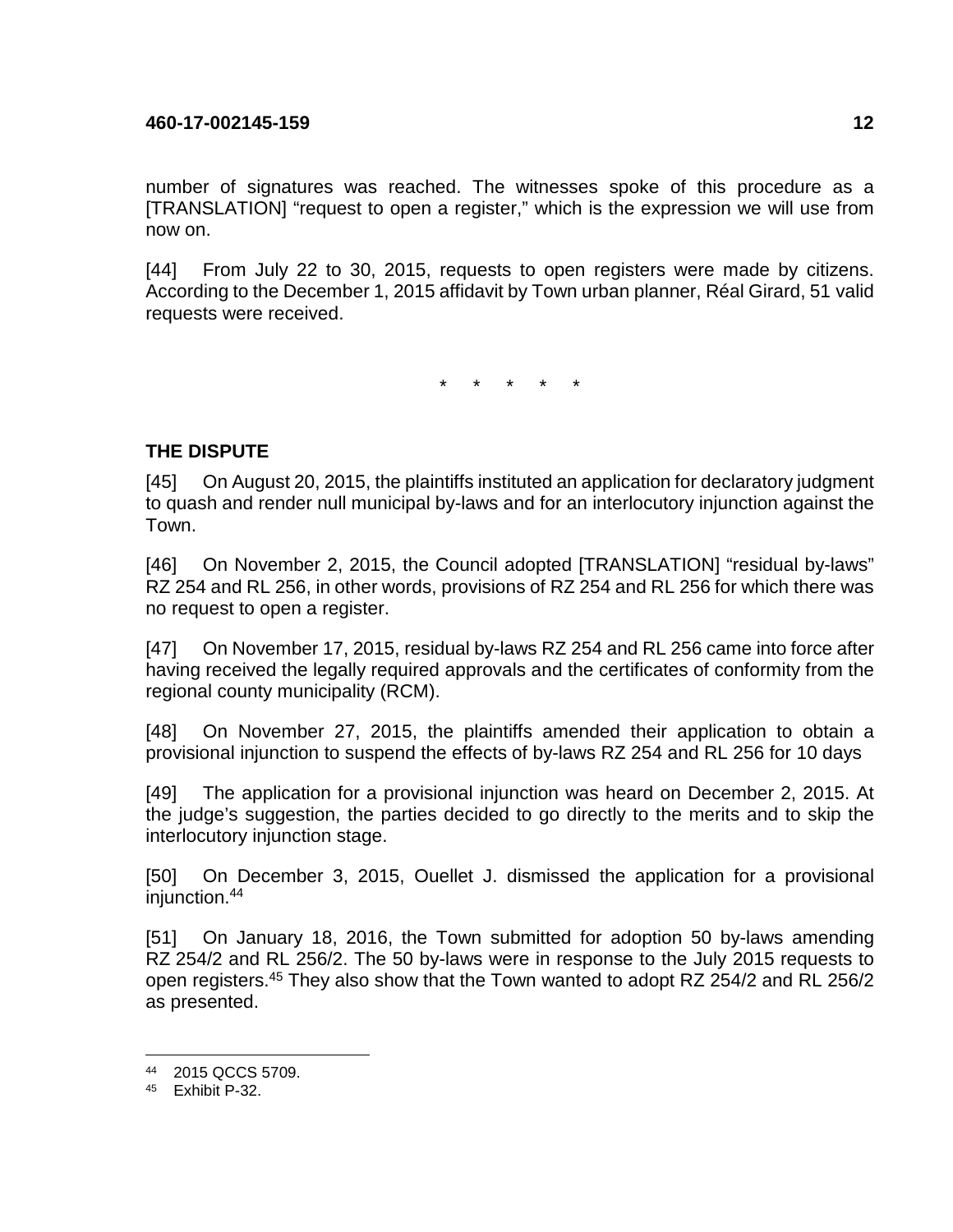[52] On Friday, February 5, 2016, that is, three days before the beginning of the hearing, the defence sent the plaintiffs Exhibit D-1.1, a 600-page document containing the requests to open registers submitted by citizens in July 2015.

[53] On Monday, February 8, 2016, the hearing began before the undersigned. Three days of hearing were planned.

[54] On Wednesday, February 10, 2016, the Town published 50 public notices in the Sutton newspaper Le Guide, announcing the opening of the registers, which would take place on February 19, 2016.

[55] On Friday, February 12, 2016, after five days of hearing, the proceedings were adjourned. The defence had begun the hearing of its witnesses. The plaintiffs filed an application for a safeguard order:

- (1) so that the referendum process subsequent to the 50 public notices published in the weekly newspaper Le Guide of February 10, 2016 would be suspended;
- (2) to prohibit the Town from issuing permits, in particular, for construction and subdivision, on the basis of zoning by-law 254 and subdivision by-law 256, until a final judgment was rendered in these proceedings.

[56] The plaintiffs showed that four of the 50 by-laws subject to the referendum process contained errors. The Town agreed that those four by-laws had to be abrogated.

[57] The Court allowed the referendum process to continue for the 46 other by-laws provided that the coming into force of the regulations was suspended. The Town was therefore prohibited from requesting the RCM to assess the conformity of any of these by-laws until a final judgment was rendered on the merits.

[58] The Town admitted that there were two other errors in by-law RZ 254, which were also discovered by the plaintiffs. The Court suspended the issuing of subdivision and construction permits until corrections were made to section 50 and the calculation of the height of buildings in zone PAM 07.

[59] Subsequently, Sutton abrogated five by-laws owing to errors found in the public notices.<sup>46</sup> It also adopted by-law 254-3-2016, entitled [TRANSLATION] "By-law modifying by-law 254 in order to re-establish the standard of one main building per lot and in order to incorporate into by-law 254 special provisions regarding height calculation in zone PAM -07<sup>"47</sup> in order to correct the two errors previously identified.

<sup>1</sup> 46 See the five stricken by-laws in table D-14.

<sup>47</sup> Exhibit P-58.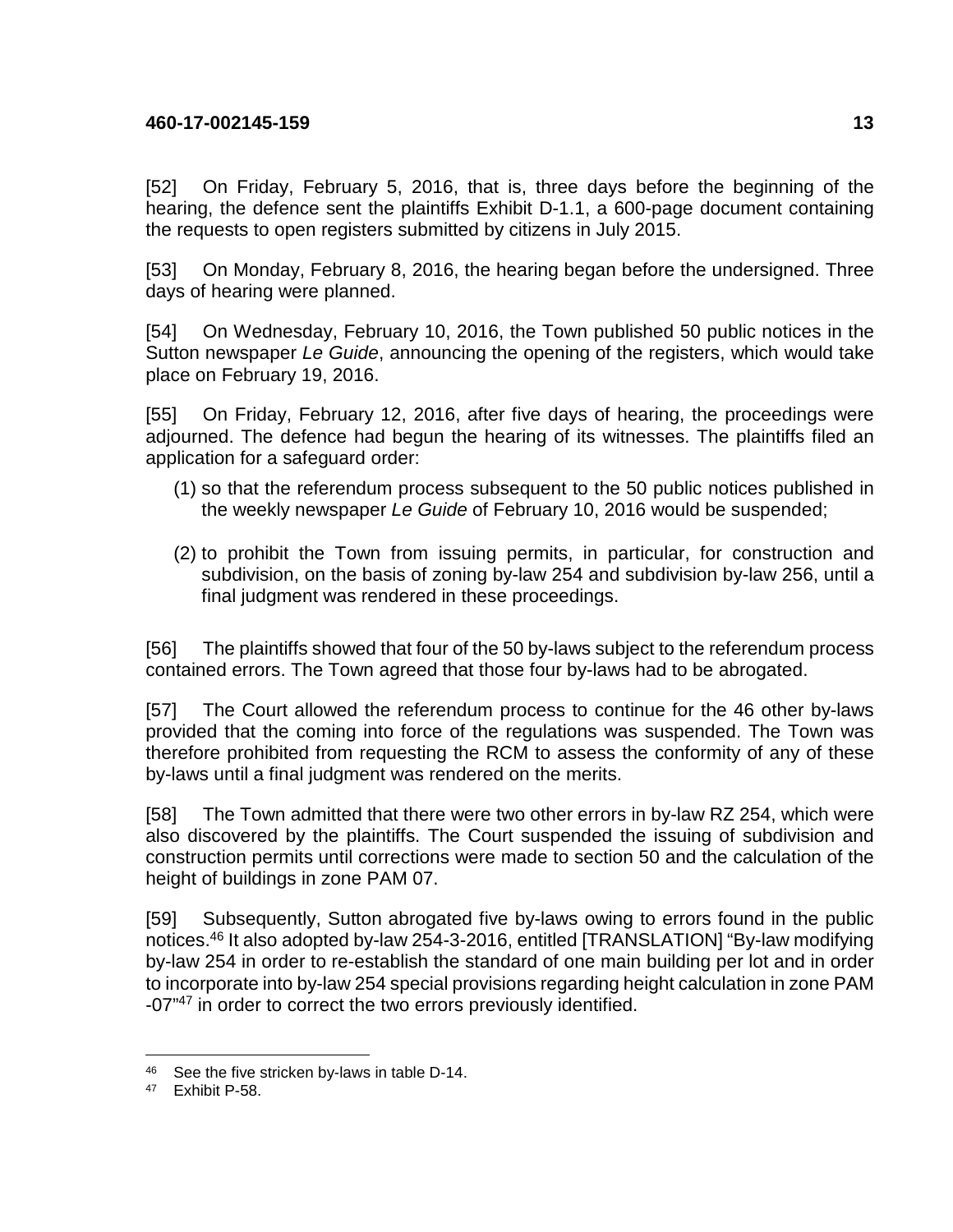[60] On Friday, February 19, 2016, 45 registers were therefore opened.

 $[61]$  Of the 45 registers:  $48$ 

- 16 by-laws were deemed approved;
- 29 by-laws were not deemed approved.

[62] Regarding the 29 by-laws that were not deemed approved, the Council was waiting for the Court's judgment before deciding what to do.

\* \* \* \* \*

# **THE PLAINTIFFS' ALLEGATIONS**

[63] The plaintiffs' main allegations were the following.

# **(1) The notices of motion and the public notices**

[64] The plaintiffs alleged that the notices of motion issued by Sutton did not describe the purpose of the by-law accurately: sometimes it was spoken of as a replacement, sometimes repeal, sometimes amendment and sometimes consolidation.

[65] Moreover, the plaintiffs made the same criticism of the notice of public consultation. The LAU provides that the public consultation process begins with a public notice and provides for the content of that notice:<sup>49</sup>

[66] The title of the notice was as follows: $50$ 

# Public Consultation Meeting

To those persons or bodies wishing to express an opinion regarding the first draft By-laws number 254 and number 256 entitled "Règlement de zonage" (Zoning By-law) and Règlement de lotissement" (Subdivision Bylaw);

[67] The notice continued, describing the purposes of the draft regulations:

<u>.</u>

<sup>48</sup> Exhibit D-14.

<sup>49</sup> Section 126(1) LAU.

<sup>50</sup> Exhibits P-6 and P-7.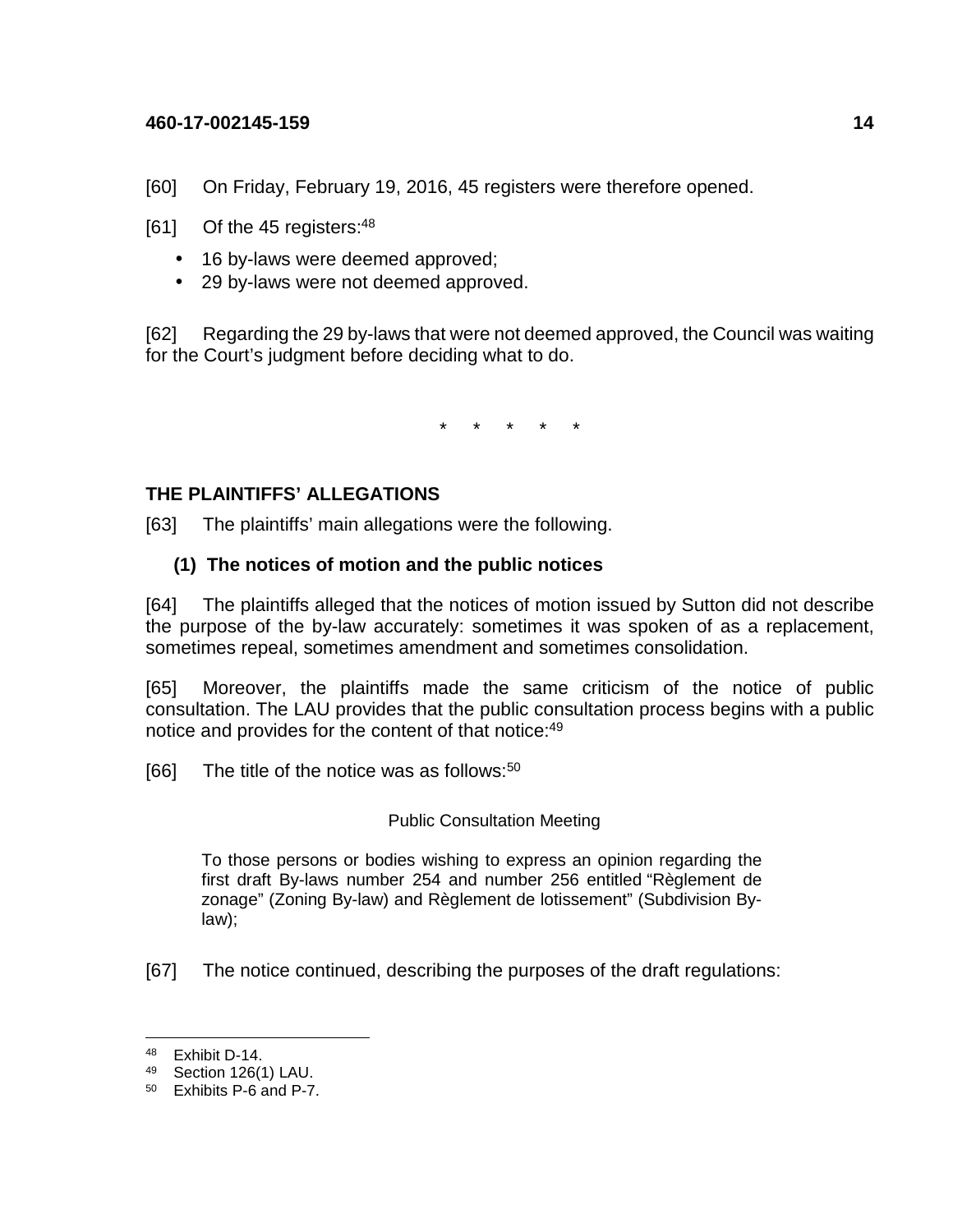The first draft By-Law number 254 entitled "Règlement de zonage" (Zoning By-law) is to repeal By-law number 115-2 entitled "Règlement de zonage de la Ville de Sutton" (Zoning By-law of the Town of Sutton);

The first draft By-Law number 256 entitled "Règlement de zonage" (Zoning By-law) is to repeal By-law number 116-1 entitled "Règlement de lotissement de la Ville de Sutton" (Subdivision By-law).

[Our emphasis.]

[68] In these notices, there was no question of amendments to or consolidation of existing by-laws. They gave notice of a zoning by-law designed to repeal the existing RZ 115-2. The plaintiffs argued that the reason RZ 115-2 was repealed was to replace it with a new by-law.

# **(2) The public consultation meeting**

[69] Proving the interest that the issue raised in the community, the citizens mobilized massively to attend the public information meeting on April 21, 2015. The citizens of Sutton were clearly interested in the development of their community and land-use planning in the area.

[70] Section 127 LAU states that, during a public meeting, the person presiding must explain the draft by-law. However, both draft by-laws were presented at the same time, without distinction and in a general manner, so that the citizens attending were not able to identify which provisions might concern them and could not assess the degree to which the planned changes could affect them.<sup>51</sup> This was shown through the testimony of a number of citizens who had attended.

[71] According to the plaintiffs, the PowerPoint presentation<sup>52</sup> was a marketing tool to [TRANSLATION] "sell" the plan, rather than to explain it in accordance with the LAU. For example, on page 3 of the document, the agricultural zones are added to the PAM and CONS zones to reach the impressive figure of 73% of the land being [TRANSLATION] "subject to restrictions" (understand [TRANSLATION] "protected").<sup>53</sup> The [TRANSLATION] "redrawn" PAM zones in the draft by-law were also presented,<sup>54</sup> but with no indication of the area lost.<sup>55</sup>

[72] Since the draft by-laws contained provisions making them subject to approval by way of referendum, some of which could target one or another (or even all) of the

<sup>1</sup> <sup>51</sup> See the PowerPoint, Exhibit P-8 at 14 and 15.

<sup>52</sup> Exhibit P-8.

<sup>53</sup> See also the table, Exhibit P-8 at 9.

<sup>54</sup> Exhibit P-8 at 6, 7.

<sup>55</sup> For this, consult the table in the plaintiffs' Exhibit P-51 E.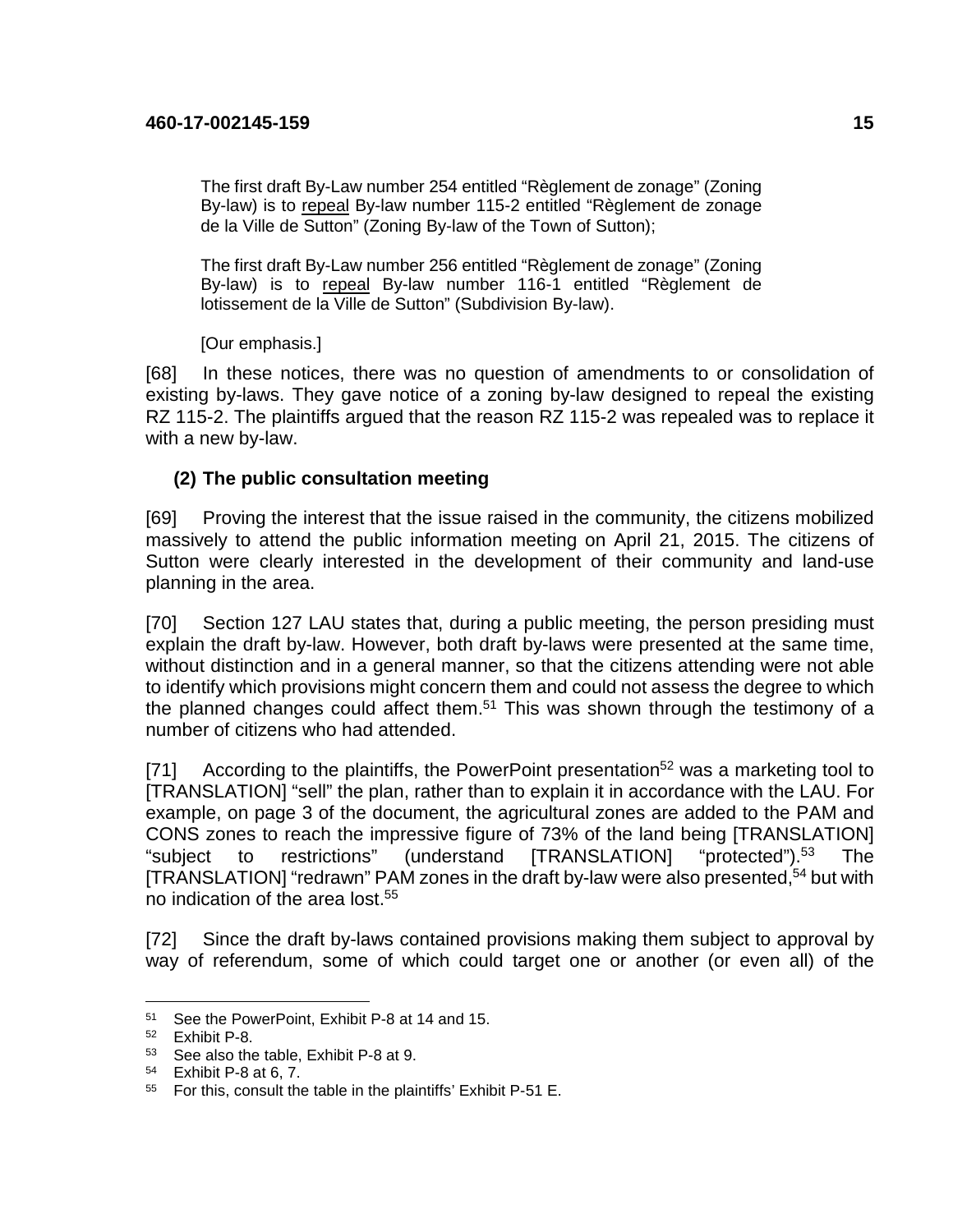municipality's zones, under section 127 LAU, the person responsible for explaining the draft by-laws was obliged to identify those provisions and explain the nature of and means of exercising the right of persons concerned to apply to open a register.

- [73] That public information obligation makes it possible for people concerned to know:
	- (a) whether they are affected by the proposed changes and, if so, how;
	- (b) whether they can challenge the proposed changes;
	- (c) and, where applicable, how they can challenge them.

[74] Sutton's urban planner, Mr. Girard, testified that it would have been impossible to comply with the provisions in the act because there were so many that could have been subject to approval by way of referendum.

[75] Indeed, it was a Herculean task. Municipal document P-14 says that 269 by-law provisions could be subject to approval by way of referendum, and that they could apply to a number of different zones, or even all of the Town's 125 zones, which is why a large number of registers was possible.

# (**3) The summary**

[76] On June 15, 2015, Sutton's town Council adopted the second draft of zoning bylaw 254 and the second draft of subdivision by-law 256. The LAU provides that the Town then had to issue a public notice.

[77] The public notice of July 22, 2015<sup>56</sup> invited interested people to consult a summary online or available at the Town Hall offices, since the Town chose not to describe the purpose of the provisions of the second draft by-law in the public notice announcing the possibility for interested persons to request to participate in a referendum.

[78] According to the plaintiffs, the summary in question<sup>57</sup> was not a summary; it was a 172-page legal document of such complexity that it interfered with the citizens' right to information.<sup>58</sup>

[79] A summary must be [TRANSLATION] "a digest, an abridged version" of the provisions of the second draft.<sup>59</sup> The summary of a draft by-law cannot be the draft by-

<sup>56</sup> Exhibits P-12, P-13.

<sup>57</sup> Exhibit P-14.

<sup>58</sup> Section 44 Charter of human rights and freedoms, CQLR, c. C-12.

<sup>&</sup>lt;sup>59</sup> According to the document, "Manuel de procédure, modification du plan et des règlements d'urbanisme," prepared by the Direction générale de l'aménagement of the ministère des Affaires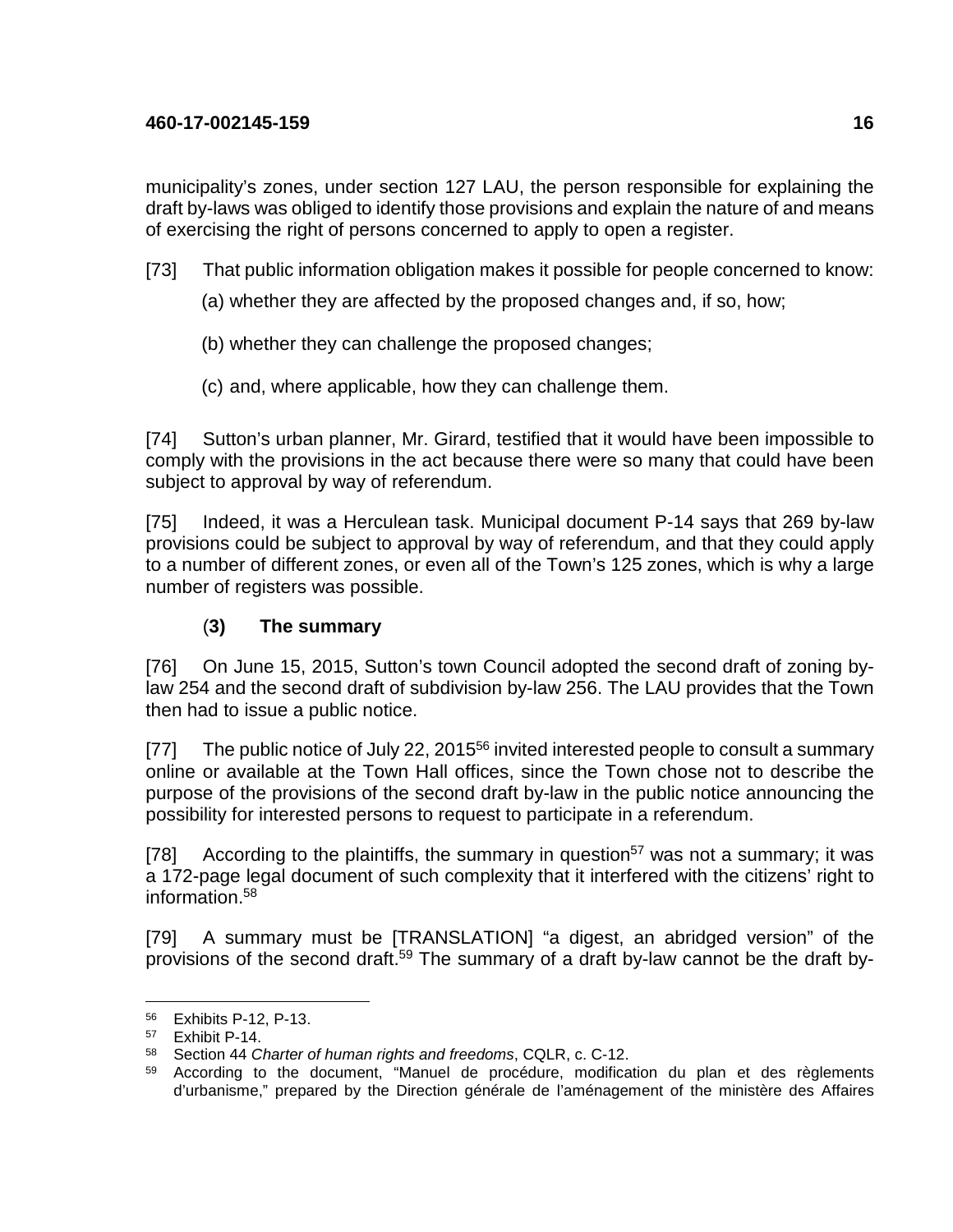law itself. However, the summary placed online or made available to citizens contained the complete provisions of RZ 115-2 and the complete provisions of the second draft of RZ 254. The two by-laws were placed in parallel columns, with the comments [TRANSLATION] "added," [TRANSLATION] "amended," [TRANSLATION] "repealed," [TRANSLATION] "status quo" for RZ 254, in accordance with a colour code for each of the comments. $60$  The document also stated whether the provision was subject to approval and which zones were concerned. People who wanted to know which provisions concerned them had to read the whole document, identify the topic that concerned them, determine whether the provision affected them and whether it was subject to approval by way of referendum. Prior to doing this, they had to know which zone they lived in.

[80] The summary could be found under the title "Zoning By-Law number 115-2 modifications table (in French only)" on Sutton's website.<sup>61</sup> The only maps available on that page were those of draft by-laws.<sup>62</sup>

[81] It should be noted that the document "Chart of concerned zones and contiguous zones<sup>"63</sup> referred to the zones of by-law 115-2, which was then in force. This was because interested persons' requests to open a register must be assessed on the basis of the zones as they are before the adoption of a draft amending by-law. $64$ 

[82] The situation becomes more complicated when people have to find out what zone they live in by searching elsewhere on the site in the zoning plan for by-law 115-2<sup>65</sup> and by identifying which zones are contiguous with their own according to the table. Even the person responsible for Sutton's website and deputy clerk had trouble finding the zone where she lived.

[83] The evidence is preponderant that people could not, except by doing in-depth research and demonstrating perspicacity, find out which zone they lived in using the Town's website. Despite all the technology, the solution was a good old phone call to the Town, and this was suggested in the Frequently Asked Questions section.<sup>66</sup>

municipales, placed online on the Town's website. See P-17, Annex 1 at 47, which provides examples. This is also the definition of "sommaire" in the dictionary Le Petit Robert de la langue française 2013.

<sup>60</sup> A similar 22-page document employed the same method for RL 256, Exhibit P-16.

<sup>61</sup> Exhibit D-3.

<sup>62</sup> Maps A, B and C.

<sup>63</sup> Exhibit P-18.

<sup>64</sup> Exhibit P-17 at 25.

 $65$  Exhibit P-36, map on a scale of 1:20 000.

<sup>&</sup>lt;sup>66</sup> The first question listed under the link [TRANSLATION] "Frequently Asked Questions" invited citizens to contact the urban planning department, D-2.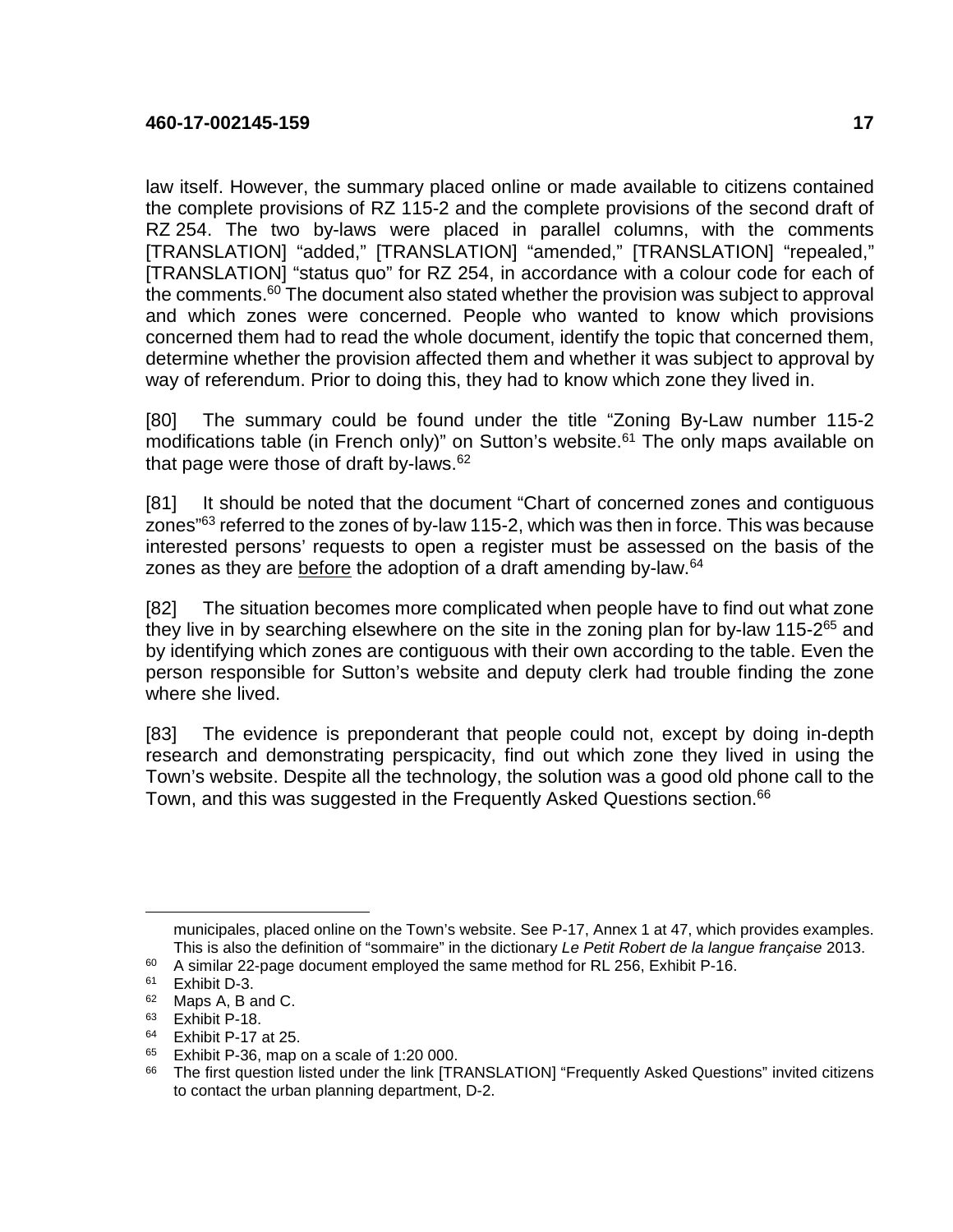[84] From the citizens' testimony and the documentary evidence filed, the Court draws the conclusion that the procedure for amending RZ 115-2 and RL 116-1 was extraordinarily complex owing to many factors added one to the next:

- The notice of motion and public notices, and the titles of the draft by-laws, referred successively to replacement, repeal, amendment and consolidation of urban planning by-laws;
- The public consultation was not in compliance with the information obligations set out in the LAU regarding provisions that could be subject to approval by way of referendum;
- A "summary" of the zoning by-law that was 172 pages long and drowned citizens in a sea of provisions;
- A very large number of repealed, amended and added sections, and consolidated numbering;
- Public notice of the adoption of the second draft by-laws was given on July 22, 2015, in the middle of the vacation period;
- A mandatory deadline of eight days to make a request to open a register with the required number of signatures and that had to clearly indicate the provision in question and the zone or zone sector from which it came.<sup>67</sup>

# **(4) Replacement of RZ 115-1 and RL 116-2 without revision of the urban planning program**

[85] According to the plaintiffs, the amendments to the by-laws amounted to nothing more nor less than a complete replacement of the zoning and subdivision by-laws, and Sutton was therefore required to first revise the urban planning program, according to the LAU.

[86] The LAU provides:

**110.10.1.** To replace the zoning or subdivision by-law, the council of the municipality shall, on pain of nullity, adopt the replacement by-law on the same day as it adopts the by-law revising the planning program.

<sup>&</sup>lt;sup>67</sup> Section 133 LAU.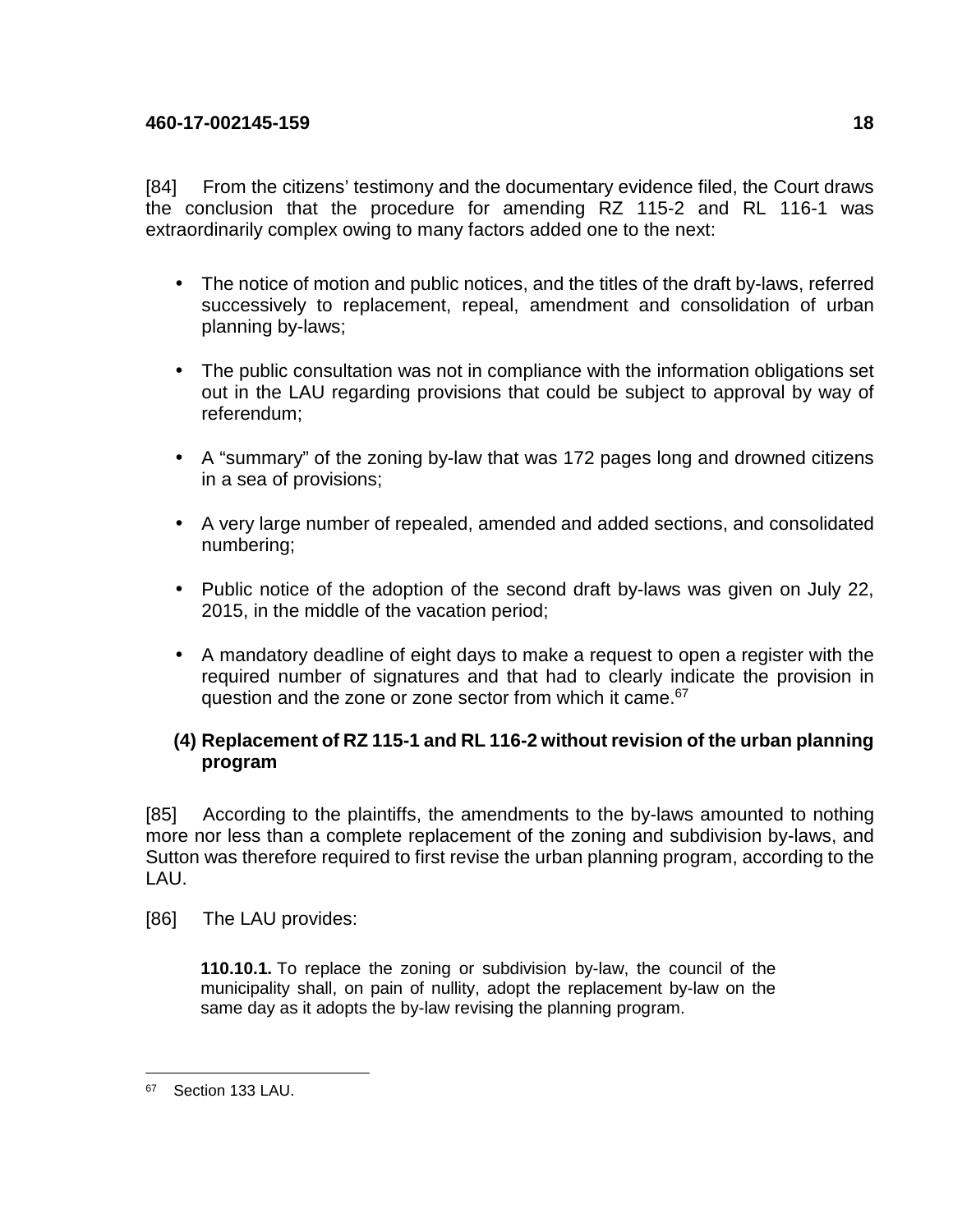The zoning or subdivision by-law must be in conformity with the revised planning program, as provided by the by-laws adopted on the same day.

[87] According to the plaintiffs' analysis of RZ 254 compared with RZ 115-2,<sup>68</sup> there were:

- (a) 102 identical provisions (24%);
- (b) 64 added provisions (15%);
- (c) 137 amended provisions (32%);
- (d) 128 repealed provisions (30%).

[88] In his affidavit of November 28, 2015, Sutton's urban planner, Réal Girard, spoke of consolidation, amendment, clarification, adjustment and renumbering of the zoning and subdivision by-laws.

[89] Using the municipal document, $69$  Mr. Girard explained that, despite the apparent amendments of sections labelled [TRANSLATION] "status quo," that label was applied when it was considered that the meaning or purpose of the provision had been maintained.

[90] According to that document, of the 306 sections comprising RZ 254/2, 270 provisions could be subject to approval by way of referendum in one or more zones.

[91] Based on the above tally, the plaintiffs were of the opinion that a complete by-law was purely and simply replacing RZ 115-2. The Town's veritable intention was to repeal by-laws 115-2 and 116-1, and to replace those by-laws completely by by-laws RZ 254/2 and RL 256/2.

[92] The Town's urban planner explained that he had used the [TRANSLATION] "administrative coding" method, which consisted in integrating by-law amendments directly into the former text (if applicable) and renumbering it. Consequently, the numbering of the by-law provisions had been completely changed.

[93] According to the plaintiffs, including provisions and annexes, RZ 254/2 totalled no less than 648 pages and was a complete zoning by-law in itself. It was clear that the second draft by-law 254 targeted the pure and simple replacement of by-law RZ 115-2. Thus, when the notice of motion and public notices spoke of repeal and replacement of

<sup>68</sup> Exhibit P-56.

<sup>69</sup> Exhibit P-14. It is RZ 254/2.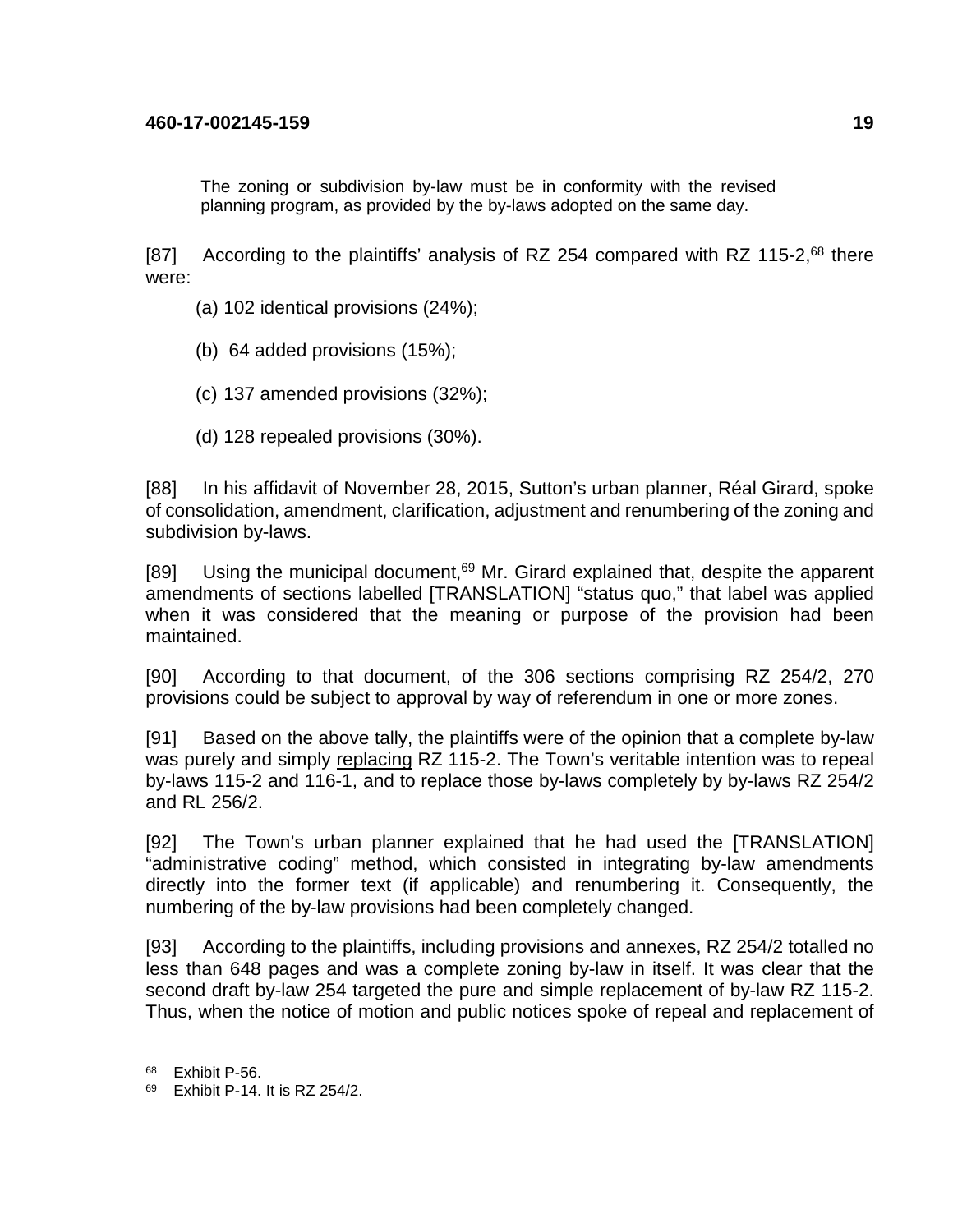the zoning and subdivision by-laws,  $70$  they expressed the Town's veritable intention. It was probably during a legal verification that the title was quietly changed to [TRANSLATION] "amendment and consolidation" to avoid the obstacle of the five-year revision of the urban planning program.

[94] However, in the form in which it was issued, $71$  the notice of motion ([TRANSLATION] "replacement of RZ 115-2 and RL 116-1 as amended") did not provide the veritable object of what the Council claimed to have done in the end: amendment and consolidation of the by-laws. The notice of motion was completely silent on the proposed amendments of the by-laws.<sup>72</sup> The plaintiffs alleged that such insufficiency regarding the notices was equivalent to failure to give notice and rendered the by-laws null.<sup>73</sup>

[95] According to the plaintiffs, the Town could not replace RZ 115-2 without revising its urban planning program, which could not take place until March 8, 2016.<sup>74</sup> In this case, the coming into force of the replacement by-laws was subject to a single referendum vote by all of the people in the Town, and not to dozens of local or sectoral referendums.

[96] The plaintiffs submitted the same reasoning for RL 256.

# **(5) The urban planning program under attack**

[97] The plaintiffs claimed that urban planning program 114-1, which was in force, was attacked by RZ 254 and RL 256, and that this constituted an indirect revision of the program.

[98] The configuration of the 14 PAM zones provided for in the zoning plan of RZ 115- 2<sup>75</sup> corresponded to the delimitation of the mountainside protected areas in Annex 3 of urban planning program 114-1.<sup>76</sup> Their borders were at an altitude of 350 to 550 metres.<sup>77</sup> Likewise, the conservation areas C-1<sup>78</sup> were high-altitude protected and conservation areas, and they were integrated into RZ 115-2 as "CONS" zones.

[99] In order to show that RZ 254 and RL 256 were replacement by-laws having the indirect effect of revising the urban planning program, the plaintiffs filed highly

<sup>&</sup>lt;u>.</u> <sup>70</sup> Exhibits P-6, P-7, P-19 and P-21.

<sup>71</sup> Exhibit P-19.

<sup>&</sup>lt;sup>72</sup> Section 356 Cities and Towns Act, CQLR, c. C-19.

<sup>73</sup> Immeubles Port Louis Ltée v. Lafontaine (Village), [1991] 1 S.C.R. 326 at 355-356.

<sup>74</sup> Section 110.3.1 LAU.

<sup>75</sup> Exhibit P-2, Annex 3.

<sup>76</sup> Exhibit P-1.

<sup>77</sup> Exhibit P-1 at 55 and 76.

<sup>78</sup> Exhibit P-1, Annex A, Plan A.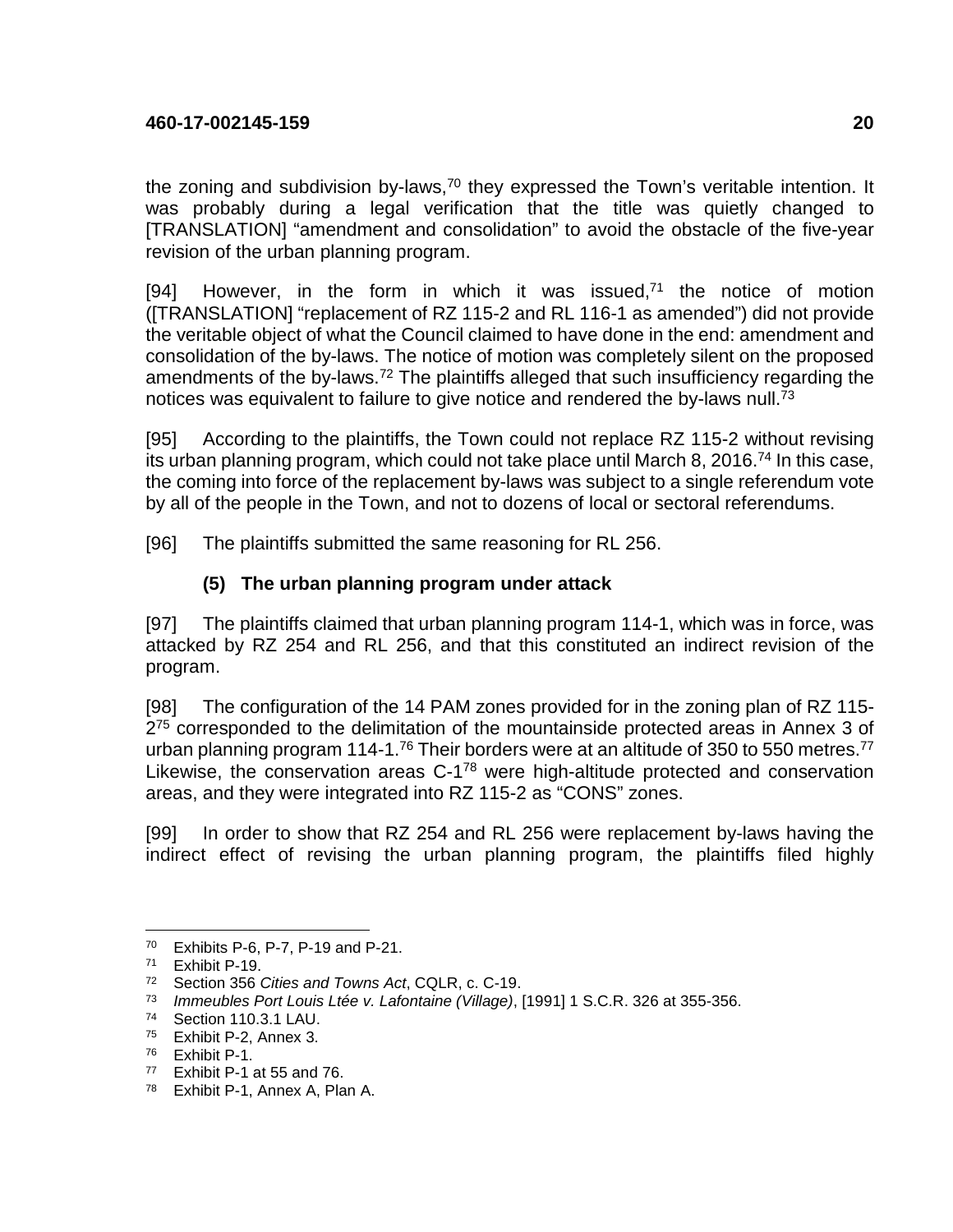sophisticated evidence on the impact that by-laws RZ 254/2 and RL 256/2 would have on the broad land use policies and means of action in urban planning program 114-1.

[100] According to the urban planning program, its broad land use policies make it possible to validate the expediency of requests to change municipal by-laws.<sup>79</sup>

[101] The plaintiffs alleged that RZ 254 and RL 256 did not comply with the broad land use policies of urban planning program 114-1, in particular with respect to mountainside protected areas<sup>80</sup> (PAM). The by-law amendments directly targeted the promotion of real estate development in the PAM zones identified in RZ 115-2, which was in contradiction with the 114-1 urban planning program, which was designed to limit such development.<sup>81</sup>

[102] According to the plaintiffs, RZ 115-2 and RL 116-1 were in accordance with the urban planning program and were steps taken to implement the general land use policies. Thus, limits on residential construction in PAM zones had been adopted. Any subsequent amendments were limited to being equivalent or stricter in order to be in compliance with the urban planning program (*limiter*) as adopted, so long as the program had not been revised.

# **Changes made by RZ 254 and RL 256**

[103] The plaintiffs filed a number of tables to show the changes made to the RZ 115-2<sup>82</sup> PAM and CONS zones by RZ 254/2 and RL 256/2, which:

- changed their borders from elevation contours to lot lines;
- purely and simply eliminated some PAM zones by [TRANSLATION] "rezoning" them as RUR or agricultural (A) zones;

[104] Table P-51 C shows these changes to the PAM and CONS zones in terms of area; tables P-51 D and P-51 E show, respectively, the gains and losses of the zones in question. It can be seen that zones PAM-01, PAM-02 and PAM-03 disappeared and were integrated into other zones, $83$  and that PAM-13 suffered a substantial loss in area.

<sup>79</sup> Exhibit P-1 at 59.

<sup>80</sup> Exhibit P-1 at 55, 59, 63 (1.1.4) and 68 (2.9.3), 82 (7.1.9). See the PAM 1 land uses in Plan A, Annex 3 of Exhibit P-1. The borders of the land use zones follow the altitude contours (Exhibit P-1 at 76).

<sup>81</sup> Exhibit P-1 at 68, action 2.9.3.

<sup>82</sup> Exhibit P-51.

<sup>&</sup>lt;sup>83</sup> See the map, Exhibit P-38, which shows the zones under RZ 254/2. Compare this with Exhibit P-36, which shows the zones under RZ 115-2.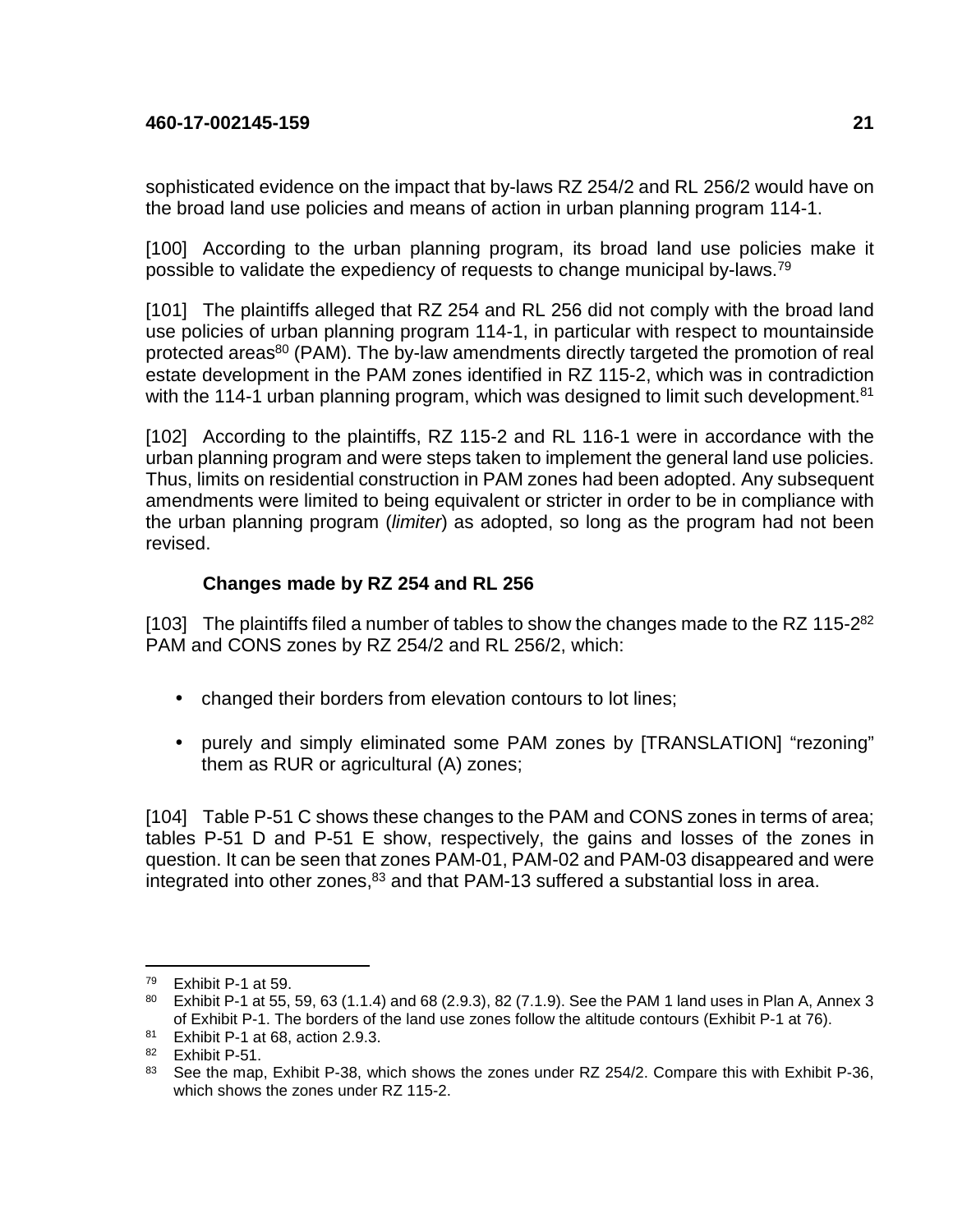[105] In the urban planning program, the land occupancy density in the conservation area was limited to 0.125 dwellings/hectare, and construction at over 600 metres in altitude was prohibited.<sup>84</sup> The plaintiffs alleged that a decrease in the area of CONS zones would change the land use and thus decrease the protection that the urban planning program had provided those areas.<sup>85</sup>

[106] The plaintiffs also alleged that the land occupancy density of the PAM zones, which RZ 115-2 set at 0.25 dwellings/hectare<sup>86</sup> (that is, 1 dwelling/4 hectares) limited development in PAMs in accordance with the action identified in the urban planning program.<sup>87</sup> Any increase in that density would be inconsistent with objective 2.9 of the urban planning program.

[107] The plaintiffs also examined the by-law changes that had the effect of reducing restrictions<sup>88</sup> on residential construction and real estate development in PAM and CONS zones (Table P-51 F). According to their calculations, the changes made an additional 800 hectares (1977 acres) available for residential construction.<sup>89</sup>

[108] Based on the conservation plan in the urban planning program,  $90$  Table P-51 H shows the changes made (in terms of more or less area) to the high-altitude conservation and mountainside protected areas with respect to their borders. The same thing<sup>91</sup> was done for the land use zones in urban planning program 114-1.<sup>92</sup>

[109] Originally, zoning plan 115-2<sup>93</sup> perfectly integrated the conservation plan and land uses as set out in the urban planning program.<sup>94</sup> The PAM and CONS zones followed elevation lines, which is logical when we are speaking of altitude.

[110] By-law RZ 254 changed everything: zones were then delimited by lot lines, and, as Sutton's urban planner explained, for lots spanning two zones, a rule of [TRANSLATION] "dominance" was applied. Thus, if a lot was mostly in a RUR zone, the entire lot was zoned RUR, with no regard for altitude.

<sup>1</sup> 84 Exhibit P-1 at 82-84.<br>85 Exhibit P-1 at 55 ITR

Exhibit P-1 at 55 [TRANSLATION] "conservation zones."

<sup>&</sup>lt;sup>86</sup> Much lower than the PAM maximum of two dwellings/hectare in the urban planning program, Exhibit P-1 at 83-84.

<sup>87</sup> Exhibit P-1 at 68, action 2.9.3.

<sup>88</sup> Area of the lots, slope, etc., see *infra*, Specific changes.<br>89 302 bectares have to be subtracted from the increase.

<sup>302</sup> hectares have to be subtracted from the increase.

<sup>90</sup> Exhibit P-1, Map 10.

<sup>91</sup> Exhibit P-51, Table I.

<sup>92</sup> Exhibit P-1, Annex 3.

<sup>93</sup> Exhibit P-36

<sup>94</sup> Exhibit P-1, Map 10 and Annex 3, Plan A.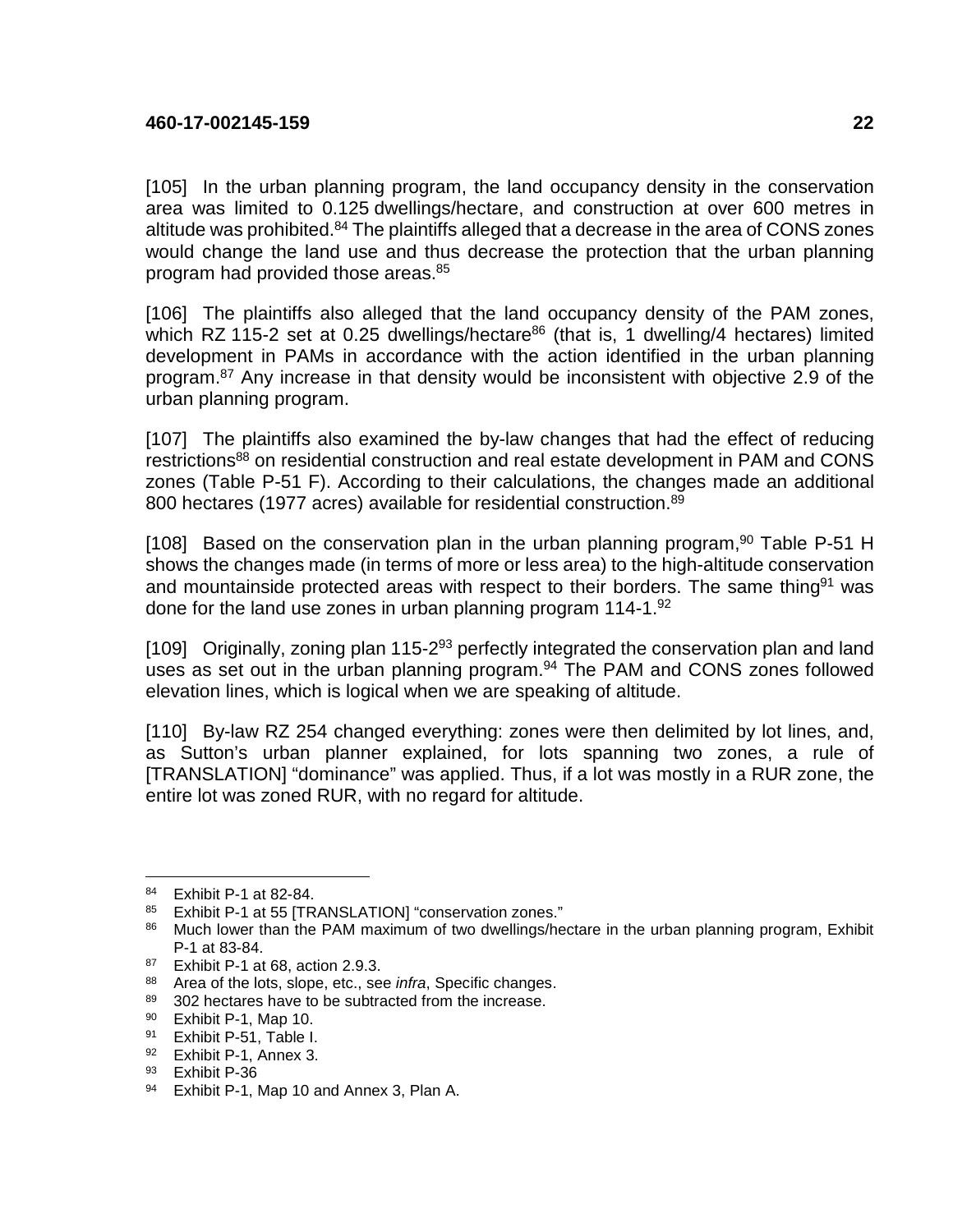[111] The land uses that had been set out in the urban planning program according to altitude were no longer followed, $95$  and, according to the plaintiffs, this was a major violation of the objectives of the urban planning program.<sup>96</sup> In short, it was a substantial change that required prior revision of the urban planning program.

# **Specific changes made by RL 256**

[112] The plaintiffs' table, Exhibit P-54, lists the specific changes made by RL 256 to bylaw RL 116-1, which was adopted with the urban planning program in 2011.

[113] The plaintiffs alleged that the purpose of the changes was to promote real estate development in PAM zones by:

- (a) permitting road construction on land where the slope was equal to or greater than 30% (instead of 20%);
- (b) permitting the construction of a private local road with a longitudinal slope of 15% instead of 12%;
- (c) repealing the method for calculating slopes set out in RL 116-1, which established a standard in accordance with a lot's mean slope and a minimum lot surface area for construction (for example, an area of 8 hectares was required if the slope was greater than 20%);
- (d) changing the borders of some PAM zones and integrating them into RUR zones, which had the consequence of reducing the minimum area for construction from 4 hectares (in a PAM zone) to 1 or 2 hectares, depending on the zone, since in some RUR zones there was a request for a referendum; $97$
- (e) expanding the definition of a driveway (not a private road) from a road that could be longer than 75 metres, but could lead to only a single residential building, to a road that could lead to three or more dwellings in separate buildings (which is a private road), which had a direct impact on the calculation of the area that could be deforested per lot.<sup>98</sup>

<sup>1</sup>  $95$  Exhibit P-1 at 68, actions 2.9.3 and 2.9.4.<br> $96$  On the meaning of ITRANSI ATIONI "of

On the meaning of [TRANSLATION] "objective of the urban planning program," see Di Palma c. Montréal (Ville de Montréal) 2014 QCCS 4599 at paras. 301 to 312.

<sup>97</sup> RL 256 reduces the minimum size in RUR zones from 2 hectares, as it was under RL-116, to 1 hectare.

<sup>98</sup> Read in correlation with point (a) under Specific changes made by RZ 254.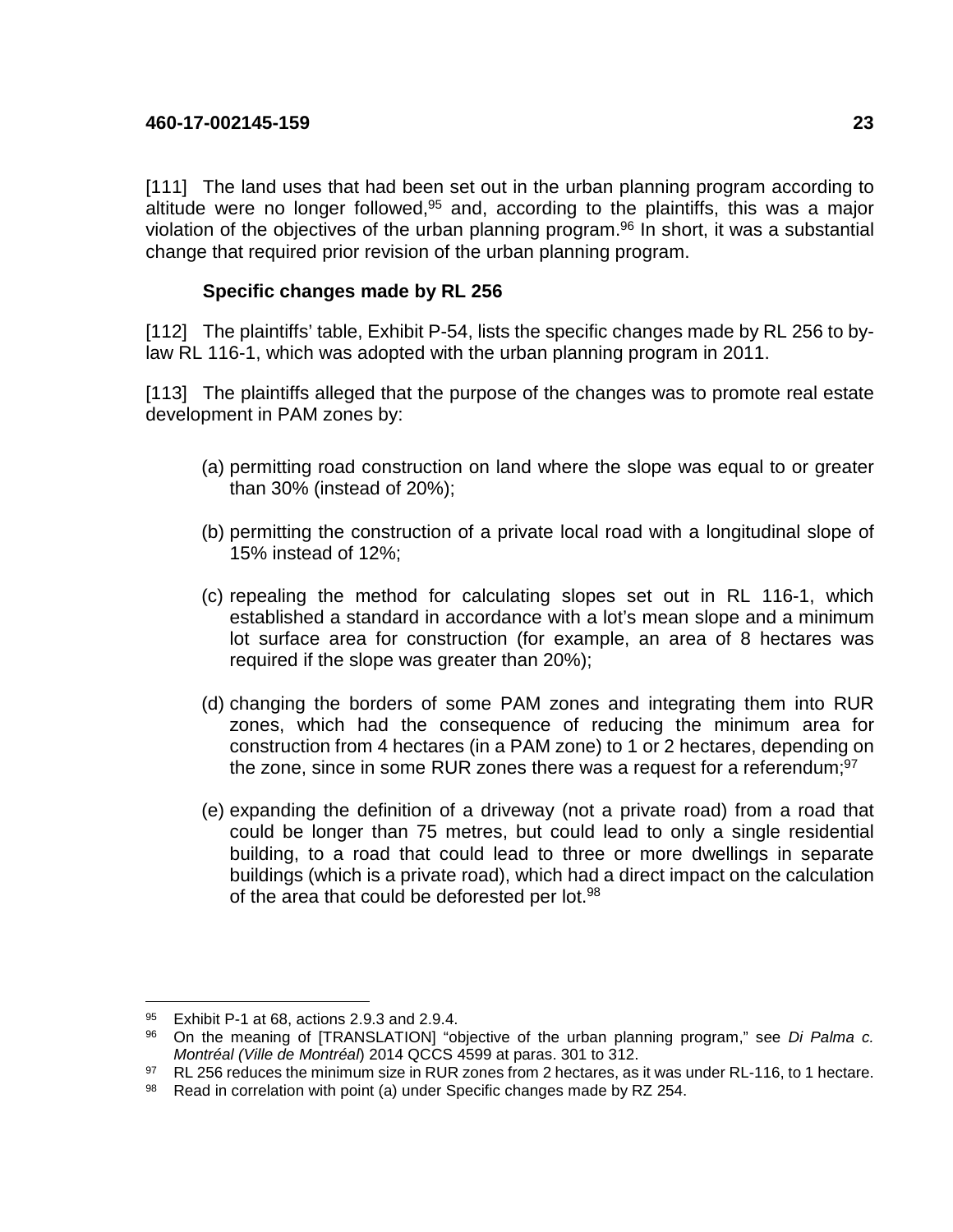# **Specific changes made by RZ 254**

[114] The plaintiffs' table P-55 lists specific changes made by RZ 254 to by-law RZ 115- 2, which was adopted with the urban planning program in 2011.

[115] The plaintiffs alleged that the purpose of the changes was to promote real estate development in PAM zones by:

- (a) increasing the area of deforestation for constructing a 1200-m<sup>2</sup> building, which would be 2000  $m^2$  including the driveway, but in that case would not include the deforestation of the 75-metre or longer private road serving three or more dwellings in separate buildings;
- (b) eliminating the specific norm concerning the maximum height of a building constructed on an embankment;
- (c) eliminating the special provisions for calculating the height of buildings in PAM zones, which has to be read with the preceding provision concerning embankments;
- (d) eliminating the prohibition on cutting trees in the front setback, except for a window of a maximum width of eight metres, which, combined with the two preceding measures, has major visual impact in mountain zones;
- (e) reducing the minimum undivided area maintained in its natural state from 80% to 50% in the case of integrated residential projects; this measure was dropped following the opening of registers;
- (f) increasing the slope of driveways from 12% to 15% for a third of the intervals;
- (g) eliminating the maximum front setback of 100 metres, which makes construction at higher altitudes possible;
- (h) changing the borders of PAM zones from altitude contours to lot property lines.

[116] These changes were requested by the developers at the meeting of October 9, 2014,<sup>99</sup> and were designed to facilitate real estate development in PAM zones.

<sup>1</sup> 99 Exhibit D-12.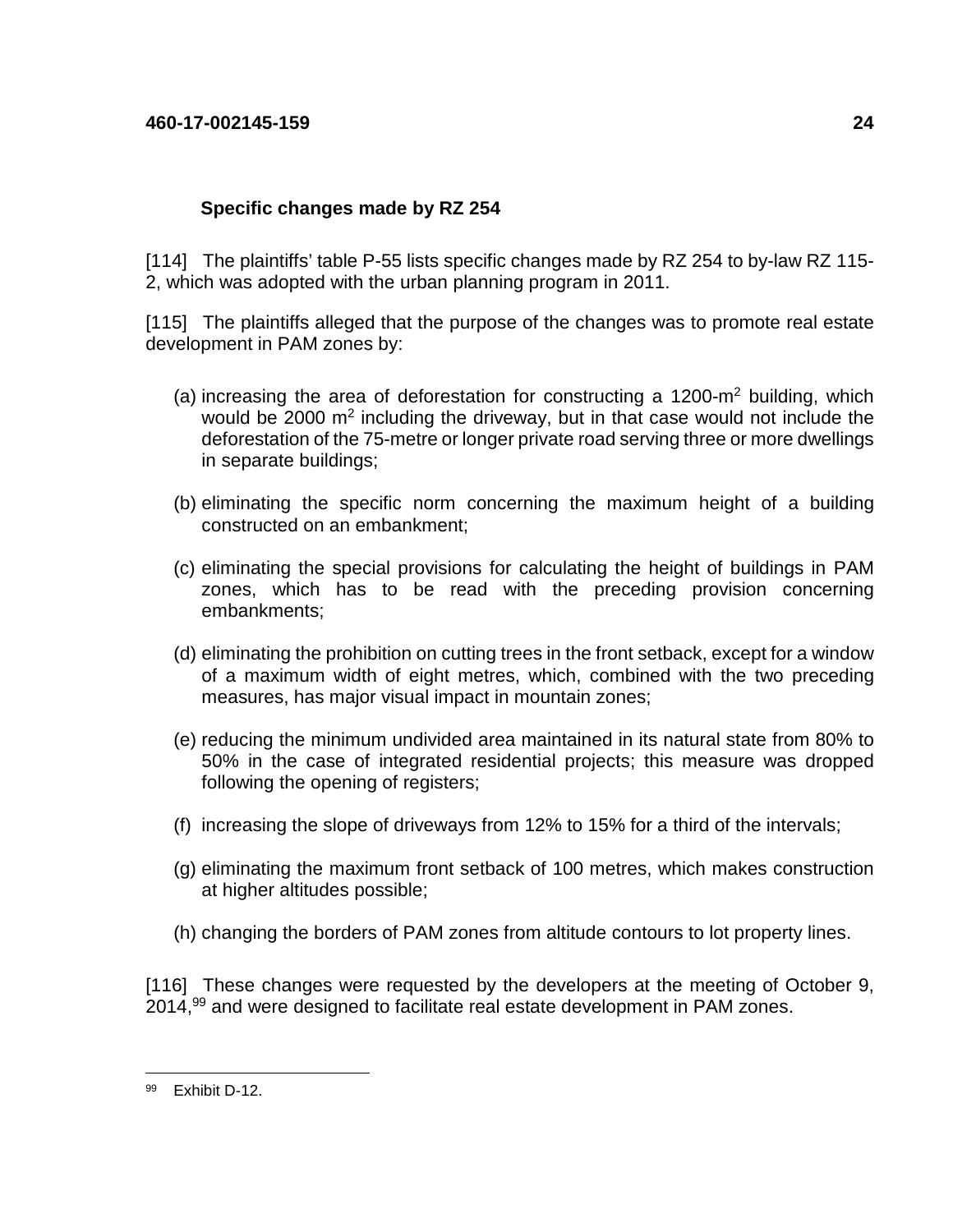[117] According to the plaintiffs, these were numerous, significant and substantial changes to RZ 115-2 and RL 116-1, and were contrary to the principles, spirit and objectives of the urban planning program. The changes applied to the whole area<sup>100</sup> and were of collective interest. Under the LAU, this made it mandatory to revise the urban planning program since they were replacement by-laws.

[118] The urban planning program places great importance on conservation areas, as was shown above. RZ 254 and RL 256 were radical changes to the use of those areas, which the urban planning program was designed to protect. The plaintiffs alleged that at issue were not simple adjustments or one-time amendments, but questions that concerned the community.

[119] The Complément au Manuel de procédure by the ministère des Affaires municipals says:

## [TRANSLATION]

Revision of the urban planning program is the keystone of the new process: if there is no revision of the program, there is no replacement of zoning or subdivision by-laws.

The replacement of zoning and subdivision by-laws is under section 110.10.1. This provision is now the only instrument allowing municipalities to replace these regulations.<sup>101</sup>

[120] Upon the occasion of the five-year revision of the urban planning program, the CMQ can be seized with determining the conformity of replacement by-laws by any qualified voter (s. 137.10 LAU). Replacement by-laws must be approved by the whole community (s. 136.1 LAU). The procedure followed by Sutton avoids these obligations, which are not pure formalities, but are at the very heart of the municipal decision-making process.

# **THE TOWN'S POSITION**

[121] The Town pleaded that changing urban planning by-laws was the municipal Council's prerogative and at its discretion.<sup>102</sup> It was part of political expediency.

[122] Citizens do not have a vested right to the permanence of a by-law.

<sup>1</sup> <sup>100</sup> See the public notices in Exhibits P-6 and P-7, which mention this.

<sup>101</sup> Exhibit P-46, Révision quinquennale du plan d'urbanisme et des règlements de zonage et de lotissement, Complément au Manuel de procédure, ed. 1997, Ministère des affaires municipales du Québec, December 1998 at 7.

<sup>&</sup>lt;sup>102</sup> Catalyst Paper Corp. v. North Cowichan (District), [2012] 1 S.C.R. 5 at para. 19. Laurentides Motel v. Beauport (City) [1989] S.C.R. 705, 722.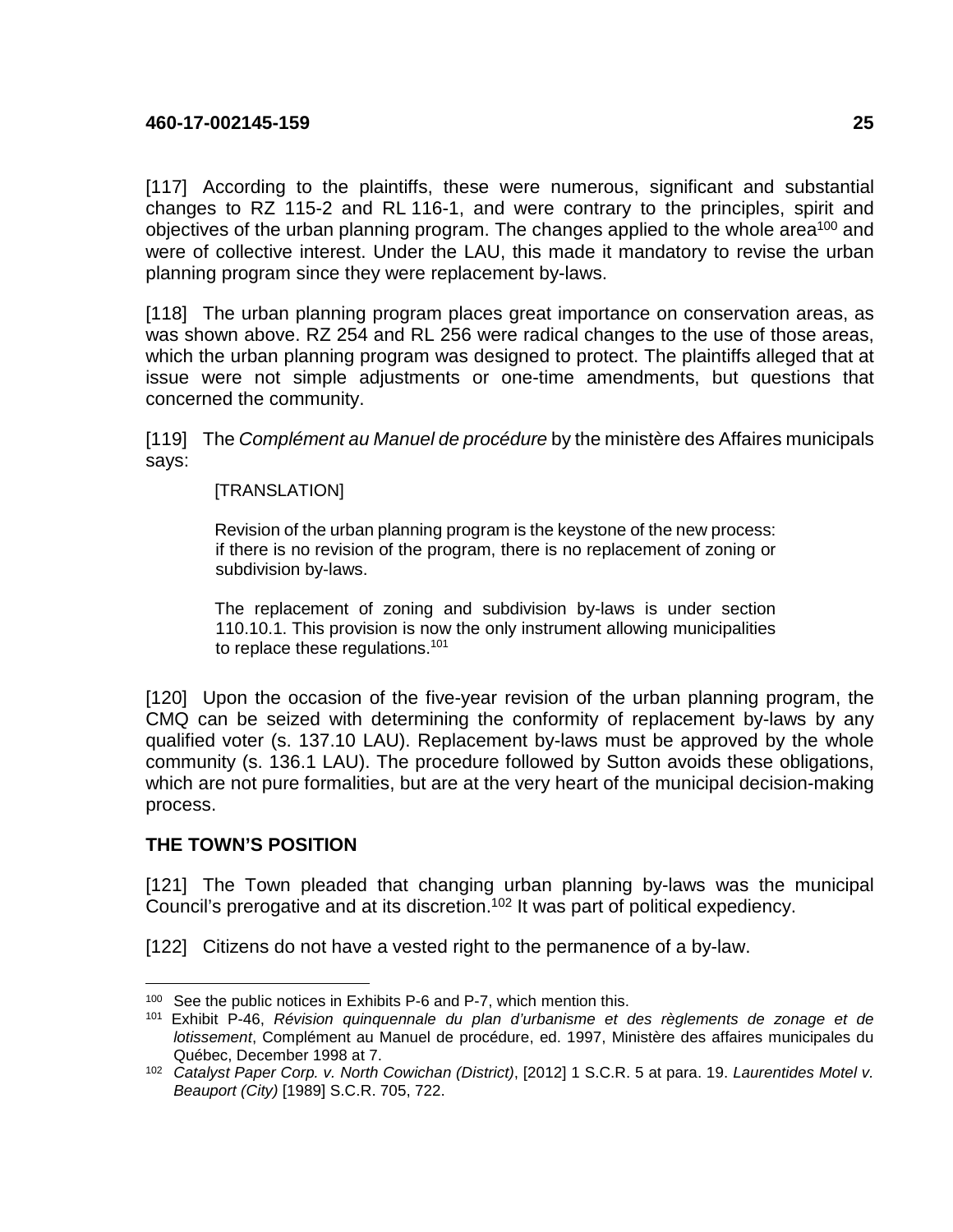[123] The Superior Court must look only at the legality of by-laws. The expediency of a by-law must be tested in the arena of municipal democracy.

[124] In Nanaimo (City) v. Rascal Trucking Ltd., the Supreme Court wrote:<sup>103</sup>

**35** In light of the conclusion that Nanaimo acted within its jurisdiction in passing the resolutions at issue, it is necessary to consider the standard upon which the courts may review those intra vires municipal decisions. Municipal councillors are elected by the constituents they represent and as such are more conversant with the exigencies of their community than are the courts. The fact that municipal councils are elected representatives of their community, and accountable to their constituents, is relevant in scrutinizing intra vires decisions. The reality that municipalities often balance complex and divergent interests in arriving at decisions in the public interest is of similar importance. In short, these considerations warrant that the intra vires decision of municipalities be reviewed upon a deferential standard.

. . .

**37** I find these comments equally persuasive in the scrutiny of municipal resolutions. The conclusion is apparent. The standard upon which courts may entertain a review of *intra vires* municipal actions should be one of patent unreasonableness.

[125] The municipality's power to regulate land use by dividing the municipality's territory into different zones and different uses is provided under the LAU (s. 113).

[126] The Town followed the LAU procedure for amending by-laws. Also though it proved to be especially complex, the broad stages of the process were followed and citizens were able to exercise their democratic rights.

**\* \* \* \* \*** 

# **THE LAW**

1

[127] The recourse is based on section 397 of the Cities and Towns Act  $(LCV)^{104}$  and article 34 of the Code of Civil Procedure.

<sup>103</sup> [2000] 1 S.C.R. 342.

<sup>104</sup> CQLR, c. C-19 (LCV).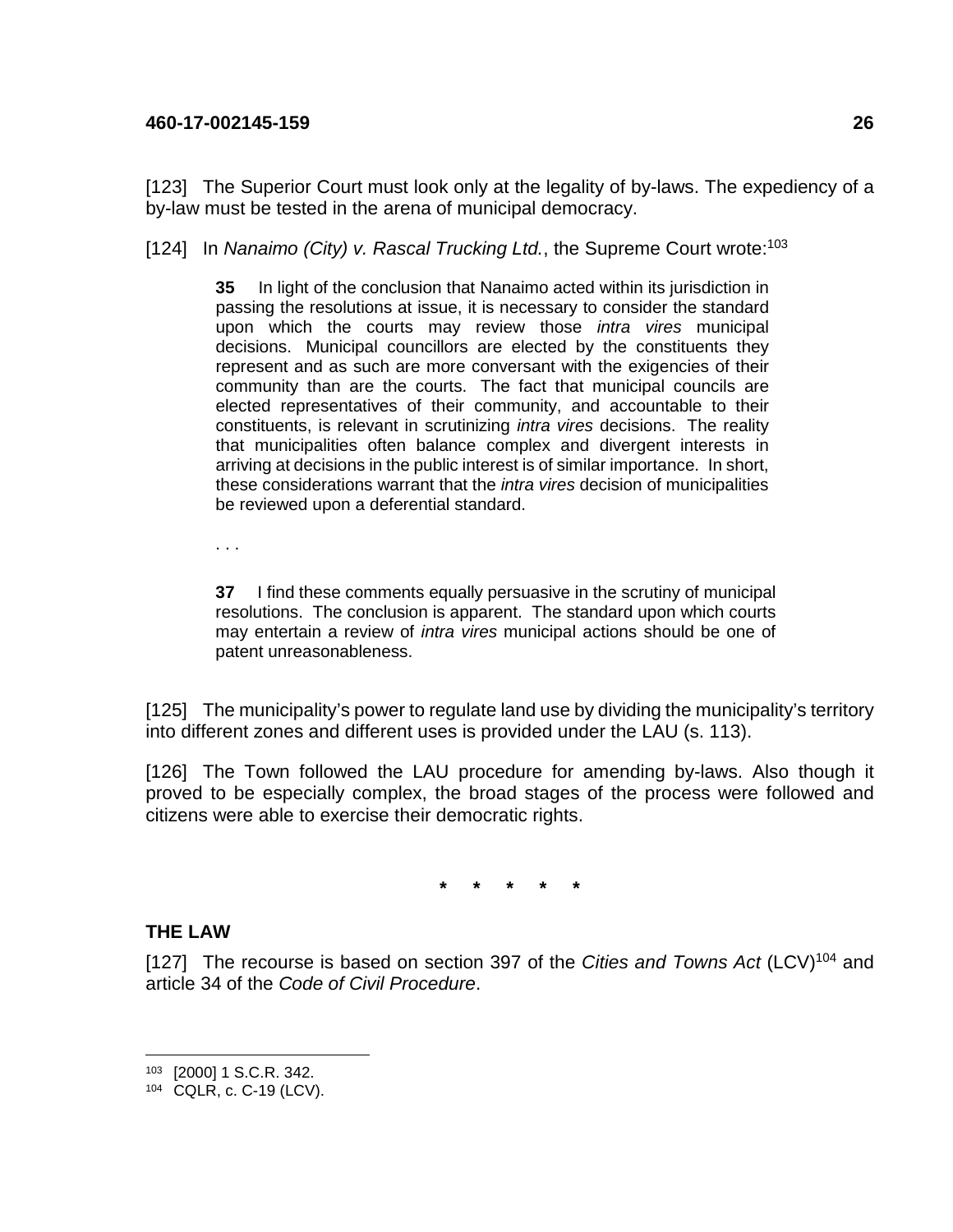1

**397 LCV** Any person concerned may, in accordance with the rules that apply to judicial review proceedings under the Code of Civil Procedure (chapter C‐25.01), apply and obtain on the ground of illegality, the quashing of any by-law or part of by-law of the council, with legal costs against the municipality.

**34 C.C.P.** The Superior Court is vested with a general power of judicial review over all courts in Québec other than the Court of Appeal, over public bodies, over legal persons established in the public interest or for a private interest, and over partnerships and associations and other groups not endowed with juridical personality.

This power cannot be exercised in cases excluded by law or declared by law to be under the exclusive purview of those courts, persons, bodies or groups, except where there is lack or excess of jurisdiction.

A matter is brought before the Court by means of an application for judicial review.

[128] There is a presumption that the municipality observed the formalities prescribed by the Act and that the by-law was adopted validly.<sup>105</sup> Therefore, those who challenge the validity of a by-law have the burden of proving that an irregularity was committed.

[129] In municipal affairs, the plaintiff has another burden. The LAU provides:

**246.1.** Failure by a responsible body or a municipality or any of its council members or officers to observe a formality prescribed by this Act does not invalidate a deed, except where such failure causes serious harm or the Act provides for its effect, in particular, by stating that the formality must be observed on pain of nullity or rejection of the deed.

[130] Moreover, a municipality is presumed to have acted in good faith and in the public interest when it adopts a by-law.

[131] The [TRANSLATION] "whole" RZ 254 and RL 256, that is, the second drafts as they were adopted by the Council on June 15, 2015, must be analysed, and not the residual by-laws, from which the provisions later repealed were removed, to which the provisions considered to be adopted following the opening of the registers procedure were added, and from which the provisions that are pending the judgment of this Court and that of the Council were omitted. Drafts RZ 254/2 and RL 256/2 are concrete embodiments of Sutton's real intentions.

<sup>105</sup> Ferme Messicour, S.E.N.C. c. Guertin [2001] R.J.Q. 2575 (C.A.) at para. 38.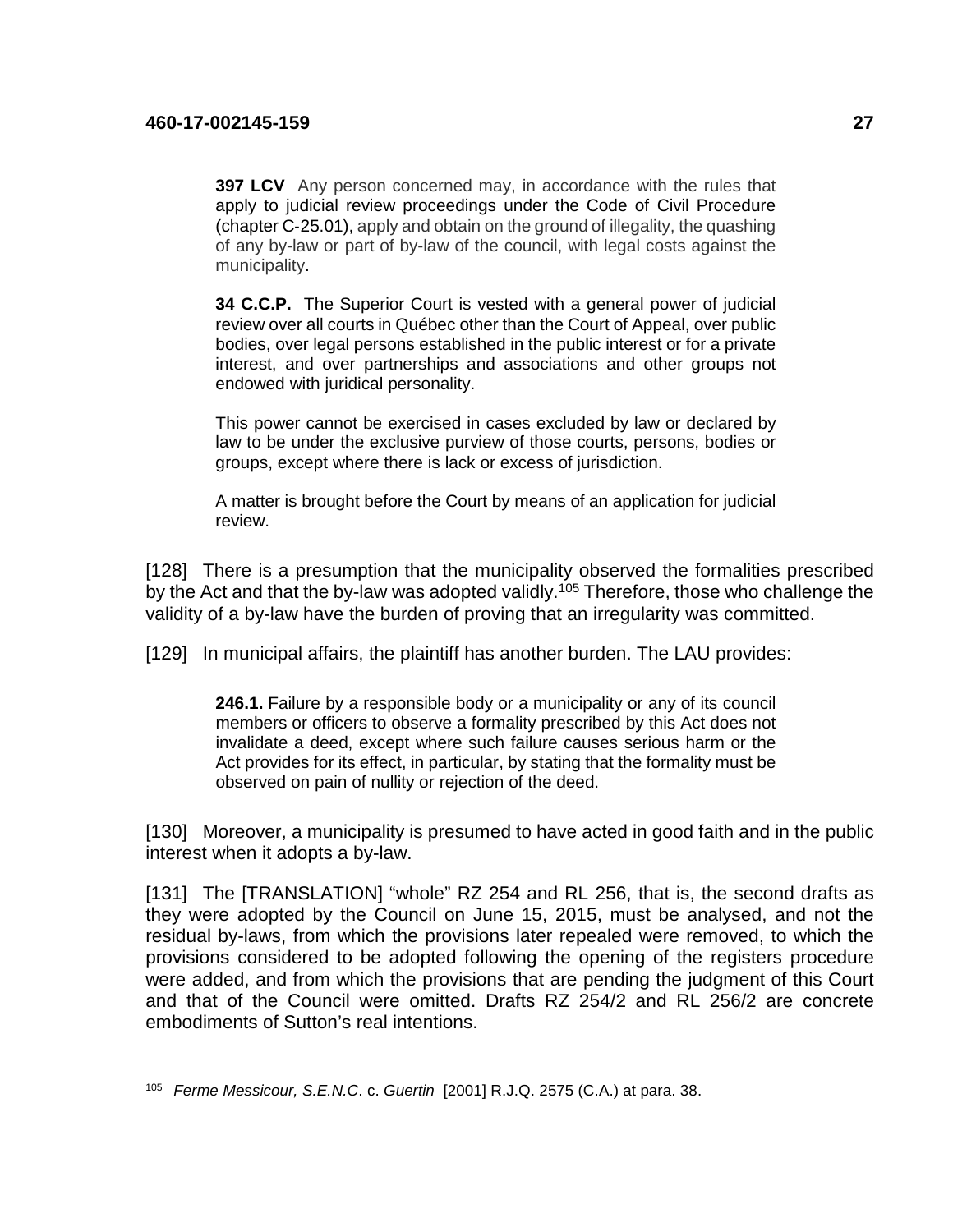## **The urban planning program and the urban planning by-laws**

[132] The Act respecting land use planning and development  $(LAU)^{106}$  provides:

**81.** A municipality **may** have a planning program applicable to its whole territory.

A municipality that has a planning program in force may not repeal it.

. . .

- **83.** A planning program **must** include
- (1) the general aims of land development policy in the territory of the municipality;
- (2) the general policies on land uses and land occupation densities;
- (3) the planned layout and the type of the principal thoroughfares and transport systems
- **84.** A planning program **may** include
- (1) the zones to be renovated, restored or protected;
- (2) (paragraph repealed);
- (3) the nature, location and type of the public services and infrastructure intended for community use;
- (4) the estimated costs pertaining to the implementation of the components of the program;
- (5) the nature and intended layout of the main waterworks, sewer, electricity, gas, telecommunications and cable distribution systems, networks and terminals;
- (6) the delimitation within the municipal territory of development areas that may be the object of special planning programs;
- (7) the delimitation within the municipal territory of development areas that may be the object of comprehensive development programs in accordance with sections 145.9 to 145.14.

[133] Subsequent to the adoption of an urban planning program, the municipality must render its zoning and subdivision by-laws in conformity with the program (s. 102 LAU). If applicable, the municipality must adopt a resolution and publish a notice indicating to its citizens that an application for an assessment of conformity may be filed with the Commission municipale du Québec (CMQ)<sup>107</sup>.

<sup>106</sup> CQLR, c. A-19.1.

<sup>107</sup> Section 102 and 103 LAU.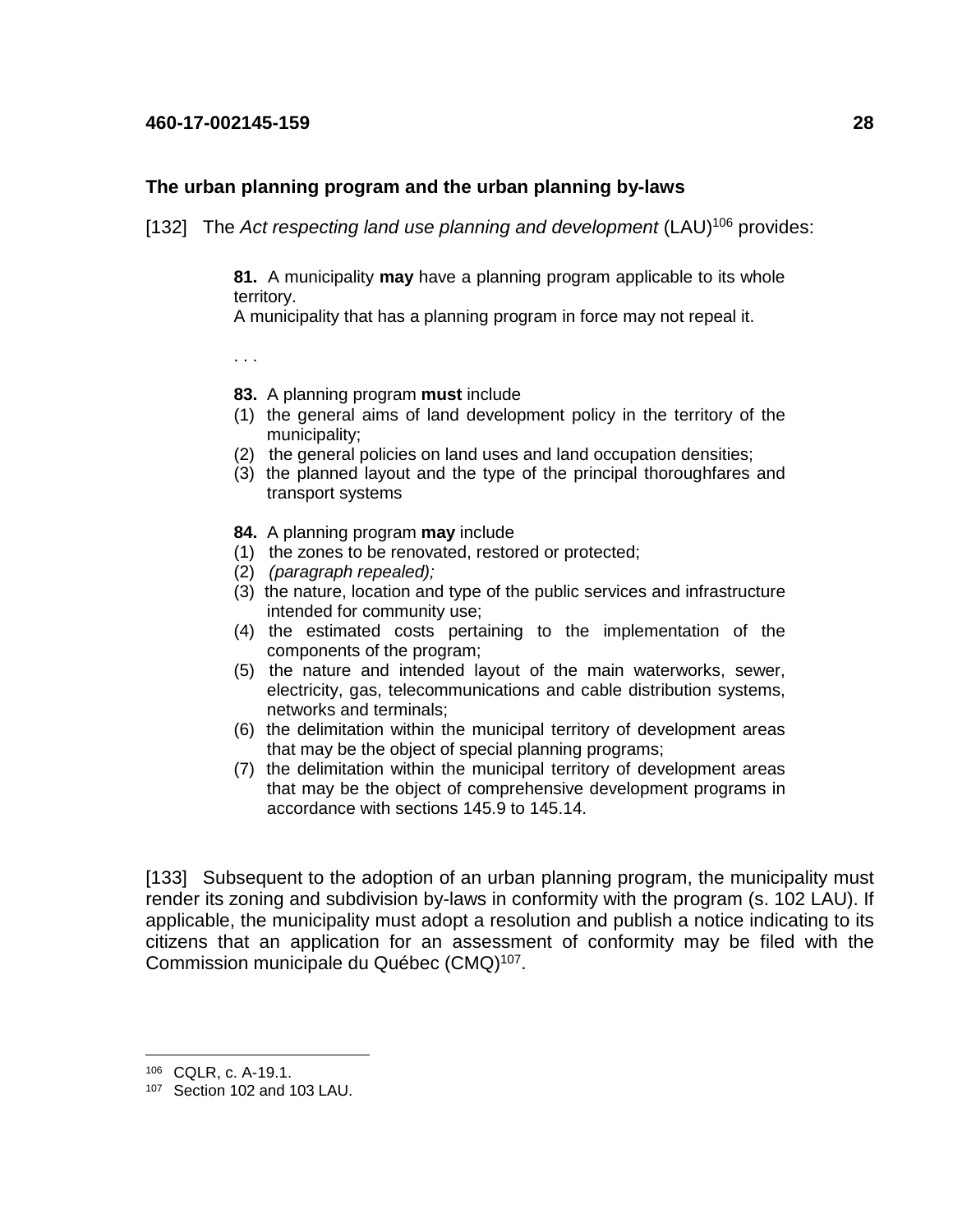[134] A municipality can amend its urban planning program by adopting a draft by-law (s. 109.1 LAU), holding a public meeting (s. 109.2 LAU), preparing a summary of the draft by-law (s. 109.3 LAU) and submitting its draft by-law to the RCM (s. 109.7 LAU).

[135] The Act also provides for revision of the urban planning program (s. 110.3.1 LAU). It is a so-called simplified procedure that makes it possible for the Council to revise the urban planning program as of the fifth anniversary of it coming into force. During the revision, new zoning and subdivision by-laws must, on pain of nullity, be adopted to replace the former by-laws,  $108$  unless concordance by-laws are adopted.<sup>109</sup>

[136] Thus, complete replacement of the zoning and subdivision by-laws must necessarily be preceded by revision of the urban planning program. According to the plaintiffs, RZ 254 and RL 256 are [TRANSLATION] "replacement by-laws" that could not be adopted without revision of the urban planning program, which was not done in this case. The procedure that Sutton followed would therefore be attended by nullity.<sup>110</sup>

## **Legal scope of an urban planning program**

- [137] What is the legal scope of an urban planning program?
- [138] In Hartel Holdings Co. v. City of Calgary,<sup>111</sup> the Supreme Court wrote:

**16** The structure of the Act [The Planning Act] discloses a fully integrated scheme of planning documents comprising various types of statutory plans and a land use by-law. Each document has a discrete role to play in the overall planning process. Plans are policy documents and set out proposals for future development. They may be subject to review and amendment from time to time as policies and proposals are refined. The land use bylaw is the instrument by which policies are finally implemented.

[Our addition.]

[139] The Supreme Court then cited Professor Laux:

**24** Professor F.A. Laux, in his text The Planning Act (Alberta), discusses the relationship between statutory plans and land use by-laws. He says at pp. 28-29:

. . .

<sup>108</sup> Section 110.10.1 LAU.

<sup>109</sup> Section 110.4 LAU.

<sup>110</sup> Section 110.10.1 LAU.

<sup>111</sup> [1984] 1 S.C.R. 337.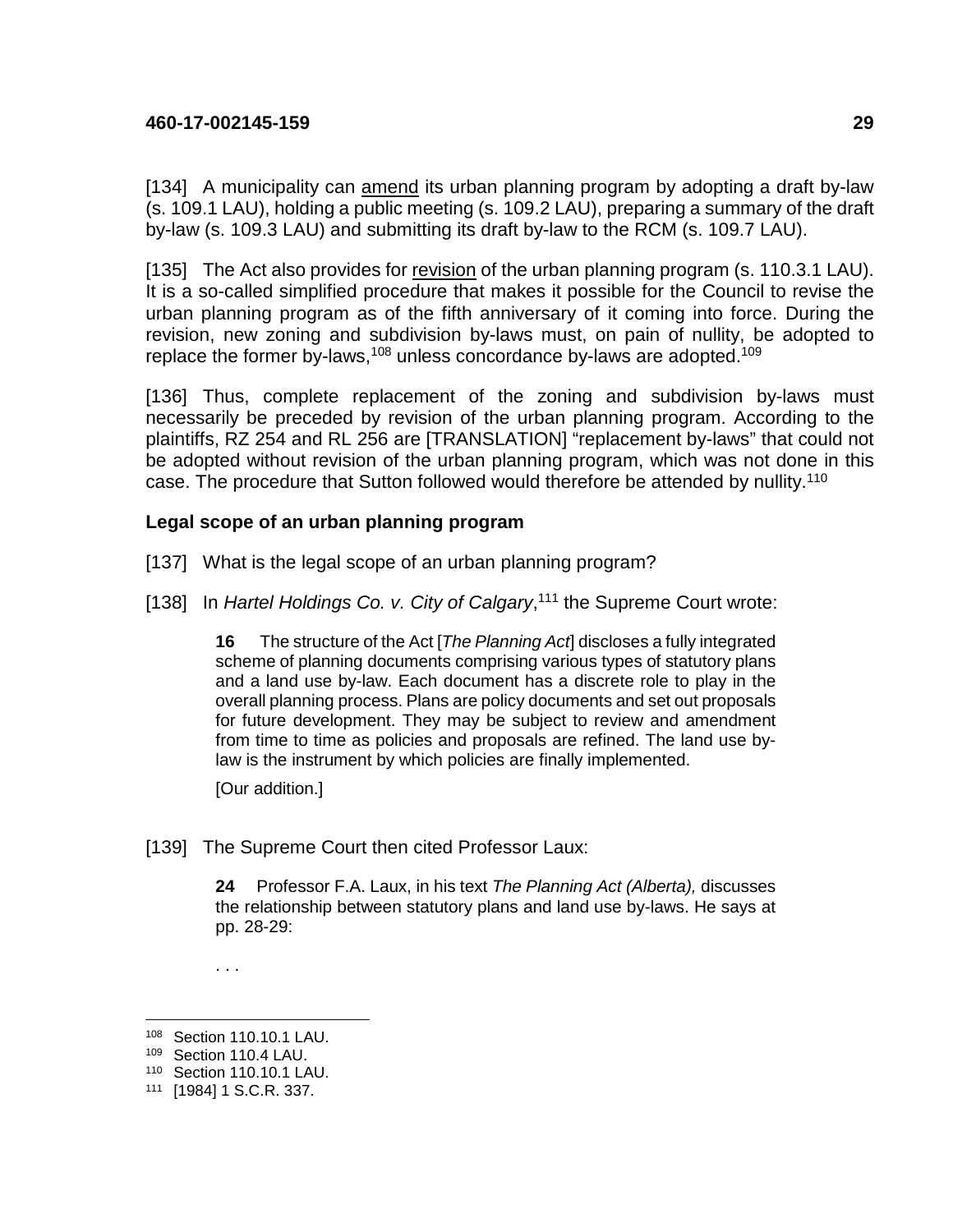What is the purpose of having a general municipal plan if a land use by-law need not conform to the plan? In other words, if a municipality is entitled to prepare and adopt a general municipal plan and then proceed to ignore it in the planning document that really counts, the land use by-law, it is obvious that the whole purpose and intent of a general municipal plan would be defeated. It follows from that logic that the Legislature must have intended that there be at least substantial, if not complete, conformity between the two documents. Hence, if certain land use designations found in a land use by-law, either on the first passing of the by-law or later by amendment, are at complete variance with the spirit and intent of a general municipal plan, it would seem arguable that such designations would be ultra vires. This result, it is suggested, is necessary to ensure that a municipal council, after having so carefully laid out the scheme of things to come in the plan, does not proceed to regulate land use in an ad hoc and narrow fashion without regard to general planning.

. . .

1

[Our emphasis.]

[140] In Québec, Professor L'Heureux wrote that a Council must comply with its urban planning program, and he cited this Supreme Court decision in support of his position:<sup>112</sup>

#### **ITRANSLATIONI**

**164** The Council is obliged to comply with its urban planning program. This is because the urban planning program became mandatory, like any other by-law or resolution of the Council of the regional county municipality, when it came into force. Regarding this, section 361 of the Cities and Towns Act and article 450 of the Municipal Code provide that by-laws that come into force are effective as law. Section 364 of the above Act and article 452 of the above Code add that they are executory.

**165** This interpretation is confirmed by section 101 of the Act respecting land use planning and development, which states that the coming into force of an urban planning program "creates no obligation in respect of the calendar or the terms and conditions of implementation of the public services and infrastructure provided for in the plan." The legislators would not have had to include this section if they had thought that the urban planning program was not mandatory for the local municipality. This interpretation is also confirmed by the complex procedure required to adopt, amend and revise the program.

**166** This interpretation is also confirmed by section 102 of the Act respecting land use planning and development, which requires

<sup>&</sup>lt;sup>112</sup> Nature et effets d'un schéma d'aménagement et d'un plan d'urbanisme (2000-01) 31 R.D.U.S 3 at 62-63.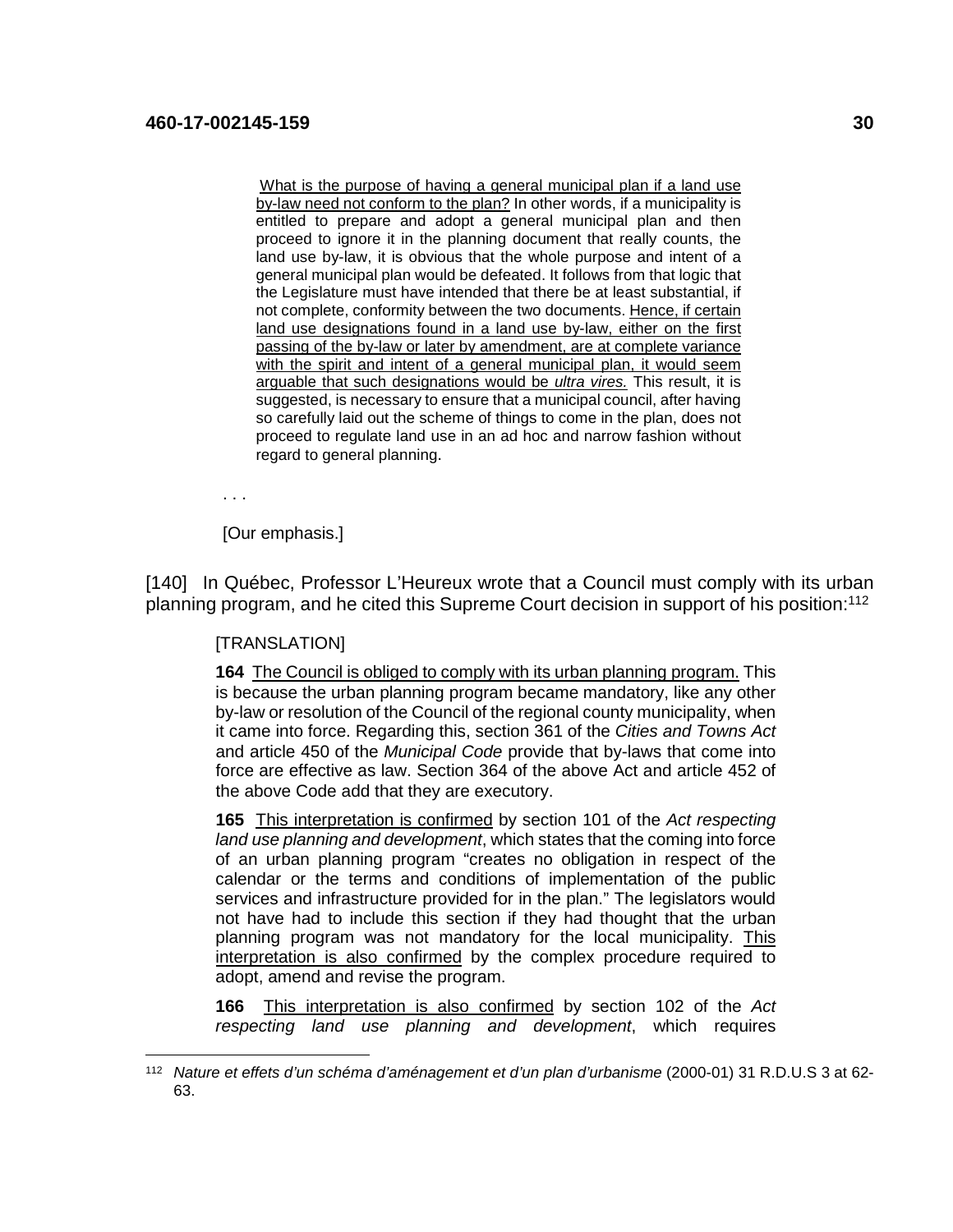municipalities to amend even those of its urban planning by-laws that are in force in order to make them in conformity with the urban planning program. This obligation would not make any sense if the municipality were not obliged to comply with its urban planning program.

**167** Moreover, what is the use of a municipal program if the municipality does not have to follow it? The legislators would be contradicting themselves if, after having given municipalities the power to adopt a plan, they allowed the municipalities to subsequently disregard it, in other words, to contradict the very purpose of the plan.

**168 We hold that, unless there is a provision to the contrary in the Act, the Council of a local municipality therefore cannot perform an action that contradicts a provision in its urban planning program that is sufficiently precise to create an obligation.** Owing to its very nature, the urban planning program, like the development plan, contains its share of vagueness and not all of its provisions have legal impact. Naturally, the Council can, however, amend its program, but it must follow the required procedure to do so.

[References omitted, our emphasis, bold added.]

[141] This is the perspective that the Court of Appeal adopted with regard to Canton Tremblay (Municipalité) c. Chicoutimi (Ville): 113

# **ITRANSLATIONI**

**10** The urban planning program and the chart of specifications of the City zoning by-law, in conformity with the RCM development plan, provide that the areas used for eliminating waste snow will be located in industrial zones.

**11** However, for economic reasons, the City decided to place the site in dispute in a commercial zone.

. . .

**24** The judge was, moreover, of the opinion that the City was obliged to comply with its urban planning program and to place its waste snow elimination sites in the areas provided for in the program.

. . .

**39** The City also alleged that the judge erred by concluding that the City's failure to comply with its urban planning program and the RCM's development plan rendered its certificate of conformity null. According to the City, only the by-law was effective as law.

<sup>1</sup> 113 [2000] J.Q. No. 5728.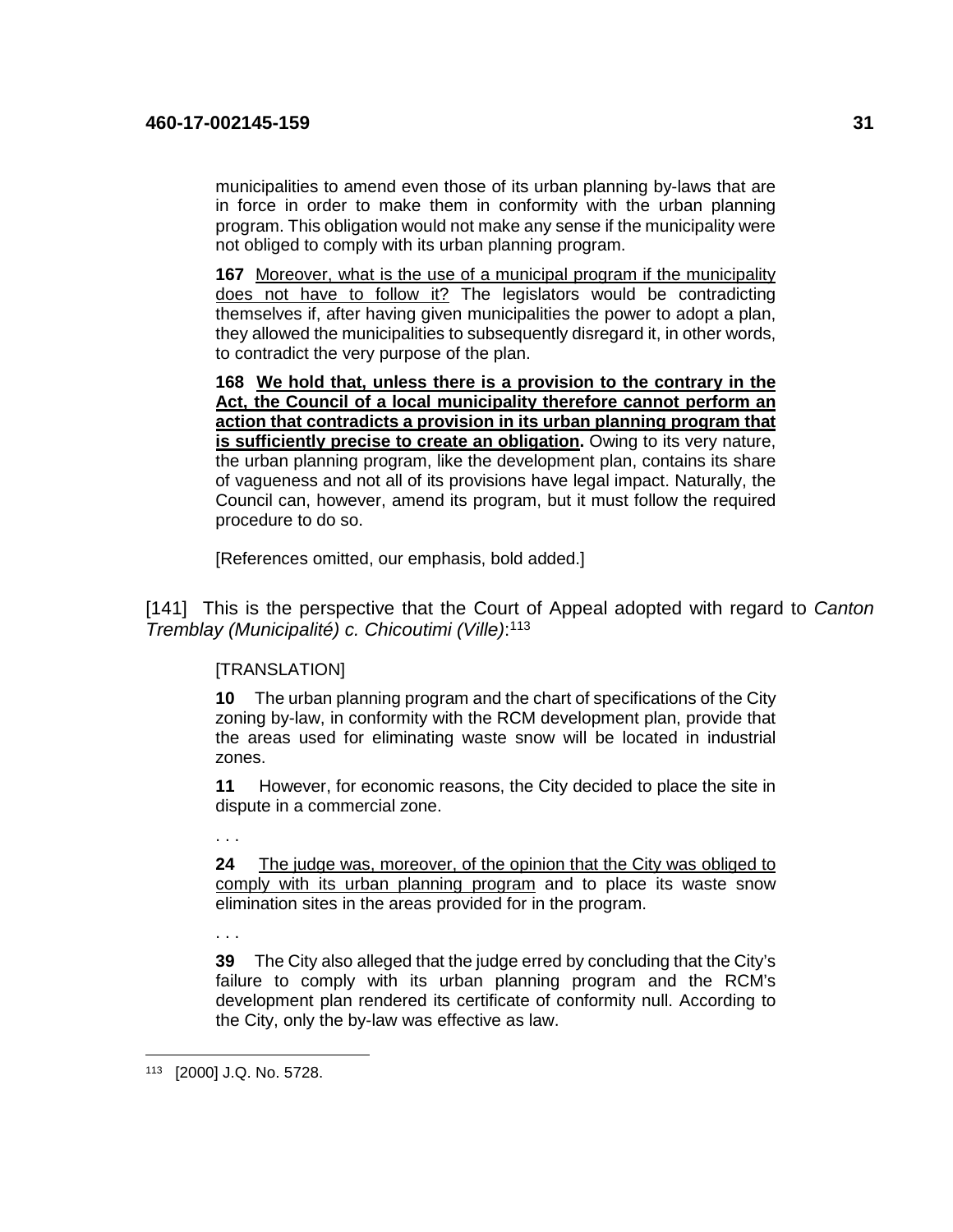. . .

**43** It seems that the municipal Council's decision violated:

(i) the City's urban planning program, which provided for the establishment of future sites for depositing waste snow in industrial zones only:

. . .

**44** The real issue in dispute is thus whether the City Council could override its urban planning program and zoning by-law, given the discretionary power that it had reserved in section 13.2 of the by-law.

**45** In my opinion, the City, before authorizing the development of the site in dispute, had to amend both its zoning by-law and its urban planning program. This would have obliged it to notify the municipalité du Canton Tremblay and the RCM of its plan [s. 109.1 et seq. and s. 137.2 of the Act respecting land use planning and development and to obtain approval from the RCM regarding the planned amendments [s. 109.7 and 137.3]. If the RCM did not approve the amending by-law, the City would have been able to apply to the Commission municipale du Québec [sections 109.8 and 137.4].

**46** In this case, this is not what the City did. It used a by-law provision that allowed it to set up a public service site anywhere on its territory.

**47** In my view, the City was bound by its zoning by-law and urban planning program, which was approved by by-law. It could not decide to override its earlier decision. It should be recalled that we are not in a situation where a citizen is confronted with a zoning by-law in contradiction with a local urban planning program, but in a situation where a decisionmaker, after having notified its partners when drawing up and adopting a development plan, and land use and development policies for its territory, changes its mind and decides, unilaterally, to change the use of part of its territory that is contiguous with that of a neighbouring municipality.

**48** Professor Lorne Giroux, an author well known for his works on urban planning law, concludes that the coming into force of a development plan imposes on local municipalities the obligation to adopt urban planning bylaws in conformity with the objectives of both the development plan and the local urban planning program:

Every R.C.M.. is obliged to maintain in force, at all times, a development plan applicable to its whole territory (s. 3 LAU). The development plan is, above all, a planning or policy document. . .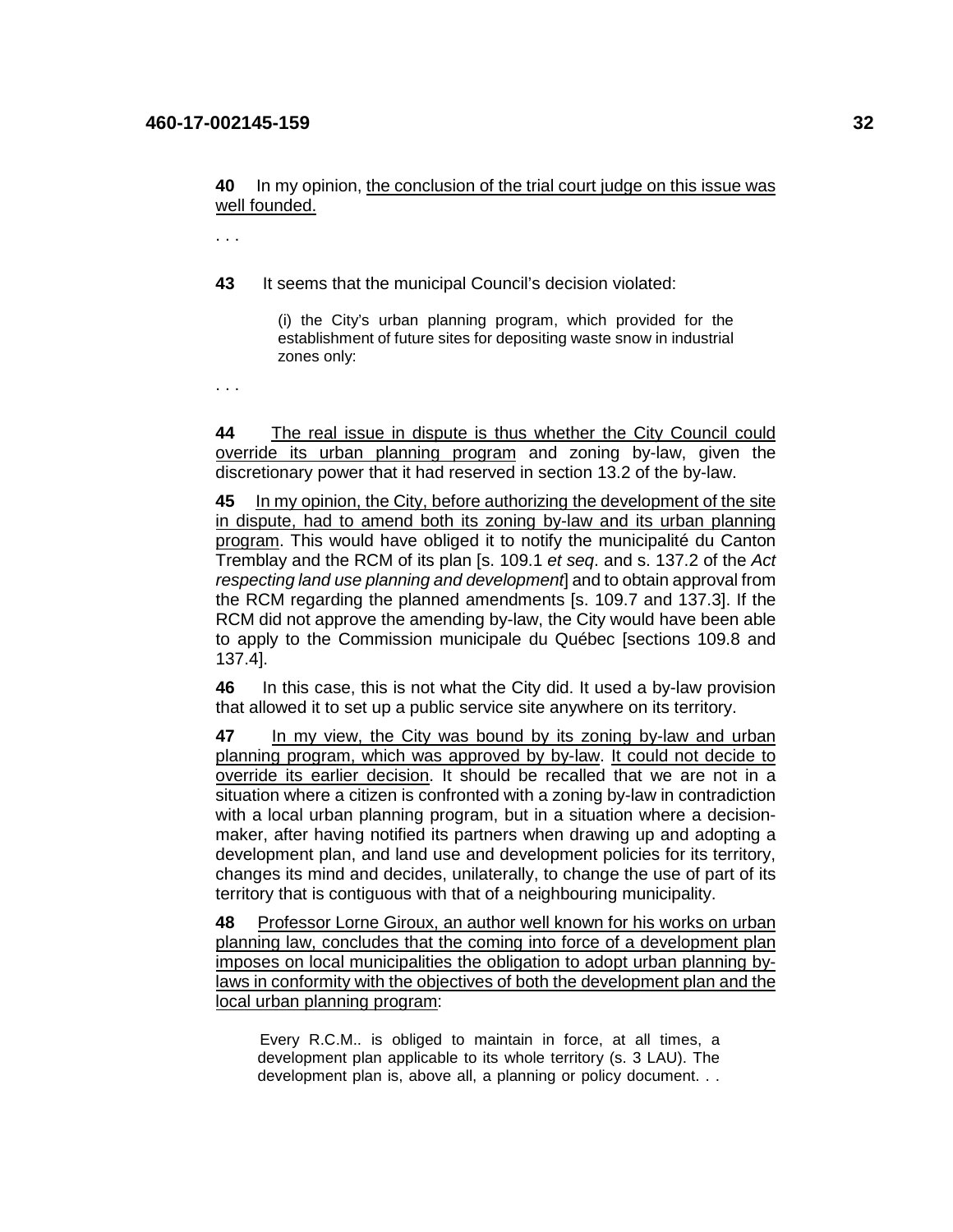The establishment of the broad directions of development of the R.C.M.'s territory and the general uses of that territory are the essential components of the plan.

. . .

The urban planning program is, like the development plan, a planning and policy document that must be adopted by each local municipality belonging to the R.C.M. Its purpose is to update and specify, with respect to the territory of the local municipality, the broad development policies and land uses, as well as occupation densities, that were already established at the level of the R.C.M.

... the coming into force of the original development plan imposes on the local municipality the obligation to adopt or amend an urban planning program in conformity with the objectives of the plan and the provisions of the complementary document (ss. 33 and 34 LAU). The same obligation applies to municipal urban planning by-laws, which must not only be in conformity with the objectives of the plan and the provisions of the complementary document, but must also be in conformity with the local urban planning program (ss. 102 and 137.9(1) LAU).

[Our emphasis.]

**49** In this case, despite the discretionary power that the City has in virtue of section 13.2 of its zoning by-law, a provision the legality of which is not debated, but which is debatable, I come to the conclusion that the City, when exercising this discretionary power, could not make a decision that was contrary to the land use policies provided for in the development plan, its urban planning program and its zoning by-law.

[Our emphasis, references omitted.]

#### **Conformity, legality, expediency…**

[142] We have to fully clarify these notions to avoid the danger of exceeding our jurisdiction. Author Lorne Giroux explains:<sup>114</sup>

[TRANSLATION]

1

The Commission [municipale du Québec] has always emphasized that its jurisdiction is limited to the question of the conformity of urban planning bylaws, especially zoning by-laws, with the objectives of the development plan and urban planning program. It systematically refuses to rule on questions of legality, which are the prerogative of the courts, or on

<sup>114</sup> Lorne Giroux, Le règlement de zonage selon la Loi sur l'aménagement et l'urbanisme, (2000-01), 31 R.D.U.S. 77-139 at 88-89.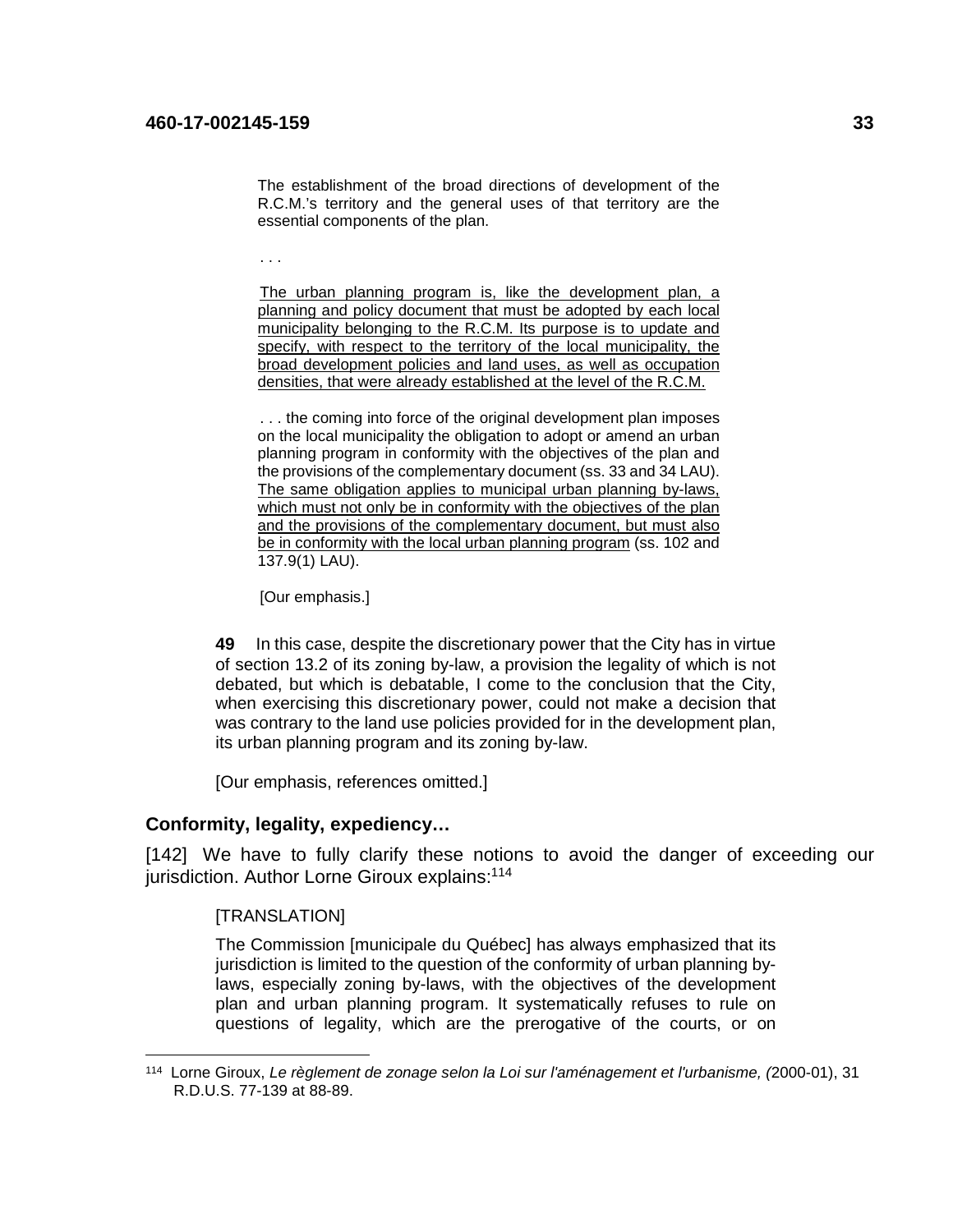questions of expediency, which belong exclusively to elected representatives:

It is important to delimit the jurisdiction of the Commission clearly when asking it to rule on a dispute over the conformity of an urban planning by-law. A distinction must be made between three aspects from which a by-law can be considered: expediency, legality and consistency.

**The expediency** of a by-law, that is, its reason for being, is entrusted by law to the municipal Council.

**The legality**, that is, its process of adoption, is under the jurisdiction of the courts of common law.

**The conformity** of a by-law with other development and urban planning documents is under the exclusive jurisdiction of the Commission municipale.

The Commission has neither the mandate to nor the possibility of ruling on the expediency of a municipal decision to develop one area rather than another. It also cannot rule on the City's choice of mechanism to amend its by-laws or the planning applying to its territory.

. . .

Consequently, it is not the Commission's role to rule on the legality of bylaws or their adoption procedure, or on a municipal Council's decisions concerning the specific use of an area.

[Our addition, references omitted, bold added.]

#### **Conformity or legality?**

[143] According to the Town, the citizens attacked the conformity of the zoning by-law with the urban planning program before the Superior Court, but this is not under its jurisdiction.

[144] The plaintiffs pleaded the invalidity of RZ 254 and RL 256, in short, their illegality. Since they were [TRANSLATION] "replacement by-laws," they should have been adopted, under pain of nullity, at the same time as the by-law that revises the program.

[145] The adoption of a replacement by-law in the context of section 110.10.1 LAU follows from the obligation of conformity. Lorne Giroux explains: [TRANSLATION]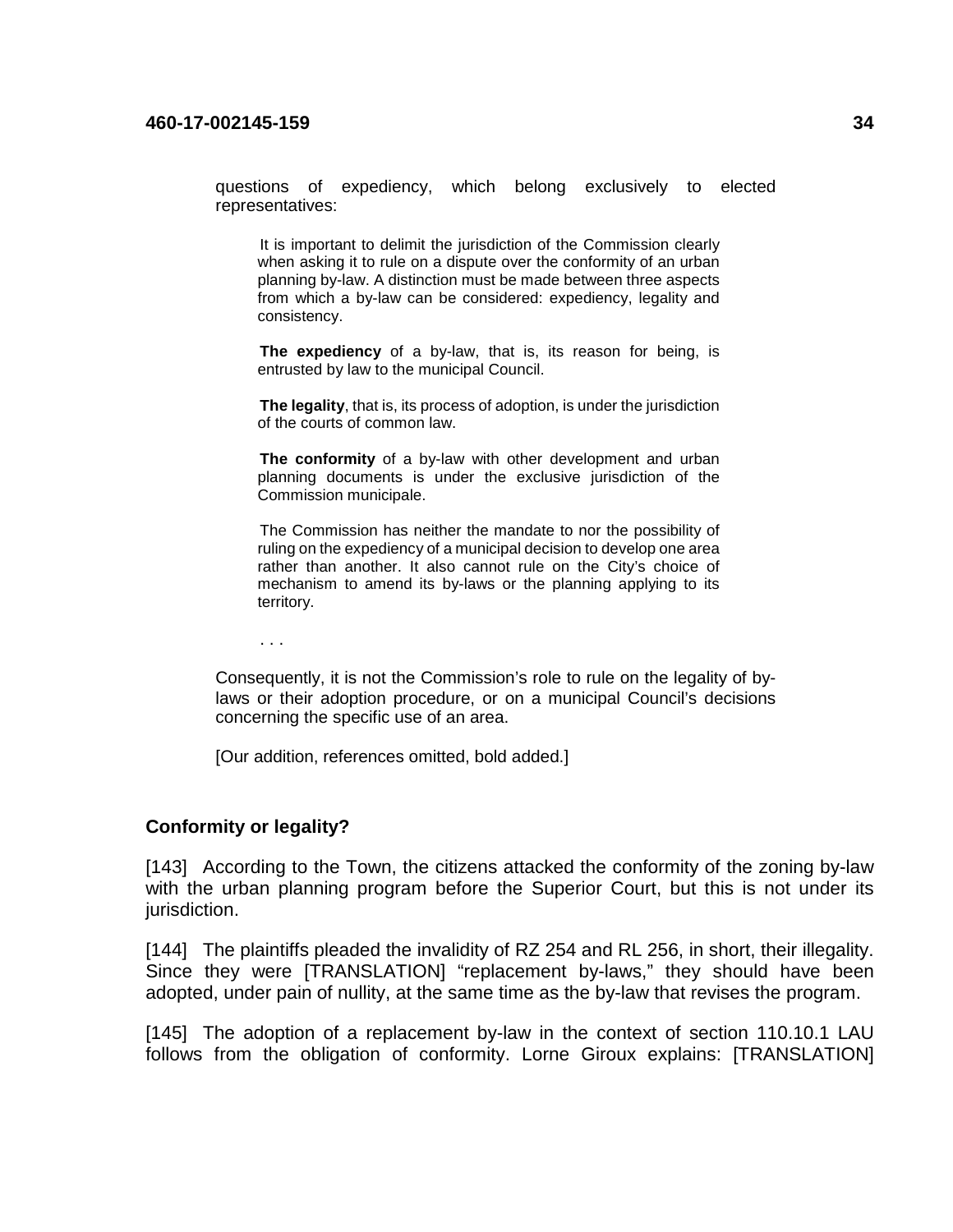"conformity is the logical link that there has to be between the planning document and the legal instruments for its implementation."<sup>115</sup>

[146] In 2012, it was impossible to revise the urban planning program because the 5-year period set out in section 110.3.1 was not over. The plaintiffs argued that Sutton did indirectly what the LAU prohibited doing directly: it replaced urban planning by-laws without revising the program. In short, revision of the program was a prerequisite for replacing by-laws. Otherwise, there was illegality.

[147] Examination of conformity, which is under the CMQ's exclusive jurisdiction, cannot lead to a declaration of nullity. An urban planning by-law that is not in conformity with the urban planning program cannot come into force (s. 106 LAU).

[148] At the time of the adoption of a zoning by-law, citizens can ask the CMQ to examine local conformity. This is not the case at the time of the amendment of a zoning by-law, in which case only regional conformity is required.

[149] The plaintiffs undertook a detailed study of the new urban planning by-laws not to examine the local conformity, but to show that the preceding by-laws RZ 115-2 and RL 116-1 had undergone so many and such substantial changes that their foundations had been undermined, which, from a legal point of view, would constitute replacement.

[150] The legislative history of RZ 115-2 and RL 116-1 is intimately linked with the long process of adoption of the urban planning program. It was by demonstrating that RZ 254 and RL 256 deviated from the urban planning program that the plaintiffs intended to show that the numerous, substantial changes made by the new by-laws RZ 254 and RL 256 were complete by-laws in themselves, which made them replacement by-laws.

# **What is a "replacement by-law" under the LAU?**

[151] It is not the label given to a by-law (replaced, repealed, consolidated, amended. . .) that determines the intended legal operation, but what was indeed done.

[152] Under the LAU, the legislator distinguishes between the adoption of an urban planning program, the amendment of an urban planning program and the revision of an urban planning program.

[153] The notion of "replacement by-law" is intimately linked with that of revision of the urban planning program. If the program is revised, the municipality must adopt, on the

<sup>&</sup>lt;u>.</u> <sup>115</sup> Lorne GIROUX, L'articulation du régime d'aménagement établi par la Loi sur l'aménagement et l'urbanisme, in Collection de droit 2015-2016, École du Barreau, Vol. 7, Droit public et administratif, (Cowansville: Éditions Yvon Blais, 2015) at 414.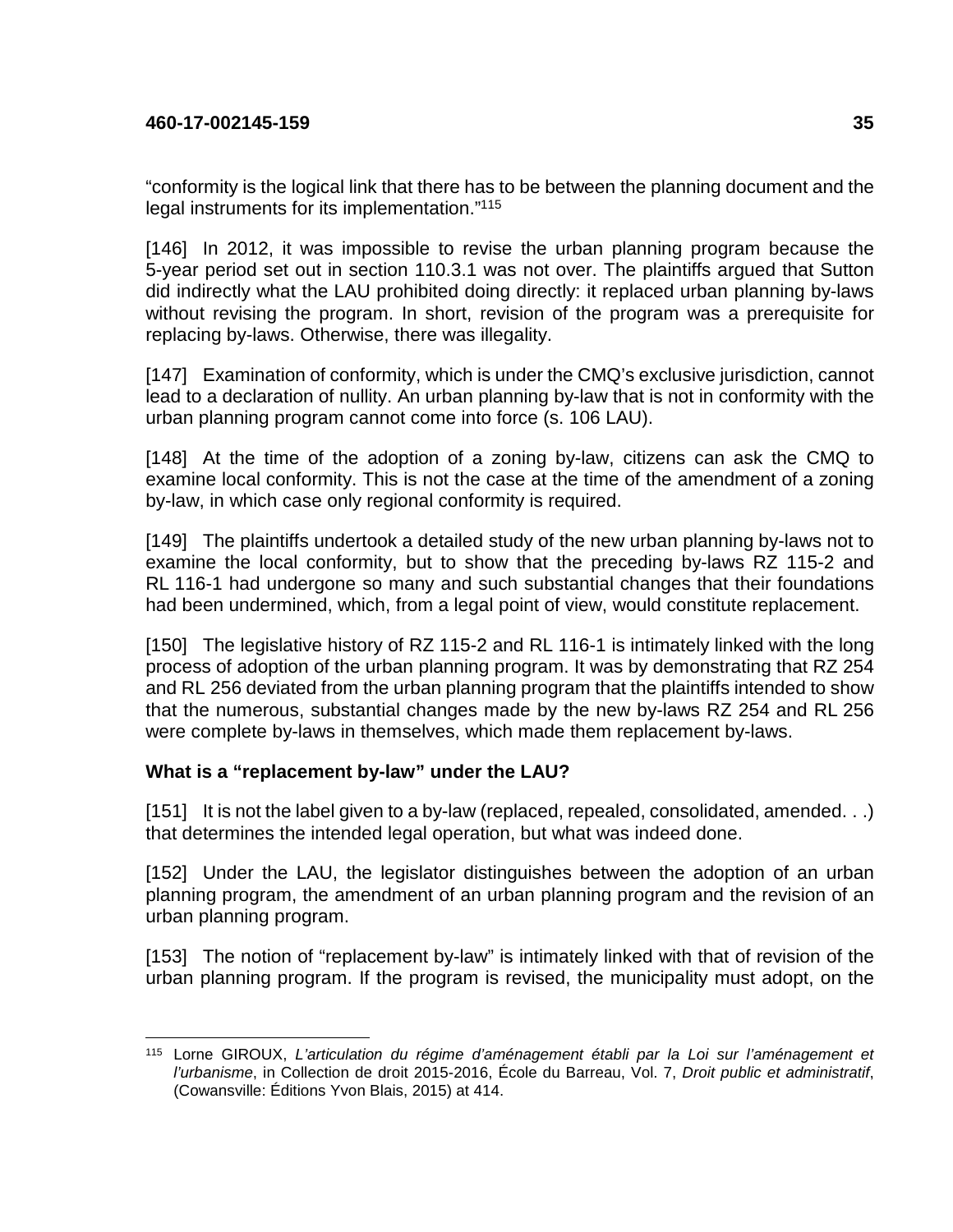same day, a zoning and subdivision by-law in conformity with the revised plan, otherwise there will be a legal gap.

[154] The LAU does not define what is meant by a "replacement by-law," but distinguishes between the concepts of amendment and replacement of a by-law (s. 123 LAU).

[155] In the Guide de rédaction législative, the authors explain:<sup>116</sup>

[TRANSLATION]

V. Repeal and replacement provisions

100. Repealing a legislative text means withdrawing its binding force. Replacing it means repealing it by replacing it with another.

. . .

108. In general a whole enactment is not replaced unless the changes that it undergoes are such that its foundations or structure are undermined, or if the changes are too numerous to be performed easily through an amending act.

[156] There are thus qualitative and quantitative notions involved.

[157] The plaintiffs showed that RZ 254 and RL 256 were not simple consolidations of previous by-laws that set out rules identical to those of earlier by-laws.

[158] RZ 254 includes provisions that are identical (24%) to those of the earlier by-law, but also many provisions that amend (32%) or repeal (30%) the earlier rules, or introduce new urban planning rules (15%).

[159] From a quantitative point of view, the hypothesis is that there is a replacement. However, from the Court's point of view, this is not sufficient. The plaintiffs must demonstrate that, on the qualitative level, the changes are substantial and deviate from the urban planning program. It is only then that the syllogism will be complete. We will come back to this.

\* \* \* \* \*

# **DECISION**

<sup>1</sup> <sup>116</sup> Richard Tremblay, Rachel Journeault-Turgeon and Jacques Lagacé, Direction générale des affaires législatives, 1984, SOQUIJ at 33-34.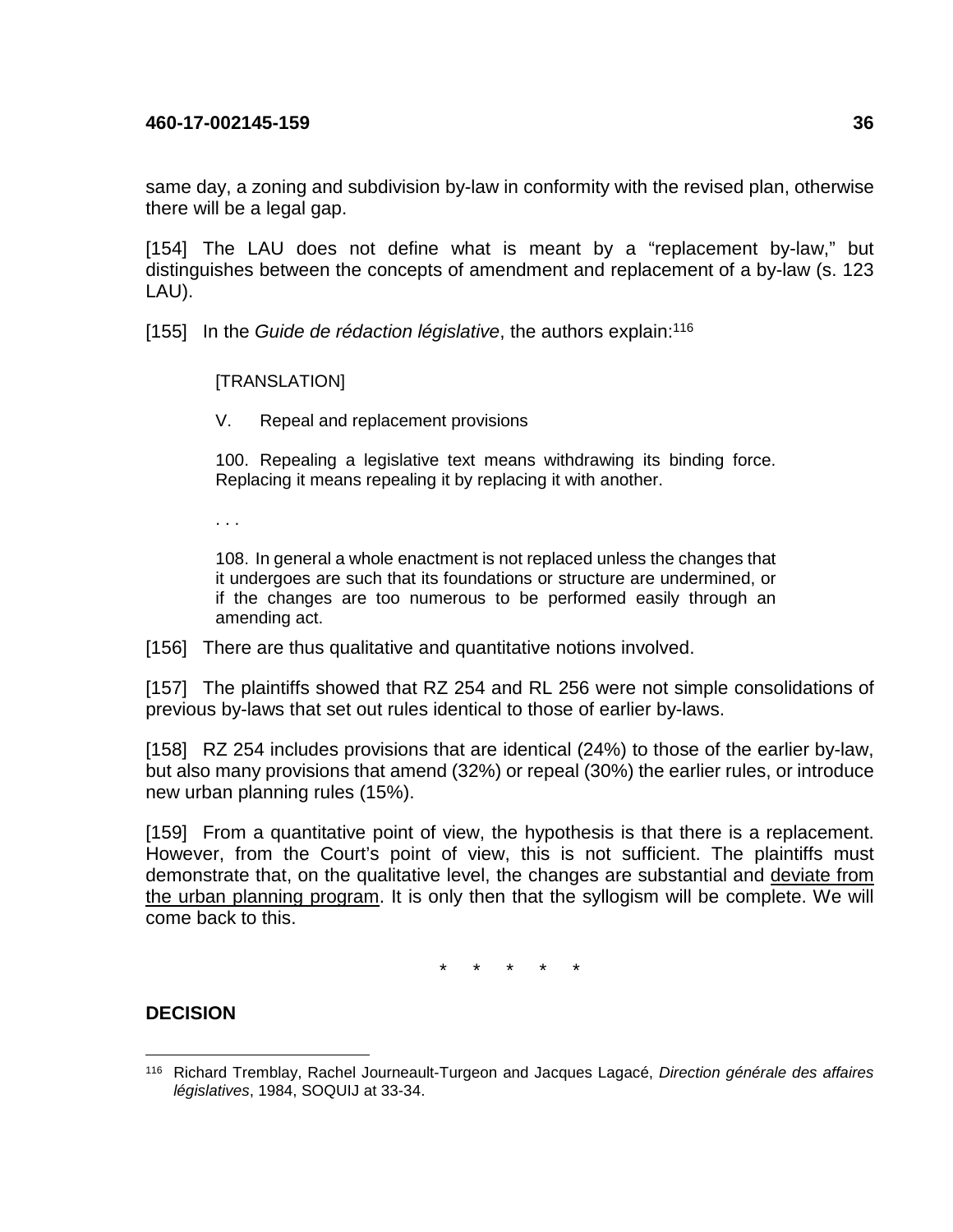## **Land use policies and zones**

[160] The urban planning program speaks of the territory in terms of land use policies. The zoning by-law deals with zones and regulates uses. The fact that some of the zones in the zoning program have the same name as the land use areas in the urban planning program (in particular, the PAMs) created some conceptual confusion.

[161] Thus, the PAM and C-1 land use areas in the urban planning program<sup>117</sup> correspond in zoning plan RZ 115-2<sup>118</sup> to zones PAM-1 to PAM-13, and to zone CONS-1, except for zone PAM-2, which was added at the time the zoning plan was made to correspond to elevation lines.<sup>119</sup>

[162] In the zoning plan for RZ 115-2, RUR ("rural", the primary purpose of the zone<sup>120</sup>) zones were created out of [TRANSLATION] "agro-forestry, [TRANSLATION] "low density residential" and [TRANSLATION] "recreational" zones.

[163] Is changing the uses of a zone (from PAM to RUR, for example) a violation of the urban planning program? Did the Town Council override its urban planning program?

[164] The zoning by-law regulates the uses of a zone, while the urban planning program speaks of land use policy. The zoning by-law specifies those uses.

[165] If an area of land use in the urban planning program is sliced into more than one zone in the zoning plan, there is not necessarily a violation of the urban planning program. Likewise, the uses of a zone can be changed without necessarily changing the land use.

[166] These distinctions are important.

#### **Failures to observe formalities**

[167] Notices of motion were issued. A notice of motion places the Council in a state to legislate. Section 356 LCV does not specify the content of a notice of motion.

[168] Authors Giroux and Chouinard do not fail to point out that the case law has shown itself to be contradictory on the issue of the content of a notice of motion.<sup>121</sup> The courts

<sup>117</sup> Exhibit P-1, Annex 3, Plan A.

<sup>118</sup> Compare Exhibit P-49 with Table A of Exhibit P-51.

<sup>&</sup>lt;sup>119</sup> PAM-2 is a [TRANSLATION] "little isolated knob" that seems to have been overlooked in the urban planning program.

<sup>120</sup> RZ 115-2, s. 9.3, P-2.

<sup>121</sup> Lorne Giroux, Isabelle Chouinard, Le contrôle réglementaire des usages, de leur intensité et de leur implantation: le zonage in Collection de droit 2015-2016, École du Barreau du Québec, Volume 7 - Droit public et administratif, Chapitre V – 2015, (Cowansville: Éditions Y. Blais at 457).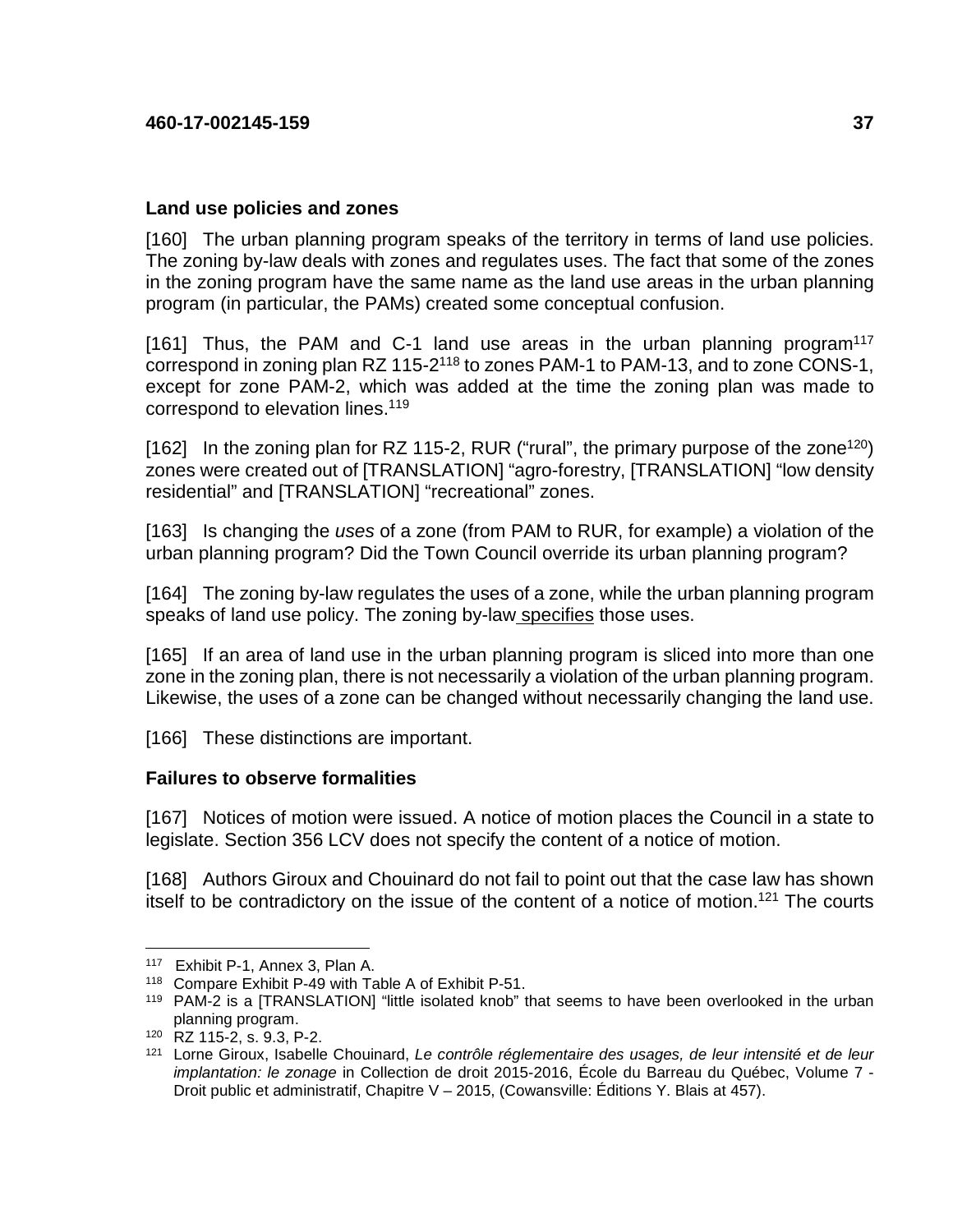have followed Dugas J.'s decision in *Lacharité c. Ste-Marthe-sur-le-Lac*<sup>122</sup> distinguishing between the motion's primary effect (placing in a state to legislate) and the secondary effect (suspension).

[169] In this case, the notice of motion can only be attended by the relative nullity covered by section 11 LCV:

**11.** No suit, defence or exception, founded upon the omission of any formality, even imperative, in any act of the council or of an officer or employee of the municipality, shall prevail, unless the omission has caused actual prejudice or it be of a formality whose omission, according to the provisions of the law, would render null the proceeding from which it was omitted.

[170] The plaintiffs alleged a prejudice in law that does not exist. They argued that since the notice of motion said that the proposed by-law would replace zoning by-law 115-2, they could anticipate a revision of the urban planning program, given s. 110.10.1 LAU. The Court considers that this gives excessive scope to the notice of motion, which makes no reference whatsoever to any revision of the urban planning program, which could not legally be launched until five years had gone by. The reasoning is backwards. No prejudice resulted from the notice of motion. As the evidence has shown, the Council was closely monitored by the plaintiffs from that time on.

[171] The public consultation notice<sup>123</sup> was very clear on the purpose of the meeting on the Town's zoning and subdivision by-laws, on the fact that they targeted the entire territory, and that they contained provisions that could be subject to approval by way of referendum. No one was misled, unlike in the situation described in City of Beaconsfield.<sup>124</sup>

[172] The failures to observe formalities during the public consultation are not likely to invalidate the by-laws either (s. 246.1 LAU). Moreover, the objectives, that is, to inform the public and to submit requests to open registers, were reached since 50 requests were submitted. Thus, under section 246.1 LAU, no prejudice was demonstrated. In consequence, the plaintiffs' subsidiary arguments are dismissed.

# **Illegality of RZ 254 and RL 256**

<u>.</u>

<sup>122</sup> [1981] S.C. 426.

<sup>123</sup> Exhibit P-7.

 $124$  City of Beaconsfield v. Bagosy [1974] Q.J. 69 (C.A.).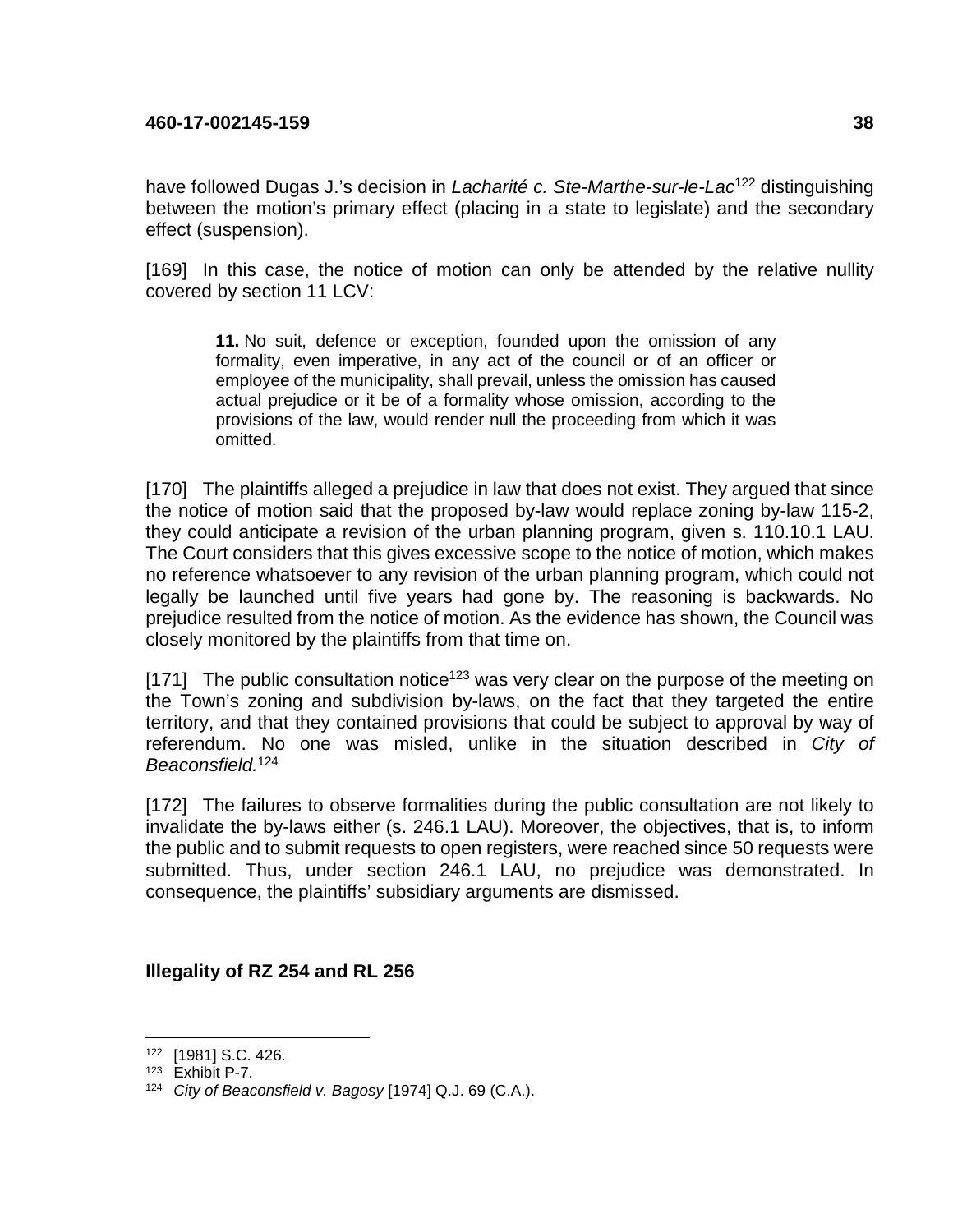[173] According to the plaintiffs, the urban planning by-laws adopted in 2011 with the urban planning program were [TRANSLATION] "ceiling limits" with respect to construction in PAM zones (1 dwelling/4 hectares), in other words, they were binding limits. Any changes could only limit [TRANSLATION] "more severely."

[174] On this, they were wrong. The urban planning program does not define the binding limit on construction in PAM or CONS zones other than by land-occupation density and altitude (600 m).

[175] A municipal Council cannot renounce its right to legislate, including with respect to amending its by-laws, and it cannot bind a future Council.

[176] It was not shown that the Council legislated in a manner inconsistent with the landoccupation densities provided for in the urban planning program,<sup>125</sup> even when it redesignated PAM zones as agricultural or rural zones. The densities are the following:

- PAM 1: max. 2 dwellings/hectare or 1 dwelling/5000  $m^2$
- CONS 1: max. 0.125 dwelling/hectare or 1 dwelling/80 000  $m^2$

[177] It was not proven that a use provided for in RZ 254/2 was in contradiction with the broad land use policies in the urban planning program or that there were inconsistencies among the uses provided for regarding the zones that were discussed at the hearing (RUR, CONS, PAM).

[178] It was also not proven that the broad land use policies in the high- and mediumaltitude conservation areas provided for in the urban planning program were not complied with by the urban planning by-laws.

[179] The urban planning program does not prohibit residential construction in PAM 1 areas (low-density residential use) or Conservation 1 areas (isolated single-family residential use). While the urban planning program provides that there is a desire to limit in PAM zones and restrict in CONS zones, the density of land occupation is the only way to distinguish between these two apparent synonyms.

[180] According to RZ 115-2, the construction area in PAM zones was 4 hectares, well under the land occupation density permitted under the urban planning program. Even by reducing it to 2 hectares (dwelling/20 000  $m^2$ ) or to 1 hectare (1 dwelling/10 000  $m^2$ ), there is compliance with the density in the urban planning program of 2 dwellings/hectare (1 dwelling/5000 m<sup>2</sup>).

<sup>1</sup> 125 Exhibit P-1 at 83-84.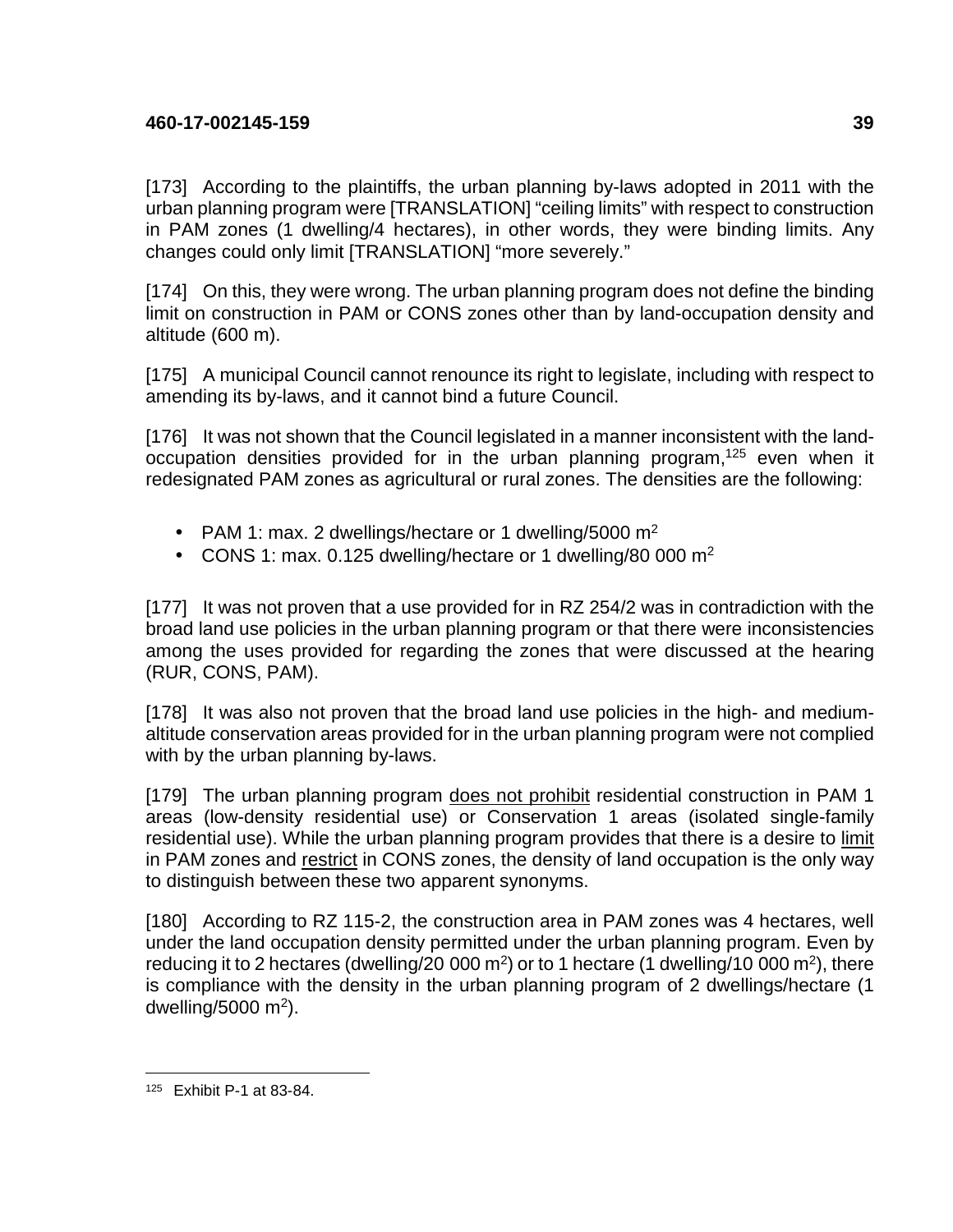[181] As for the plaintiffs' other allegations (changes to the way of calculating height, slope, deforestation area, driveway length, tree cutting in the setback, the front setback<sup>126</sup> in PAM zones), there is nothing in the urban planning program that limited the Council's discretion to legislate on these topics. The program's margin of manoeuvre (to limit or restrict construction in PAM and CONS areas—which does not mean prohibiting it) can be expressed in various ways, at the Council's discretion.

[182] It cannot be said that real estate development is not limited or governed by qualitative and normative provisions.<sup>127</sup> It is accurate to say that it was extended or made less restrictive, perhaps or certainly, according to one party or the other, but this does not contradict the urban planning program. It is not a question of opening PAM areas up to unbridled construction with no normative framework, which would have been a devious, illegal manoeuvre.

[183] The urban planning program provides that the borders of the land use areas normally coincide with lot lines or altitude.<sup>128</sup> The Council has the discretion to decide that the zones will be delimited by lot lines if it considers that this is the most practical method with respect to urban planning. This is a political choice made by the Council, and it is immune to judicial review.

[184] Moreover, the Town was right to plead that there was no examination of local conformity when a zoning or subdivision by-law was amended,<sup>129</sup> and that, in any case, it was not within the Superior Court's jurisdiction to rule on local conformity, but within that of the CMQ. Only validation of regional conformity had to be obtained from the RCM,<sup>130</sup> which was done.

[185] Author Lorne Giroux explains:<sup>131</sup>

#### [TRANSLATION]

5. Finally, if the local municipality, upon its own initiative, adopts a by-law amending an urban planning by-law that is not a concordance amendment resulting from the amendment or revision of the schema or an amendment to the program, it must submit it to the R.C.M. Council for verification of regional conformity. However, local conformity, in

<u>.</u>

<sup>126</sup> Exhibits P-54 and P-55.

<sup>127</sup> Exhibit P-1 at 68, action 2.9.3.

<sup>128</sup> Exhibit P-1 at 76.

<sup>129</sup> Lorne Giroux, Isabelle Chouinard, L'articulation du régime d'aménagement établi par la Loi sur l'aménagement et l'urbanisme in Collection de droit 2015-2016, École du Barreau du Québec, Volume 7 - Droit public et administratif, Chapter V, (Cowansville: Éditions Y. Blais, 2015) at 416.

<sup>130</sup> 137.1 to 137.4 LAU.

<sup>131</sup> Lorne Giroux, Le règlement de zonage selon la Loi sur l'aménagement et l'urbanisme, (2001-01) 31 R.D.U.S. 77-139 at para. 62.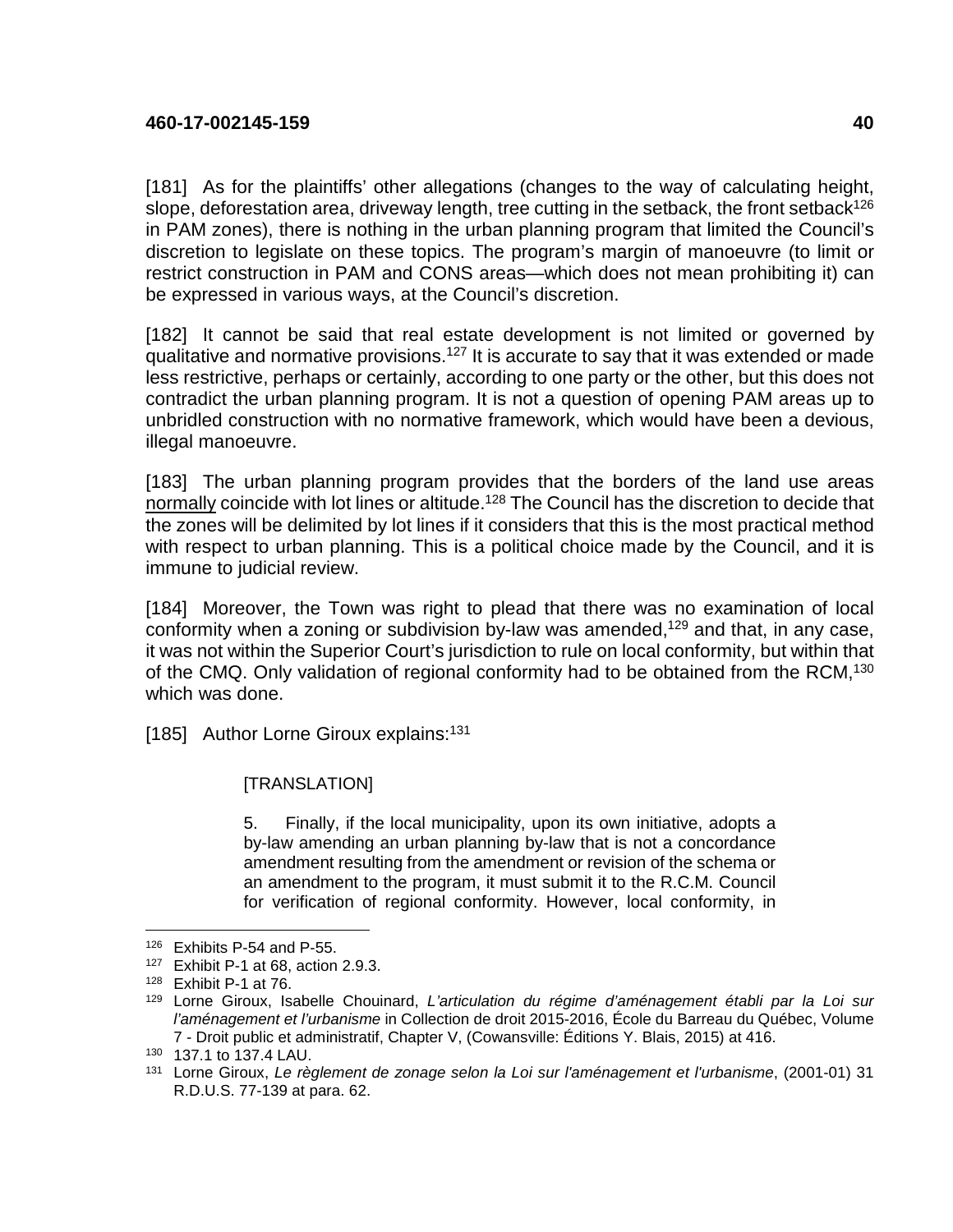other words, the conformity of the by-law, as amended, with the local urban planning program, cannot be verified by the Commission municipale du Québec upon qualified voters' request.

[References omitted.]

# **Replacement of RZ 115-1 and RL 116-2**

[186] Are RZ 254 and RL 256 "replacement by-laws" under section 110.10.1 LAU? This section has to be situated in its context. The LAU provides that zoning, subdivision and construction by-laws can be subject to:

- amendment ([TRANSLATION] "the so-called traditional method")
- replacement<sup>132</sup> ( $[TRANSLATION]$  "the simplified method")

[187] Replacement can occur only when the urban planning program is revised.

[188] In Gestion Pierre et Charles (1991) inc. c. DrummondVille (Ville de),<sup>133</sup> Dubois J. wrote:

# [TRANSLATION]

**42** Under section 110.3.1 LAU, a municipality can revise its urban planning program when five years have gone by since the coming into force of the first urban planning program or the last revised program.

**43** A municipality has two options: adopt a concordance by-law (s. 110.4 LAU) or adopt a replacement by-law (s. 110.10.1 LAU).

[189] The five-year period had not expired and Sutton did not wish to revise its urban planning program, which, it should be recalled, had taken more than 30 months to draw  $up.^{134}$ 

[190] Sutton chose to amend its zoning by-law, and had followed the "traditional method," which proved very complex because the process itself, which is provided for in the LAU, is very complex.<sup>135</sup> The court proceedings even made it possible to repeal five

<sup>132</sup> Section 123 LAU, first paragraph at para. 4.

<sup>133</sup> 2016 QCCS 4385.

<sup>&</sup>lt;sup>134</sup> From the Council's decision in July 2008 to mandate urban planner Mr. Bergeron to March 8, 2011, when the urban planning program came into force.

<sup>135</sup> In 2000, author Lorne Giroux was already of the opinion that the LAU had long before exceeded an acceptable level of complexity. Le règlement de zonage selon la Loi sur l'aménagement et l'urbanisme, (2000-01) 31 R.D.U.S. 77 at 110.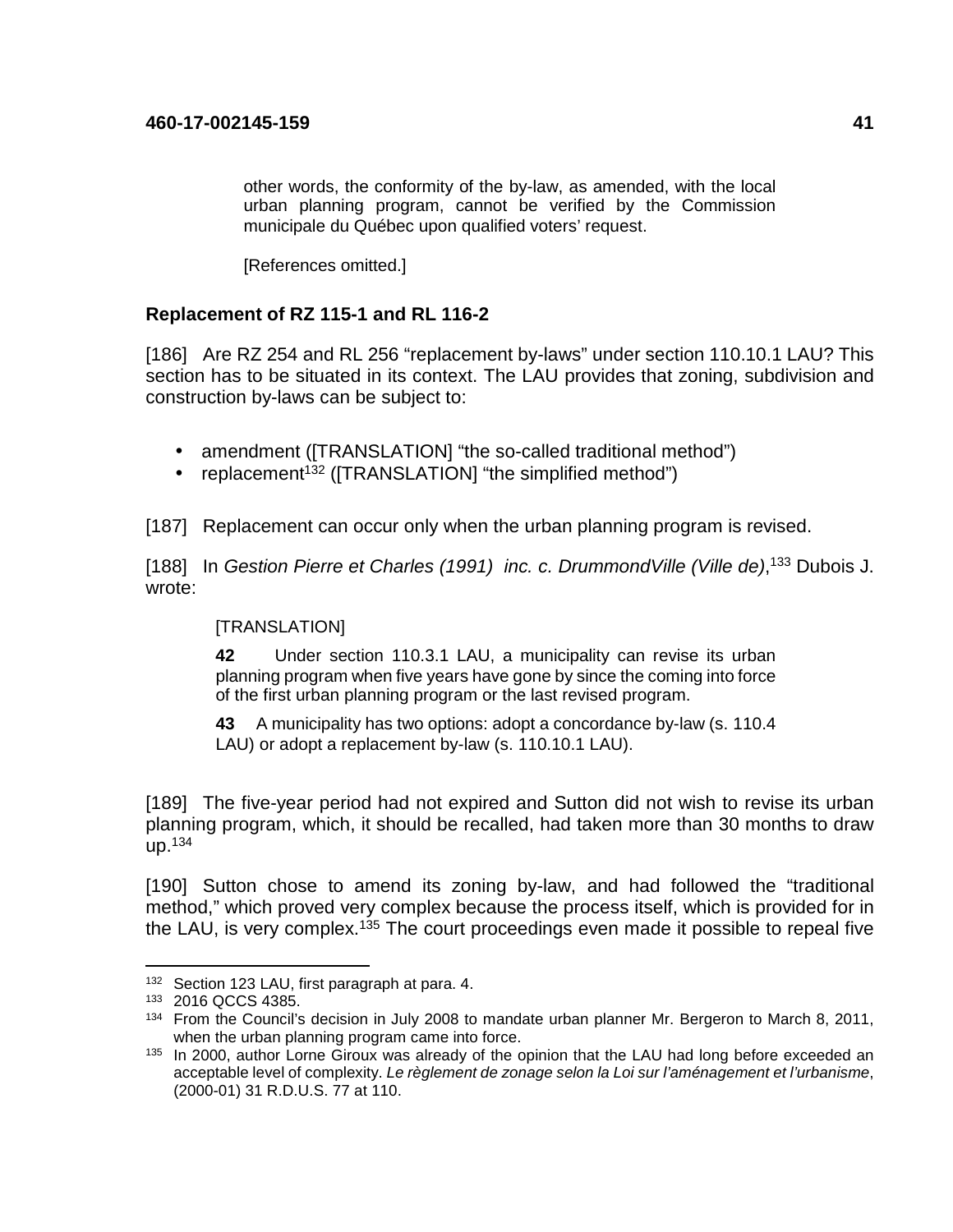by-laws, which were found to contain errors, and to adopt two corrections of RZ 254.<sup>136</sup> It can be anticipated that, with use, other errors will be discovered.

[191] Not only has the system for amending by-laws become incomprehensible, it is a source of legal uncertainty, according to author Lorne Giroux, who writes:

#### [TRANSLATION]

**101** The complexity of the referendum approval procedure, particularly with respect to the many formalities to be observed before coming to the referendum proper, is a source of legal uncertainty. A complex, multi-stage procedure, requiring the publication of notices addressing groups that must be identified accurately depending on the scope of the amendment in question, further increases the chance that some formalities will not be observed correctly, that deadlines will not be met, or that notices will be insufficient with respect to what is prescribed by the  $Act.^{163}$  The more complex the procedural requirements, the greater the probability that there will be legal disputes concerning conformity with zoning by-law amendment procedures.<sup>137</sup>

[192] Authors Giroux and Chouinard explain the conditions under which the simplified version can be used:<sup>138</sup>

#### [TRANSLATION]

A simplified approval procedure is provided by the legislator in the case of a replacement of a zoning or subdivision by-law under sections 110.10.1 and 136.0.1 LAU. Under such a hypothesis, the replacement by-law is not submitted only to qualified voters in the areas targeted by the amendments that the replacement makes to the earlier by-law. Instead, it is submitted to all of the municipality's qualified voters in compliance with the procedures provided for in the Act respecting elections and referendums in municipalities.

For the municipality to take advantage of the simplified approval procedure, a certain number of conditions must be met. First, the replacement by-law cannot be adopted, on pain of nullity, except at the same time as the by-law that revises the urban planning program, and, under section 110.3.1 L.A.U., the urban planning program can be revised only every five years. Moreover, before the replacement by-law is submitted to the approval procedures

<sup>1</sup> 136 See the safeguard order of February 15, 2016.

<sup>137</sup> Supra, 135 at para. 101.

<sup>138</sup> Lorne Giroux, Isabelle Chouinard, Le contrôle réglementaire des usages, de leur intensité et de leur implantation: le zonage in Collection de droit 2015-2016, École du Barreau du Québec, Volume 7 - Droit public et administratif, Chapitre V, (Cowansville: Éditions Y. Blais, 2015) at 453.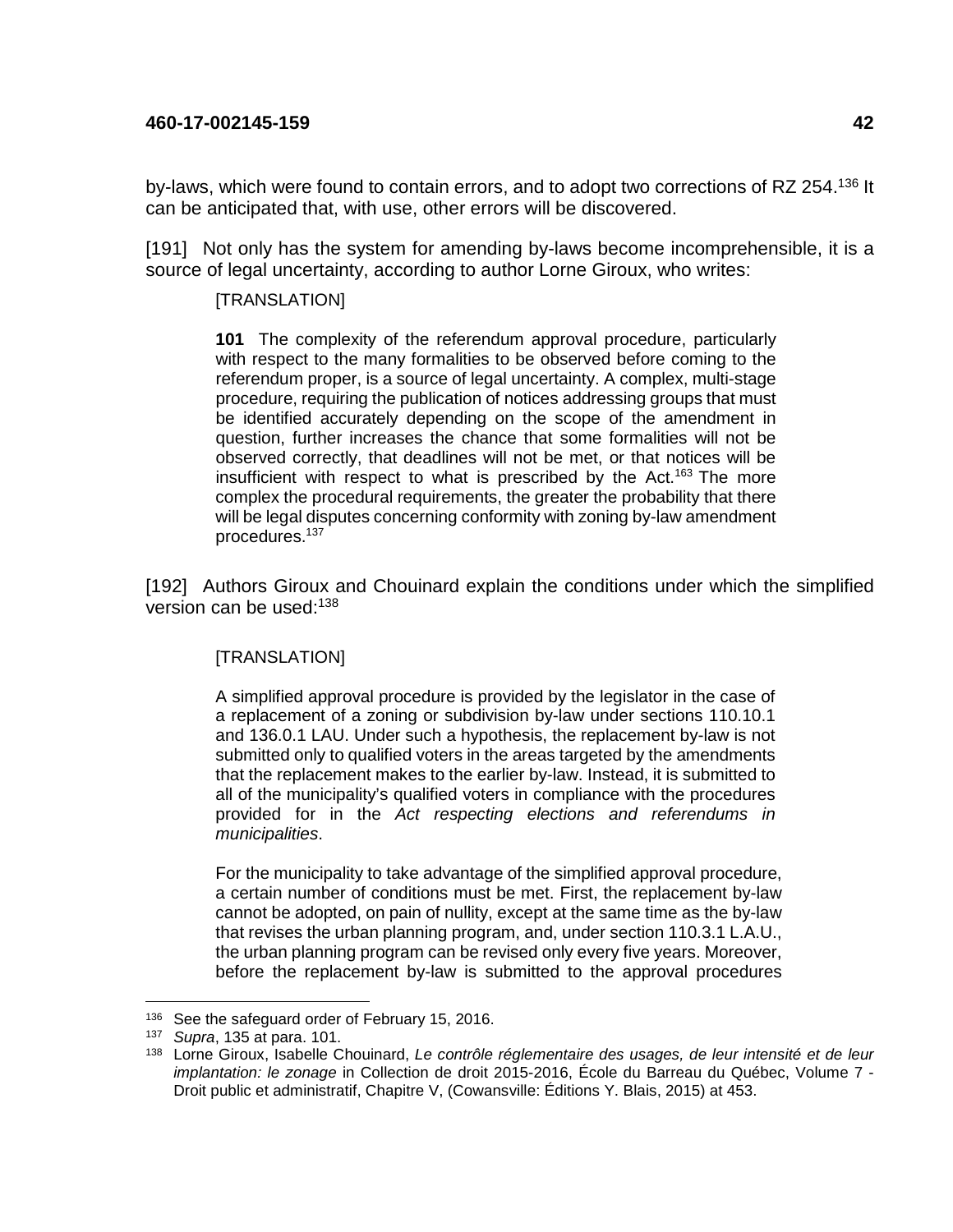involving all qualified voters in the municipality, the procedures for verifying regional and local conformity must also have been carried out, and certificates of conformity must have been issued on the same day for the revised program and every regulation replaced.

[193] Sutton could not follow the simplified method because the five-year period had not expired.

# **Illegality?**

[194] Did the Town Council override its urban planning program? Did the approach taken by Sutton constitute an indirect or devious revision of the urban planning program?

[195] A town can revise its urban planning program and adopt a concordance or replacement by-law. If, as the plaintiffs allege, Sutton replaced its urban planning by-laws, we have to find indications of a revision of the urban planning program. There should be some clear incompatibility or contradictions between the by-laws and the urban planning program; or it should be possible to see in them that the Council clearly and obviously intended to override the program's objectives.

[196] Was the urban planning program jeopardized, compromised, challenged or rendered lapsed? Were there substantial or fundamental changes to the land uses provided for in the urban planning program? The evidence does not show this, and the Court does not think so.

[197] The Court does not have to examine the conformity of urban planning by-laws with the urban planning program. That is not its role. The plaintiffs must show that there was a breach of the law.

[198] We are far from the situation analysed in *Chicoutimi (Ville)*,<sup>139</sup> in which the City wanted to establish a waste snow storage site in a commercial zone when the urban planning program provided for such sites to be in industrial areas designated in the program. In that case, there was a binding provision.<sup>140</sup>

[199] The  $Pires<sup>141</sup>$  decision by the Court of Appeal does not seem to apply specifically to the situation in this case because it concerned a by-law that could be the object of a request that the CMQ examine local conformity, which is not the case here because this is a case of a by-law amendment (s. 137.9 LAU) and there is no examination of local

<u>.</u>

<sup>139</sup> [2000] J.Q. No. 5728.

<sup>140</sup> Para. 43.

<sup>141</sup> Pires c. Charlesbourg (Corp. Municipale de), J.E. 88-708 (C.A.).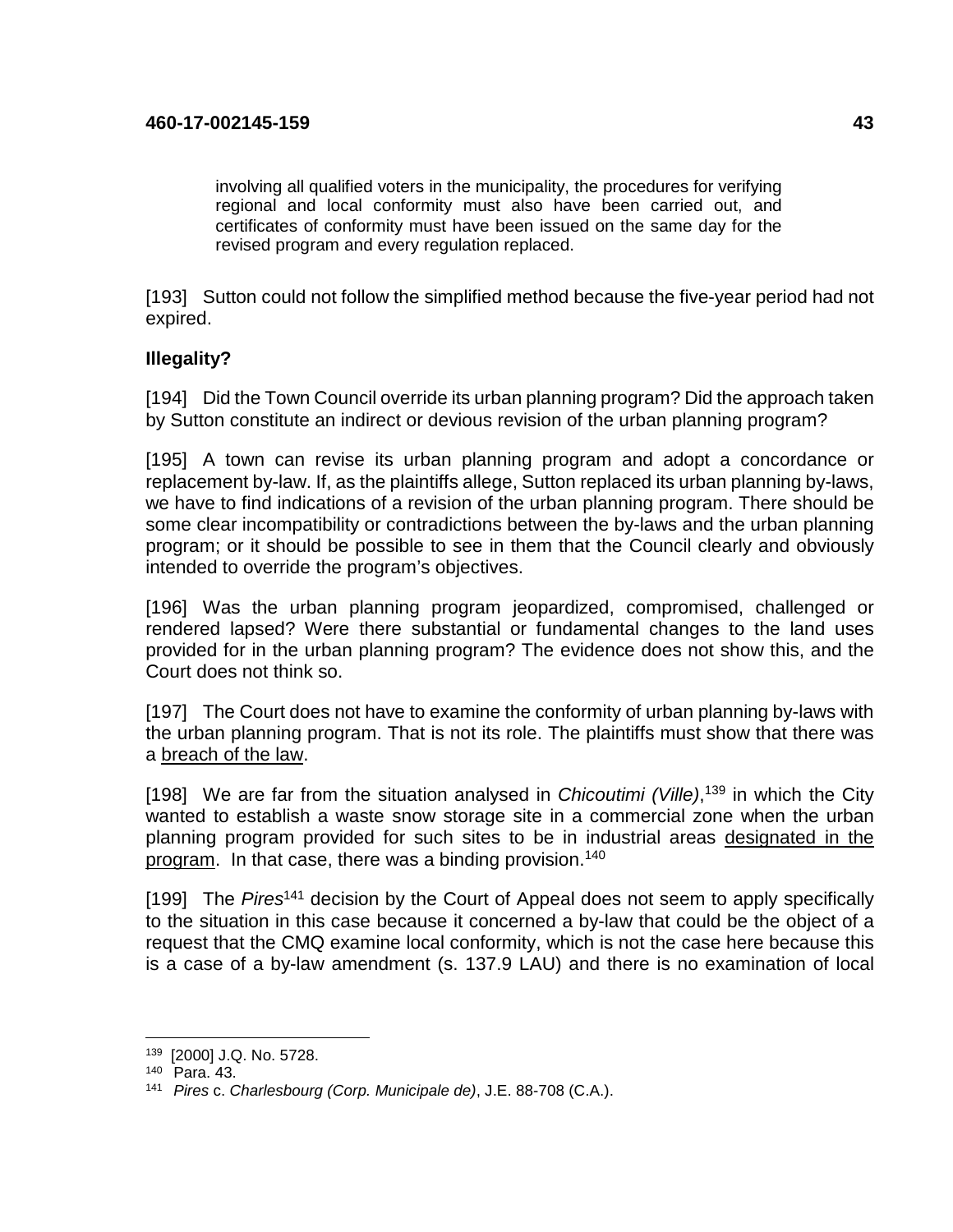conformity in such circumstances. The CMQ has no jurisdiction in this matter. It is the legislator's choice.

[200] In the document from the ministère des Affaires municipales et de l'Occupation du territoire,<sup>142</sup> we find:

[TRANSLATION]

The choice of means to achieve conformity is a political power, and it is not the role of the Courts to rule on the exercise of this power, unless there is a breach of the law.

[201] Clearly, there are clashing visions in the Sutton area concerning development and protection of the environment and the landscape. This is normal in our society. It is part of the ideas and debates that belong to democracy and are immune to examination by the courts.

[202] Municipal procedure is special in that, in a case of amendment of zoning by-laws, only some provisions can be subject to approbation by way of referendum (use, density, structure) by qualified voters in the zone concerned or in contiguous zones, whereas in the case of revision of the urban planning program, there is only one collective consultation.

[203] Author Lorne Giroux explains that the replacement procedure makes it possible to [TRANSLATION] "drown" the referendum vote of local opposition with that of all of the people qualified to vote across the whole municipality since replacement is not submitted to only the qualified voters in the targeted zones and zones contiguous with the zones targeted by the amendment of the replacement by-law.<sup>143</sup>

[204] It is not the Court's role to decide whether one method is better than another. The LAU provides for both. However, only one was possible for the Council in this case: amendment.

[205] The Court is of the opinion that the adoption of by-laws RZ 254 and RL 256 did not indirectly revise the urban planning program, and the by-laws are not inconsistent with its provisions.

[206] The application must therefore be dismissed.

<sup>142</sup> http://www.mamrot.gouv.qc.ca/amenagement-du-territoire/guide-la-prise-de-decision-enurbanisme/planification/regle-de-conformite/

<sup>&</sup>lt;sup>143</sup> Lorne Giroux, Le règlement de zonage selon la Loi sur l'aménagement et l'urbanisme, (2001-01) 31 R.D.U.S. 77-139 at para. 92.